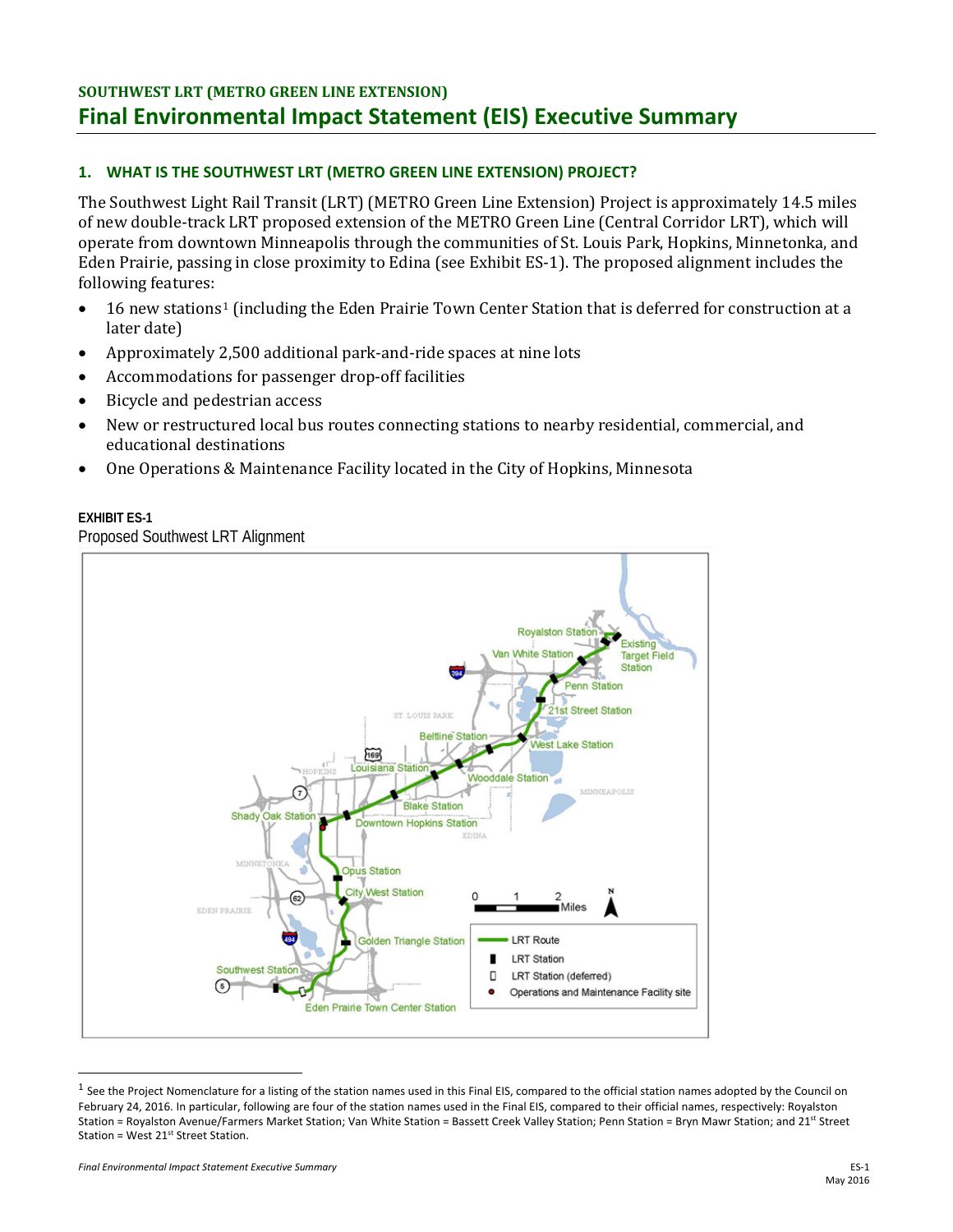Under the Project's Locally Preferred Alternative (LPA), major activity centers between Eden Prairie and St. Paul would be accessible by a one-seat ride. These activity centers include the Eden Prairie Center regional mall, UnitedHealth Group campuses, the Opus/Golden Triangle employment area, Park Nicollet Methodist Hospital, the Minneapolis Chain of Lakes, downtown Minneapolis, the University of Minnesota, the State Capitol area, and downtown St. Paul. Passengers would be able to connect to the greater METRO system, including METRO Blue Line (Hiawatha LRT), METRO Orange Line (I-35W Bus Rapid Transit [BRT]), Northstar Commuter Rail, METRO Red Line (Cedar Ave BRT) via METRO Blue Line, and the planned METRO Blue Line Extension (Bottineau LRT). The Metropolitan Council (Council) is the Federal Transit Administration (FTA) grantee. The Council will be the owner-operator of the completed Southwest LRT Line.

# **2. WHAT IS THE PURPOSE AND NEED FOR THE PROPOSED PROJECT?**

The Purpose and Need provides the foundation for the proposed Project (see Chapter 1 of the Final Environmental Impact Statement [EIS]). The Purposes of the proposed Southwest LRT Project are summarized below:

- Improve access and mobility to the jobs and activity centers in the Minneapolis central business district and the expanding southwest suburban employment centers
- Provide a competitive, cost-effective travel option to attract choice riders to the transit system, in an area of the region experiencing congested roadway connections between corridor cities and downtown Minneapolis
- Be part of an efficient system of integrated regional transitways serving the Twin Cities

The Need for the Project is summarized as follows: Since the late 1980s, the Council has identified that the Southwest Corridor warrants a high level of transit investment to respond to increasing travel demand in this highly congested area of the region. This area of the Twin Cities experiences daily congestion on the roadway network, speed and use limitations within shoulder bus operations, and capacity constraints in downtown Minneapolis. Four primary factors make the Southwest LRT Project important for people who live and work in the southwest metropolitan area: (1) declining mobility; (2) limited competitive, reliable transit options for choice riders and people who rely on public transportation, including reverse-commute riders; (3) the need to maintain a balanced and economically competitive multimodal freight system; and (4) regional and local plans calling for investment in additional LRT projects in the region. These four need factors are discussed in Sections 1.5 through 1.8 of the Final EIS, respectively.

## **3. WHO ARE THE PROJECT'S LEAD AGENCIES AND SPONSORS?**

The FTA is the federal lead agency for the Project. The Council is the Project's local lead agency and project sponsor. The Hennepin County Regional Railroad Authority (HCRRA) served as the local lead agency during development of the Draft EIS and its public comment period, which concluded in December 2012.

## **4. WHO ARE THE PROJECT'S COOPERATING AGENCIES AND WHAT ROLE DOES A COOPERATING AGENCY PLAY?**

The United States Army Corps of Engineers (USACE) is the federal cooperating agency for the Final EIS. A cooperating agency is a federal agency, other than a lead agency, that has jurisdiction by law or special expertise with respect to any environmental impact involved in a proposed project or project alternative (40 Code of Federal Regulations [CFR] Part 1508.5). The USACE is responsible for implementing the National Environmental Policy Act of 1969 (NEPA[2\)](#page-1-0) and related laws and Section 404 of the Clean Water Act. A distinguishing feature of a cooperating agency is that the Council on Environmental Quality regulations (40 CFR Part 1506.3(c)) permit a cooperating agency to "adopt without recirculation of the environmental impact statement of a lead agency when, after an independent review of the statement, the cooperating agency concludes that its comments and suggestions have been satisfied."

 $\overline{a}$ 

<span id="page-1-0"></span><sup>2</sup> National Environmental Policy Act of 1969 (NEPA), as amended, 42 U.S.C. Section 4332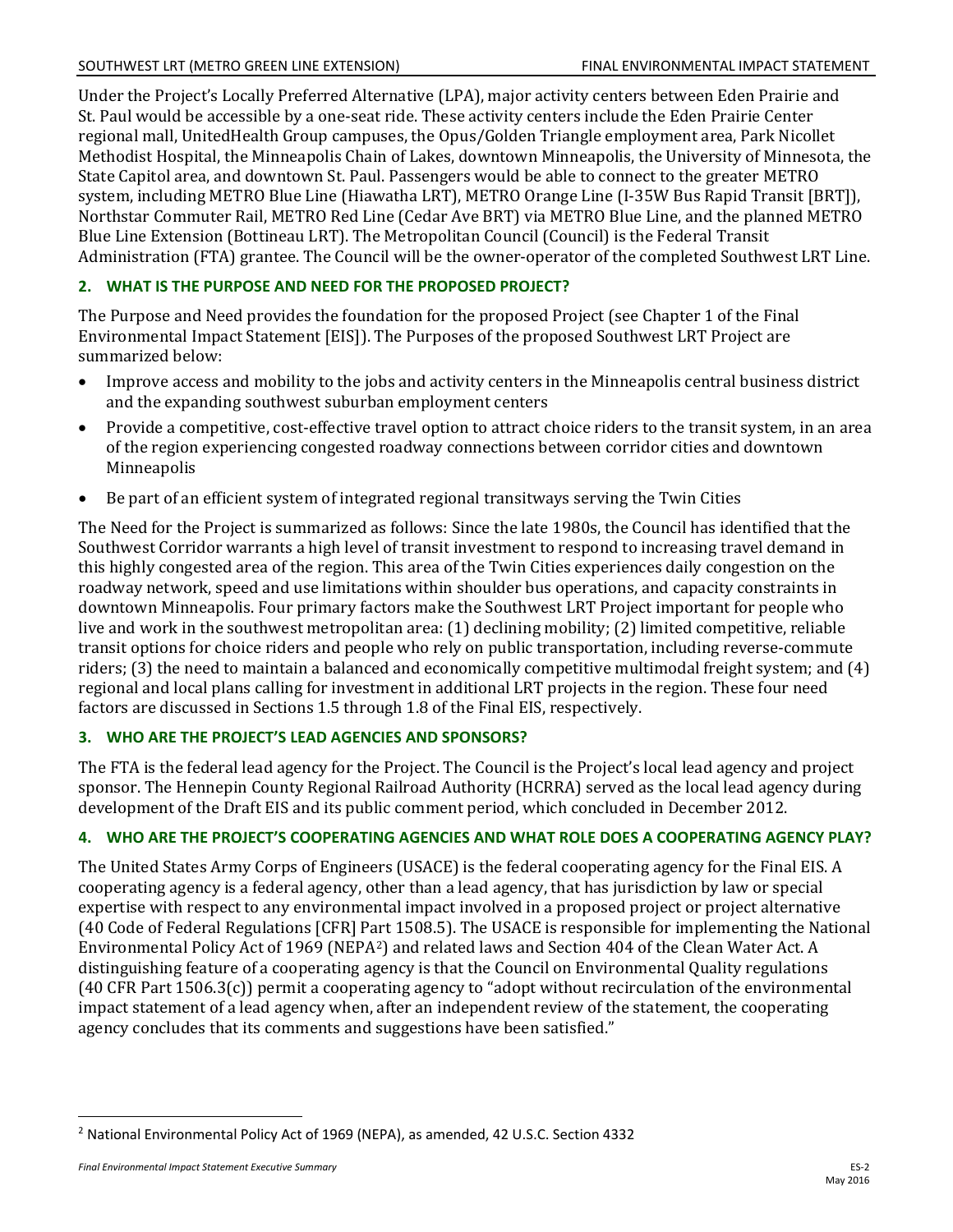#### **5. WHAT JURISDICTIONS ARE PARTICIPATING IN THE PROJECT?**

Local jurisdictions that are participating in the Project include Hennepin County, the cities of Eden Prairie, Minnetonka, Edina, Hopkins, St. Louis Park, and Minneapolis, and the State of Minnesota. Chapter 9 of the Final EIS provides more detail about the Project's participating agencies and agency coordination.

#### **6. WHAT DOES THE SCOPING REPORT CONTAIN FOR THE PROJECT AND WHEN WAS IT RELEASED?**

In September 2008, HCRRA and FTA published the Project's federal *Notice of Intent to Prepare an EIS* (FTA, 2008b) and state Notice of EIS Preparation (Minnesota Environmental Quality Board, 2008). HCRRA began development of NEPA and Minnesota Environmental Policy Act (MEPA[3\)](#page-2-0) documentation with the Project's Scoping Process, including publication of the *Southwest Transitway Scoping Summary Report* in January 2009 (Scoping Report. HCRRA, 2009). The Scoping Report describes the Project's Scoping Process, alternatives proposed and evaluated, the public and agency review process, and the outcome of the Scoping Process through the time of its publication. The build alternatives presented for comment during the Scoping Process included LRT 1A, LRT 3A, LRT 3C, and the Enhanced Bus Alternative, all of which were advanced into the Draft EIS for further study (two variations of LRT 3C were ultimately defined and evaluated within the Draft EIS, LRT 3C-1 and LRT 3C-2). The Scoping Report also describes the source and evaluation of other alternatives that were proposed by others during the Scoping Period, from September 8 through November 7, 2008, but that were not advanced into the Draft EIS for further study.

On May 26, 2010, prior to the completion of the Draft EIS and based on an extensive alternatives analysis and public involvement process, the Council adopted the Project's LPA as recommended by HCRRA and included it as part of the 2030 Transportation Policy Plan. The identified LPA is LRT constructed and operating on the Kenilworth-Opus-Golden Triangle alignment, referred to at the time as Alternative LRT 3A.

As noted in Section 2.1.2.1 of the Draft EIS, at the time the Southwest Transitway Scoping Summary Report was published in January 2009, the relocation of freight trains onto the MN&S Spur and Wayzata Subdivision was considered a separate, disconnected action from the Southwest Transitway Project and would, therefore, be outside the scope of the Southwest Transitway Draft EIS (see Section 5.3 of the Southwest Transitway Scoping Summary Report). In September 2011, within its letter authorizing the Project to enter Preliminary Engineering, FTA directed that the EIS should analyze the impacts of relocating Twin Cities and Western Railway Company (TC&W) freight trains onto the MN&S Spur and Wayzata Subdivision coupled with the LPA (LRT 3A) and that any proposed freight rail relocation should be considered part of the Project's scope and budget, regardless of the funding source, to comply with segmentation concerns under NEPA. In addition, as part of the NEPA process, FTA requested that an alternative be included that would colocate freight rail and LRT operations in the Kenilworth Corridor in the Draft EIS (LRT 3A-1). Based on this direction from FTA, on September 25, 2012, HCRRA amended the Southwest Transitway Scoping Summary Report (which serves as the Scoping Decision Document under MEPA) to include the impacts of relocating freight rail for each of the build alternatives (LRT 1A, LRT 3A, LRT 3C-1, and LRT 3C-2), and for a co-location alternative where freight rail, light rail and the commuter bike trail co-locate from Louisiana Avenue to Penn Avenue (LRT 3A-1). The amendment was authorized with approval of Board Action Request 12-HCRRA-0049. Notice of the amendment to the scoping report was issued in the Environmental Quality Board (EQB) Monitor on October 15, 2012. See Section 2.2 of the Final EIS for additional information on the Project's Alternatives Analysis and EIS Scoping Process.

#### **7. WHY DID THE PRROJECT CHANGE TO CO-LOCATE THE FREIGHT RAIL AND LIGHT RAIL IN THE KENILWORTH CORRIDOR?**

The Final EIS describes the process the Council used to develop and evaluate design adjustments since completion of the Draft EIS, including potential freight rail modifications that were evaluated in the Supplemental Draft EIS. The Draft EIS evaluated two alternatives for incorporating freight rail modifications into the LPA. Under LRT 3A, TC&W freight trains currently operating on a portion of the Bass Lake Spur and

 $\overline{a}$ 

<span id="page-2-0"></span> $3$  Minnesota Statutes, section 116D.04 and 116D.045 and the administrative rules adopted by the EQB as Minnesota Rules, chapter 4410, parts 4410.0200 to 4410.7070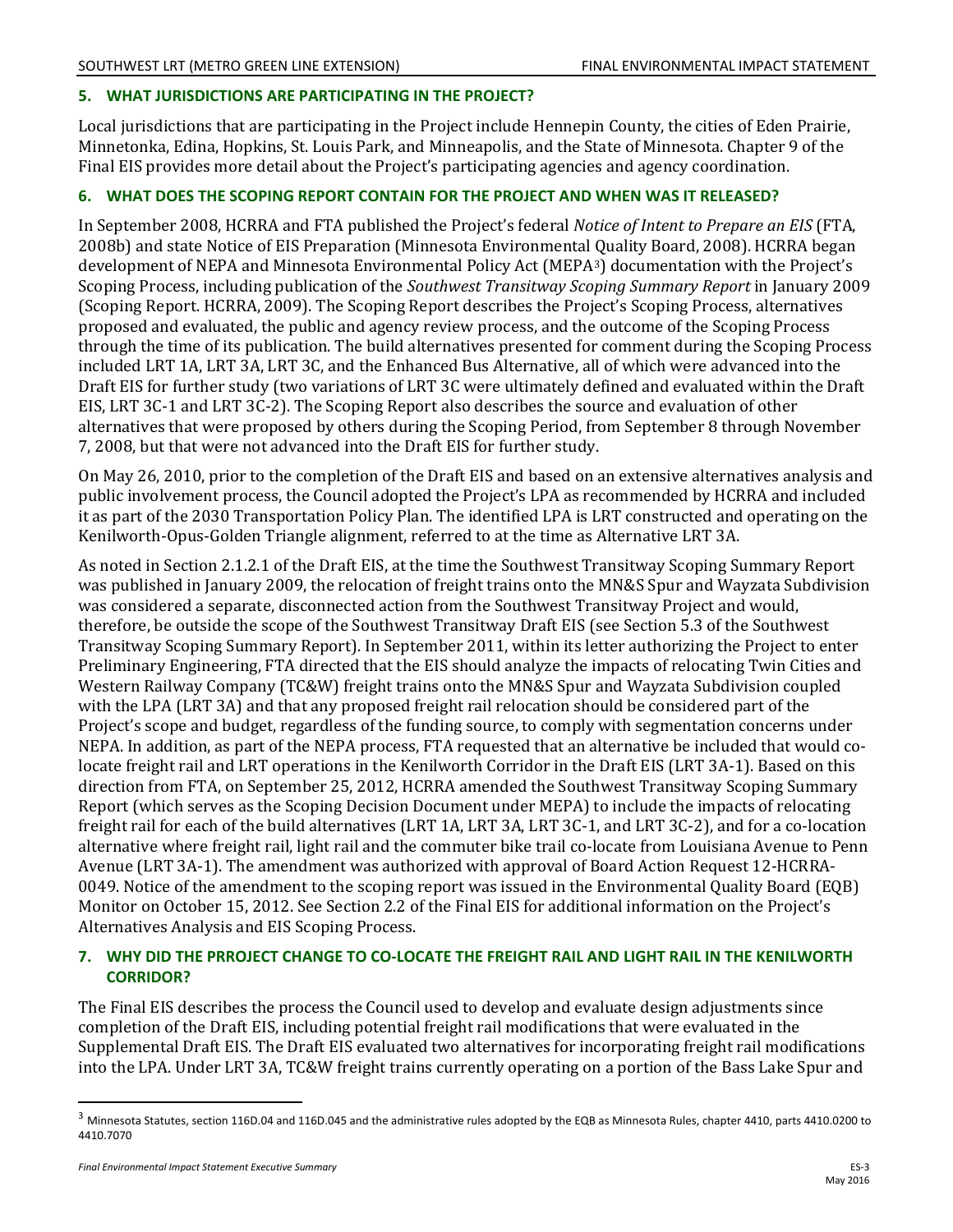in the Kenilworth Corridor would be rerouted to the MN&S Spur and Wayzata Subdivisions. Under LRT 3A-1, TC&W freight trains would continue to operate in the Bass Lake Spur and Kenilworth Corridor. LRT 3A and LRT 3A-1 are also referred to in the Draft EIS as freight rail "relocation" and "co-location," respectively. As noted in the Draft EIS and Supplemental Draft EIS, LRT 3A and LRT 3A-1 would provide the same transit service, with differing freight rail options, therefore the LPA is incorporated within both LRT 3A and LRT 3A-1.

After the close of the Draft EIS public comment period, the Council and FTA reviewed the comments received on the Draft EIS. Of note was the U.S. Army Corps of Engineers (USACE) designation of LRT 3A-1 (colocation) as the least environmentally damaging practicable alternative. As a result of that designation, the FTA and Council were required to consider the co-location alternative in greater detail to satisfy the requirements under the Clean Water Act (CWA). The USACE is a cooperating agency under NEPA for the Project and must determine whether the Project complies with the CWA Section 404(b)(1) (Guidelines). The USACE stated "as proposed [in the Draft EIS] the chosen LPA, alternative LRT 3A, would not qualify as the least environmentally damaging practicable alternative, which as proposed would be alternative LRT 3A-1 (co-location)."

In addition, TC&W, the freight carrier operating on the existing freight rail line within the co-location segment of the Kenilworth Corridor, expressed concern that LRT 3A (freight rail relocation) would likely result in increased costs for TC&W to operate its trains to and from shippers in greater Minnesota and result in operational issues related to track alignments, and therefore TC&W and its shippers were opposed to LRT 3A as presented in the Draft EIS. TC&W is a private freight rail operator with operating rights within the Kenilworth Corridor, granted by a Trackage Rights Agreement (TRA) executed in 1998. As described in Section 5 of the TRA, terminating or vacating the freight rail service along the Kenilworth Corridor requires agreements by either TC&W or the Canadian Pacific (Soo Line), or after a new connection between the current operating route of TC&W and the MN&S Spur becomes operational, or at such time as other feasible alternative(s) satisfactory to TC&W become available and operational.

Based on the comments received on the Draft EIS and through meetings with the public, businesses, municipalities, and other groups, the Council initiated a process to develop adjustments to the Project's design. The design adjustment process included a four-step process to develop and evaluate adjustments to LRT 3A and LRT 3A-1 directly related to the following: (1) whether TC&W freight trains currently operating along the Kenilworth Corridor should be rerouted to sections of the MN&S Spur and Wayzata Subdivision; or (2) whether the TC&W freight trains should continue to operate along the Bass Lake Spur and Kenilworth Corridor as they currently do. Following is a brief description of the process used to develop and evaluate adjustments to LRT 3A and LRT 3A-1 (see Section 2.2 and Appendix F of the Final EIS for additional detail):

- The first step evaluation included the development of a relatively wide range of adjustments to the light rail improvements and freight rail-related modifications under the two freight rail operating scenarios (relocation and co-location), focusing on meeting key design parameters, while avoiding or minimizing adverse impacts and minimizing Project costs. Based on comments received from the public, stakeholders, and participating agencies and on various evaluation measures, the potential design adjustments were narrowed to one freight rail relocation and two co-location adjustments.
- The second step evaluation included a detailed analysis of the potential adjustments identified in the first step evaluation, narrowing to one design adjustment under each of the two freight rail operating scenarios (relocation and co-location).
- The third step evaluation included the refinement of the two second step design adjustments, addressing public and agency comments, followed by a detailed assessment of the tradeoffs between the two potential adjustments remaining after the second-step evaluation. As a result of the third step evaluation, the Freight Rail Relocation Brunswick Central design adjustment was dismissed from further study and the Shallow LRT Tunnel – Over Kenilworth Lagoon adjustment was advanced into the fourth step evaluation (see Exhibit 2.3-9).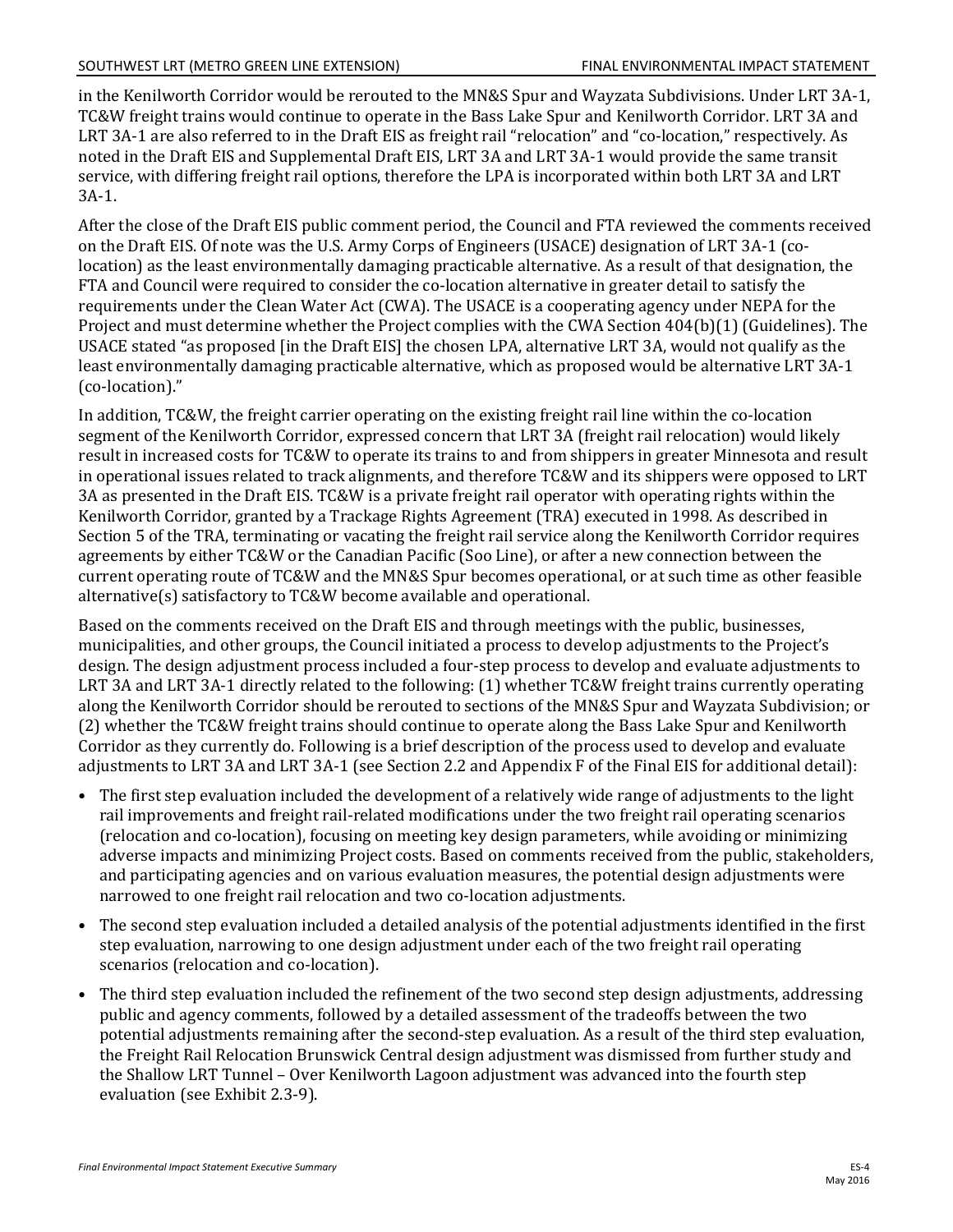• The fourth step evaluation involved three primary components: (1) preparation of an independent study that identified the MN&S North design adjustment for further evaluation; (2) development and evaluation of Shallow Cut-and-Cover Tunnel design variations; and (3) identification of additional design adjustments reflected in a memorandum of understanding between the Council and the City of Minneapolis.

In October 2013, as directed by the Chair of the Metropolitan Council, in coordination with Minnesota Governor Mark Dayton, the Council commissioned an independent study to conduct a review of existing and potential freight rail relocation alternatives. The independent study evaluated eight previously identified freight rail route options, two additional concepts developed by the Council, and one additional concept developed by the firm commissioned to conduct the study. None of the design options were found to be satisfactory by TC&W from an operational or safety standpoint (refer to Appendix F of the Final EIS for additional information and Appendix D for how to access the independent study). The results of the study were incorporated into the fourth step of the evaluation process discussed above. In addition, abandonment and discontinuance of rail lines is governed by federal statute (49 U.S.C. § 10903), and neither the FTA nor the Council have authority over freight rail service in the Kenilworth Corridor on a temporary or permanent basis. The TRA gives TC&W and Canadian Pacific Railway (CP) the right to transport freight cargo over the Kenilworth Corridor, without restriction as to the type of freight cargo. In light of the broad statutory preemptions enacted by the US Congress in the Interstate Commerce Commission Termination Act of 1995, 49 U.S.C. § 10501(b) and the Federal Rail Safety Act, 49 U.S. C. §§ 20101-20153, the Council, HCRRA, the City of Minneapolis, the State, and FTA cannot compel TC&W to relocate their operations. The co-location alternative selected by the Council accordingly does not result in any change to current rail operations.

Based on the analysis, committee recommendations, and public comments received during the process, the Council adopted in April 2014 freight rail co-location and the Shallow LRT Tunnel – Over Kenilworth Lagoon alignment (i.e., LRT 3A-1 – co-location) as part of the LPA. A Supplemental Draft EIS was developed to further evaluate these adjustments made to LRT 3A-1. Relative to the other options considered, the Shallow LRT Tunnel – Over Kenilworth Lagoon design adjustment would best balance costs, benefits, and environmental impacts, and best meet the Project's Purpose and Need. See Section 8.4 for a description of the determination that the LPA with freight rail retained in the Kenilworth Corridor (LRT 3A-1) would be the Project's environmentally preferred alternative, rather than the LPA with the relocation of freight rail (LRT 3A).

As a result of this design adjustment process, the USACE stated "The project scope as identified by the Council on April 9, 2014, which would retain existing freight rail service in the Kenilworth Corridor, is consistent with USACE's comment letter from December 20, 2012, stating that LRT 3A-1, which would also have retained existing freight rail service in the Kenilworth Corridor, meets the USACE project purpose and has the least amount of impact to aquatic resources . . ." (page 5). LRT 3A-1 was advanced, in part, based on USACE's identification of LRT 3A-1 as the LEDPA.

In addition to the evaluation process described above, Governor Dayton requested that the Council review a range of lower cost transit options, including the No Build Alternative, Enhanced Bus, and Bus Rapid Transit (BRT) Alternatives (see [http://metrocouncil.org/getdoc/73777f40-2fd1-48c8-af49](http://metrocouncil.org/getdoc/73777f40-2fd1-48c8-af49-a62531e581c2/Presentation.aspx) [a62531e581c2/Presentation.aspx\)](http://metrocouncil.org/getdoc/73777f40-2fd1-48c8-af49-a62531e581c2/Presentation.aspx). In summary, the CMC reviewed the analysis of lower cost transit options and dismissed these alternatives, as they do not meet the Project's Purpose and Need. The prior evaluation of these alternatives is also documented in Section 2.2 of the Final EIS, which provides the rationale for why the Enhanced Bus and BRT alternatives were previously dismissed from further study.

In summary, with the changes made during the design adjustment process and in comparison to freight rail relocation (LRT 3A), freight rail co-location (LRT 3A-1) would:

- result in less harm to Section 4(f) protected properties;
- maintain regional freight rail connectivity;
- minimize reconstruction of freight rail tracks and construction-related disruptions;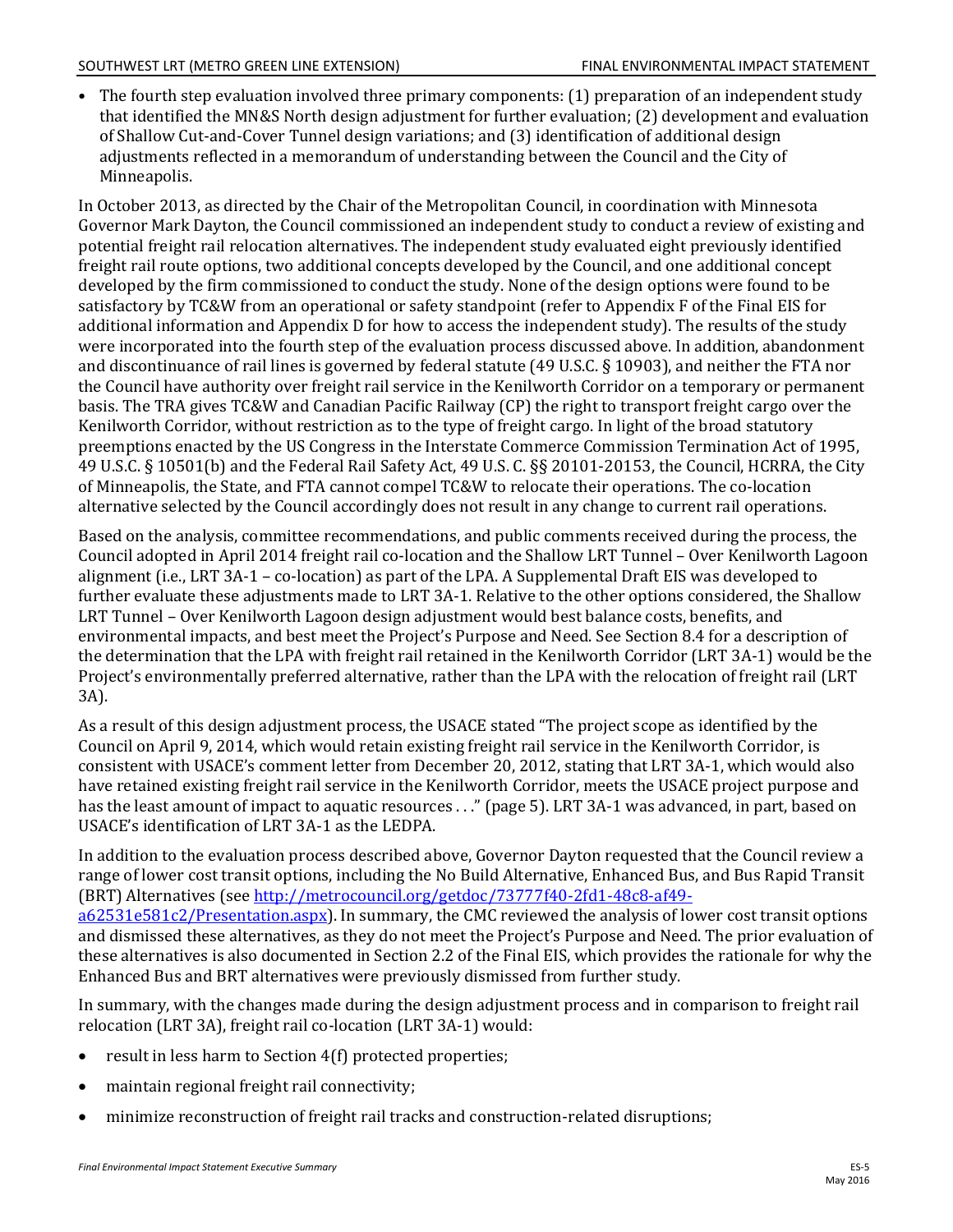- avoid diminishing the potential for transit oriented development around light rail stations located in the vicinity of freight rail tracks;
- avoid the displacement of any residents or businesses in the Kenilworth Corridor due to Project construction;
- include bicycle and pedestrian improvements that would provide connections between light rail stations and their surrounding neighborhoods; and,
- $\bullet$ minimize the displacement of wetlands and satisfy the concerns of the USACE.

Based on the steps taken and process followed to identify LRT 3A-1 as the environmentally preferred alternative, the Final EIS does not include a detailed analysis on the impacts from the relocation of freight rail, as part of LRT 3A, for the following environmental categories as identified in comment letters:

- Land use
- $\bullet$ Economic activity
- Neighborhoods and community
- Acquisitions and displacements
- Cultural resources
- Parks, recreation areas and open spaces
- Visual quality
- $\bullet$ Geology and groundwater
- Water resources (i.e., wetlands, stormwater, and floodplains)
- Ecosystems
- Air quality
- Noise
- Vibration
- Hazardous and contaminated materials
- Electro-magnetic interference and utilities
- Energy
- Transit
- Roadways and traffic
- Parking
- Pedestrian and bicycle
- Safety and security

#### **8. WHAT DESIGN ADJUSTMENTS WERE MADE AFTER PUBLICATION OF THE SUPPLEMENTAL DRAFT EIS?**

Since the completion of the Supplemental Draft EIS in 2015, the Council advanced the level of design detail for the Project. This additional level of design detail resulted in better understanding of the proposed Project's impacts, and avoidance, minimization, and mitigation measures. Reflecting the advanced level of design, the Council released a revised Project cost estimate that exceeded prior cost estimates. The Council's CMC and Project staff developed and evaluated a variety of options to reduce Project costs in consultation with the Project's local participating jurisdictions. In July 2015, the Council reviewed those options and adopted design adjustments by identifying reductions to the Project's scope. The reductions in the Project's scope included: the elimination of the Mitchell Station (which was identified as an option in the Supplemental Draft EIS) and deferral of the Eden Prairie Town Center Station (that is deferred for construction at a later date); the reduction of five new light rail vehicles; the reduction of park-and-ride capacity from 3,834 spaces to 2,487 spaces; the reduction in the size of the proposed Hopkins OMF (with future expansion capacity on-site); elimination of station artwork; and reductions in landscaping and offplatform station furnishings.

#### **9. WHAT ALTERNATIVES ARE ADDRESSED IN THE FINAL EIS?**

This Final EIS evaluates the Project and the No Build Alternative: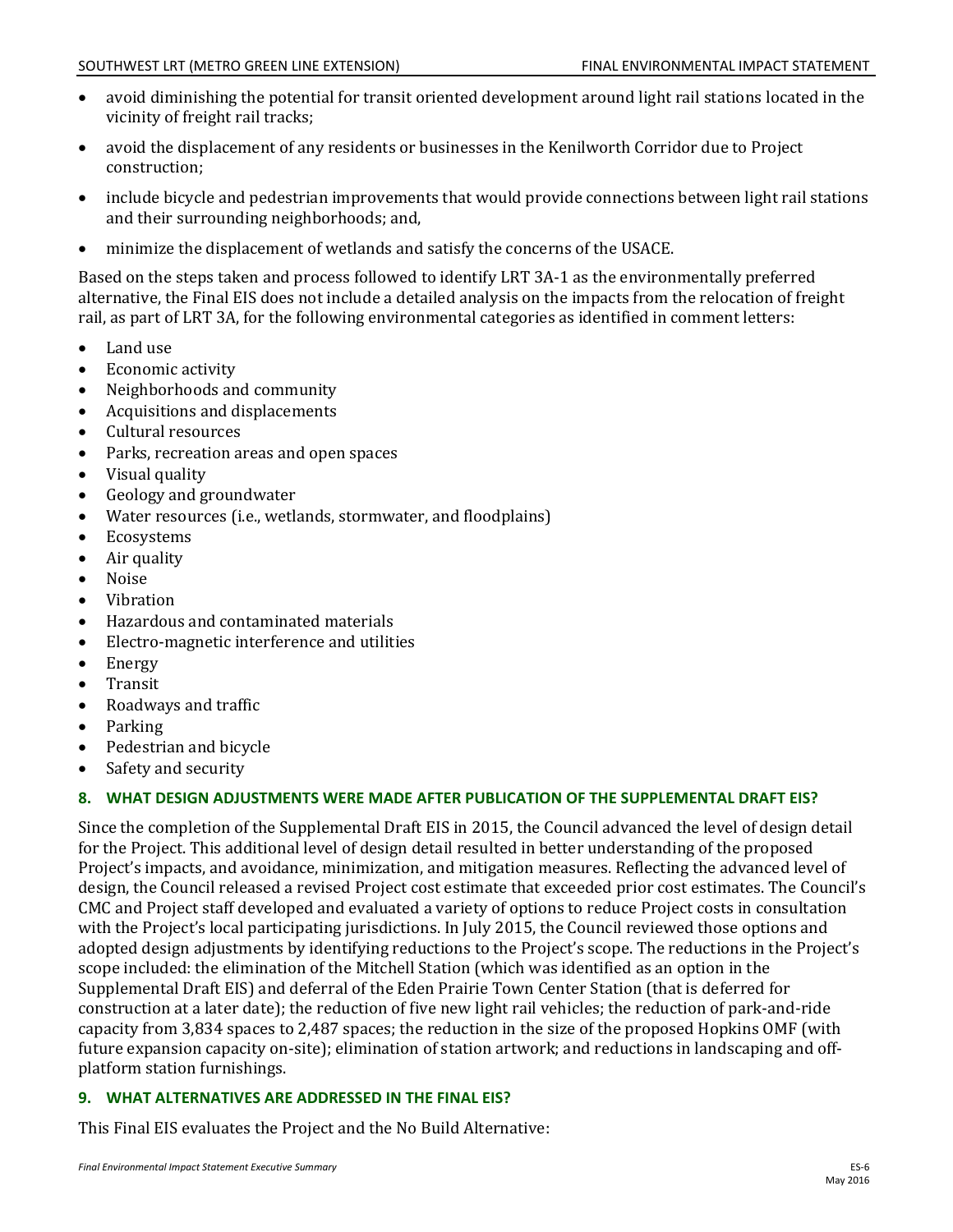- **Project.** The proposed Project includes both the **LPA** (based on LRT 3A-1, co-location) and **Locally Requested Capital Investments** (LRCIs). The LPA is approximately 14.5 miles of new double track proposed as an extension of the METRO Green Line (Central Corridor LRT) that will allow for the colocation of freight rail and light rail in the Kenilworth Corridor (i.e., LRT 3A-1). The proposed alignment includes 16 new light rail stations (including the Eden Prairie Town Center Station that is deferred for construction at a later date), approximately 2,500 additional park-and-ride spaces, accommodations for passenger drop-off, and bicycle and pedestrian access, as well as new or restructured local bus route connection stations to nearby residential, commercial, and education destinations. The LRCIs include proposed projects related to roadway, streetscape/landscape/aesthetic improvements, pedestrian/bicycle improvements, utilities, and guideway profile to be funded by local jurisdictions.
- **No Build Alternative.** The No Build Alternative represents future conditions without the Project. The No Build Alternative represents the existing transportation system with all planned transportation improvements included in the Current Revenue Scenarios (i.e., financially constrained) of the regional 2040 Transportation Policy Plan (adopted January 2015), except for the Southwest LRT Project LPA. The No Build Alternative represents a possible outcome of the EIS process and functions as a reference point to gauge the benefits, costs, and impacts of the Project. NEPA and MEPA processes also require consideration of the No Build Alternative.

Mobility issues and high-capacity transit improvements in the corridor extending southwest from downtown Minneapolis have been evaluated by the Council and HCRRA since the mid-1980s. The Final EIS also includes a summary of the alternatives previously studied. The Project is a product of the following key environmental and planning efforts for high-capacity transit in the Southwest Corridor: Southwest Transitway Alternatives Analysis; Draft EIS; Supplemental Draft EIS; and design adjustments since publication of the Supplemental Draft EIS.

## **10. HOW IS THE PROJECT AFFECTING FREIGHT RAIL FACILITIES AND OPERATIONS?**

Based on adjustments that the Council identified in April and July 2014, the Project includes LRT 3A-1 which includes the continued operation of TC&W freight trains along the Bass Lake Spur and Kenilworth Corridor (i.e., "co-location"). The following modifications to the existing freight rail alignment will be made to accommodate the introduction of light rail in the Bass Lake Spur and Kenilworth Corridor.

- Beginning just east of Excelsior Boulevard in Hopkins and extending to east of Beltline Boulevard (approximately 17,400 feet), the existing freight rail tracks will be shifted north approximately 45 feet, allowing the proposed light rail alignment to be located south of the freight rail tracks (thereby providing better station connections to local activity centers).
- To facilitate the shift of the existing freight rail tracks, the Council intends to purchase the 6.8-mile Bass Lake Spur from CP Railway.
- A portion of the northern leg of the existing Skunk Hollow switching wye between the Bass Lake Spur and Oxford Street will be removed and replaced with a new "Southerly Connection" between the Bass Lake Spur and the MN&S Spur (see Question #13 for additional information on the Southerly Connection).
- Relatively minor adjustments to and reconstruction of the freight tracks east of Beltline Boulevard to west of Cedar Lake Parkway will be made.
- Existing freight tracks will be moved up to approximately 40 feet north, from north of Cedar Lake Parkway to south of Burnham Road (approximately 2,100 feet).
- The removal of approximately 13,600 feet of freight rail siding track along the Bass Lake Spur.

While these adjustments will change the geometry of the freight rail alignment for the movement of freight rail between the Bass Lake Spur and the MN&S Spur, they will not result in substantial long-term impacts to freight rail operations.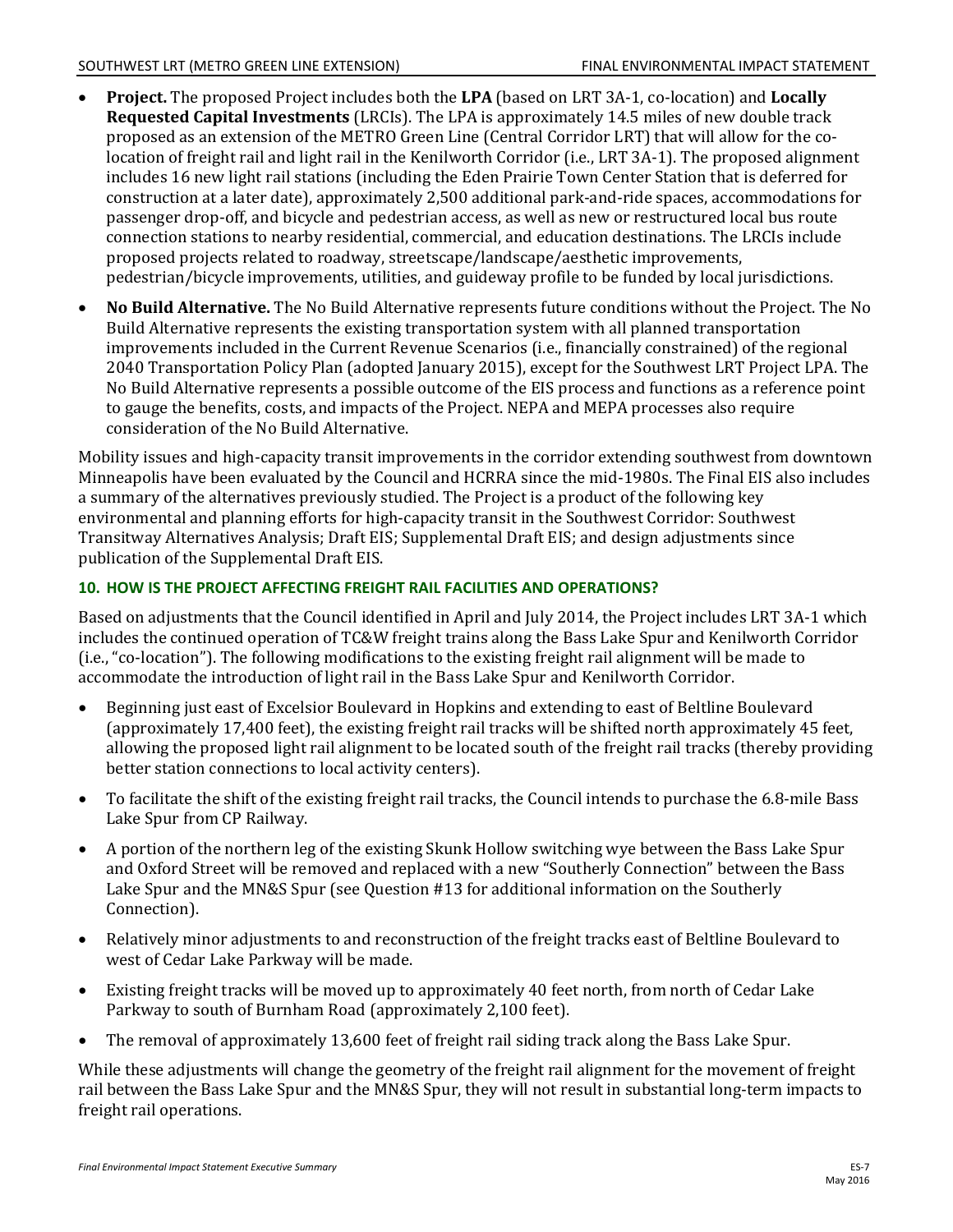## **11. WHY IS FREIGHT RAIL IN THE KENILWORTH CORRIDOR INCLUDED AS AN EXISTING CONDITION FOR THE ANALYSIS COMPLETED FOR THE LRT PROJECT?**

All analyses for the Final EIS were conducted using the current existing conditions or a "no-action alternative" (commonly referred to as the No Build Alternative) as the baseline from which to measure potential impacts (see *Forty Most Asked Questions Concerning CEQ's NEPA Regulations* [Council on Environmental Quality, 1981]). The purpose of a baseline condition (or the No Build alternative) assessment under NEPA is to provide policymakers, agencies, and the public a benchmark against which to measure the environmental consequences of the proposed Project.

The Project's No Build Alternative includes the existing freight rail service and facilities within the Kenilworth Corridor. This Project does not control the future disposition of existing freight rail operations within the Kenilworth Corridor. Freight rail service in the Kenilworth Corridor can only be terminated or vacated by the freight rail operators holding the trackage rights to operate in this segment—CP and TC&W. In addition, there are no public plans or policy documents stating the future removal of freight rail service in the Kenilworth Corridor. Freight rail has been in operation in the Kenilworth Corridor for nearly 20 years. Arbitrarily removing an existing condition from the No Build without any substantiation would introduce a faulty analysis framework. Freight rail operations within the Kenilworth Corridor are subject to many factors, including Surface Transportation Board regulations that govern freight rail commerce and local, regional, and national market forces that effect freight rail operations and facility development, both of which are outside of the scope of influence of the Project. The Project definition does not include freight rail operations in the Kenilworth Corridor as a condition of the Project, since freight rail operation is analyzed under the No Build baseline. Furthermore, the permanency of freight rail operations in the Kenilworth Corridor is outside the scope of this Project. The Project is making minor infrastructure modifications to freight rail for very limited areas, mainly to facilitate the movement of light rail transit.

## **12. HOW IS SAFETY BEING ADDRESSED WHERE FREIGHT RAIL AND LRT WILL BE CO-LOCATED DURING OPERATIONS AND CONSTRUCTION?**

Safety where freight rail and light rail will be co-located adjacent to each other is being addressed in multiple ways, both during operations and during construction:

**Operations.** Between the proposed Shady Oak Station in Hopkins and the existing Target Field Station in Minneapolis, portions of the proposed light rail alignment will be located within a combination of three active existing freight rail lines and the light rail alignment will generally be located parallel to the existing freight railroad corridors (described and illustrated in Section 4.4.3).

The Council will implement the Project's *Safety and Security Management Plan* (Council, 2014) and the Metro *Light Rail Transit Design Criteria* (Council, 2015), to provide and maintain safety and security during operation of the Project within the vicinity of existing freight rail service. The *Design Criteria*, which includes design standards and specifications to provide security and/or enhance safety, includes safeguards to prevent LRT operational derailments, including guardrails (i.e., a rail or other structure laid parallel with the running rails of the track to keep derailed wheels adjacent to the running rails). In addition, corridor protection barriers (commonly referred to as "crash walls") will be placed between the freight rail and light rail tracks. Corridor protection barriers are thick walls placed between freight rail and light rail tracks where: (1) either light rail or freight rail will be elevated above the adjacent tracks, or (2) the clearance between the centerline of the light rail tracks and the centerline of the freight tracks will be less than 25 feet. In addition, where clearance between the centerline of the at-grade light rail tracks and the centerline of the at-grade freight tracks is less than 50 feet, intrusion detection for possible freight derailment will be installed, where appropriate.

Where the light rail alignment will be adjacent to a freight rail alignment, the light rail alignment will be primarily on segregated right-of-way. In accordance with the National Electric Safety Code, this right-of-way configuration allows for contact wire height above rails as low as 16 feet for normal operation, and lower where required to clear vertical obstructions. To maximize the separation between the light rail catenary and the freight corridor, a typical normal design contact wire height for the LRT is 18 feet 6 inches.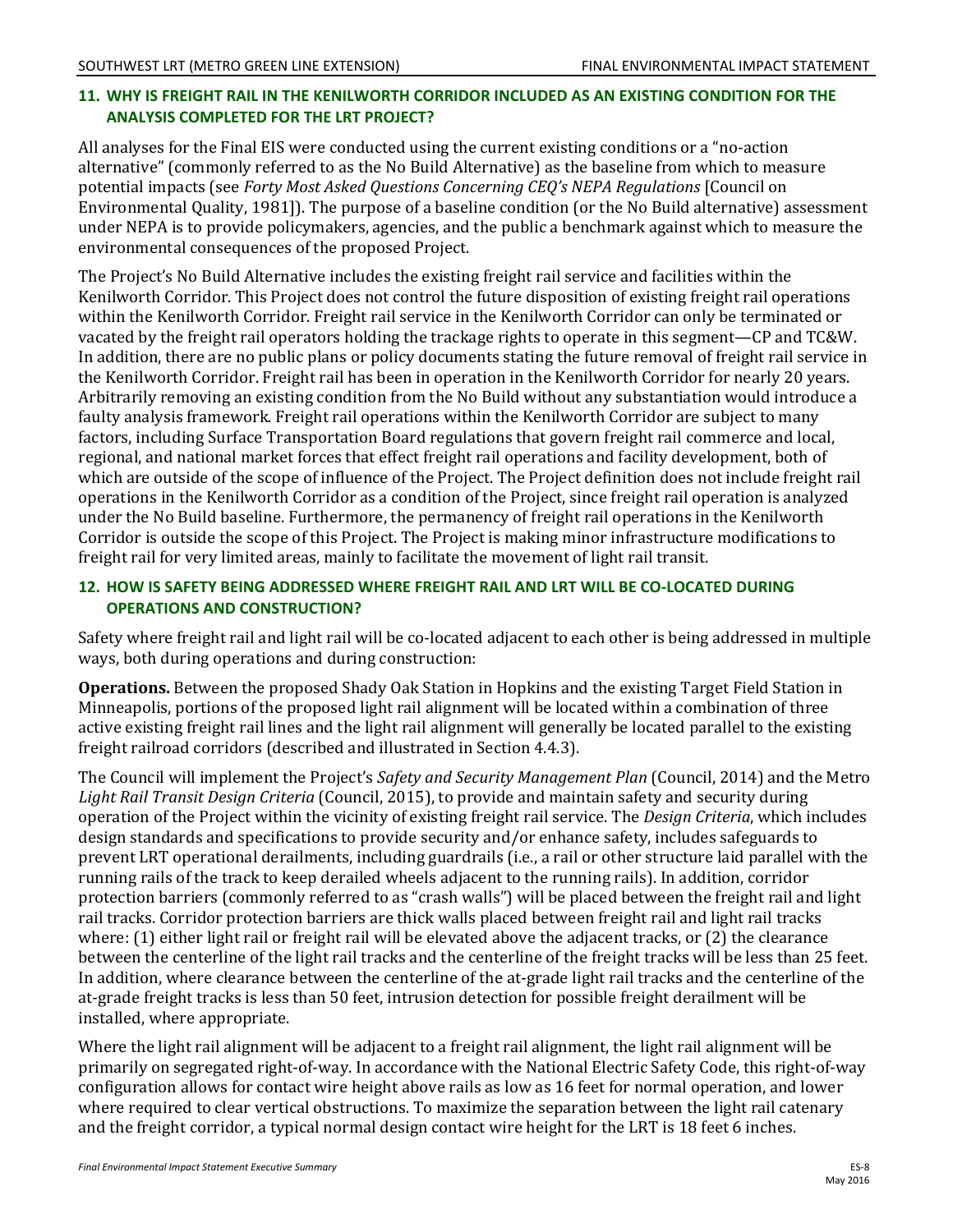The Council's *Operations Emergency Management Plan* for light rail was developed to assist in identifying, responding to, and resolving emergency situations in an efficient, controlled, and coordinated manner for the Project. The Operations Emergency Management Plan establishes the response process and responsibilities for departments and staff within Metro Transit, as well as outside agencies, in the event of a rail emergency.

In addition, the Council maintains an emergency preparedness exercise plan, in compliance with the *Safety and Security Management Plan.* The emergency preparedness exercise plan identifies emergency preparedness exercises, which will be carried out by the LRT Fire Life Safety and Security Committee (FLSSC). In advance of operation of the Project, a number of drills will be planned, conducted, and documented in the emergency preparedness exercise plan. Emergency preparedness training exercises will be designed to address areas such as rail equipment familiarization, situational awareness, passenger evacuation, coordination of functions, communications, and hands-on instruction. The LRT FLSSC will coordinate training exercises with the Council and the freight railroad owners and operators, as appropriate. During normal revenue service, the LRT FLSSC will coordinate training exercises with the Council and freight rail operators, as appropriate, to evaluate emergency preparedness. The exact nature of emergency preparedness exercises will be developed in coordination with the LRT FLSSC prior to construction and could include one tabletop and one full-scale emergency preparedness exercise annually.

While the Project will provide for the continuation of freight rail operations within the Kenilworth Corridor with relatively minor adjustments to freight rail facilities and operations, freight rail operations, including oversight of freight rail cargo, is outside of the scope and Purpose of this Project and outside of the jurisdiction of the Council and FTA. Further TC&W, is a private freight rail operator with the legal right to transport freight within the Kenilworth Corridor, granted by a Trackage Rights Agreement executed in 1998. Regulation over the operations and related communications from TC&W to emergency responders are outside of the jurisdiction of the Council and FTA. Regulation of railroad safety is within the jurisdiction of the Federal Railroad Agency (FRA). Under authority delegated to FRA by the Secretary of Transportation, the Hazardous Materials Division of FRA administers a safety program that oversees the movement of hazardous materials the Nation's rail transportation system, including shipments transported to and from international organizations. The US DOT announced its Final Rule to Strengthen Safe Transportation of Flammable Liquids by Rail. The final rule, developed by the Pipeline and Hazardous Materials Safety Administration (PHMSA) and FRA, in coordination with Canada, focuses on safety improvements that are designed to prevent accidents, mitigate consequences in the event of an accident, and support emergency response.

**Construction.** As part of the Project, construction activities will occur close to active freight rail corridors. The Council will develop and implement a freight rail operations coordination plan that will be based on, and coordinated with, the Project's construction documents. During the Project's construction, the Council will continue to work closely with the railways concerning railway coordination. The Council will adopt and use the safety and construction specifications and standards of the Class 1 Railways: CP and BNSF Railway for the Project when construction is adjacent to or on freight railways' rights-of-way, in addition to all applicable Occupational Safety and Health Administration construction and other safety regulations. The railways' safety and construction specifications and standards are very specific and rigorous in their intent and execution. In addition, contractors' personnel, project engineering staff, Metro Transit staff, and all other support staff working on or adjacent to the railways' rights-of-way will be required to have completed and possess valid FRA Rule 214 Roadway Worker Training Certification, e-RAILSAFE, and BNSF Contractor Orientation Training. Railway flaggers will be used to control freight train movements through construction limits. Qualified inspectors will be used to assess the operational safety condition of the right-of-way prior to the movement of a train through areas of railway trackage that may be disturbed by excavating and excavations, pile driving, crane lifts, and related activities that may affect the safety of the site and rail operations through the construction limits.

#### **13. WILL THE REPLACEMENT OF THE SKUNK HOLLOW SWITCHING WYE PROVIDE FOR FREIGHT RAIL SERVICE THROUGH SOUTHERN AREAS OF THE CITY OF ST. LOUIS PARK?**

As part of the proposed freight rail modifications in the Bass Lake Spur, the Project will sever the connection to and require the removal of the northern branch of the existing Skunk Hollow switching wye. The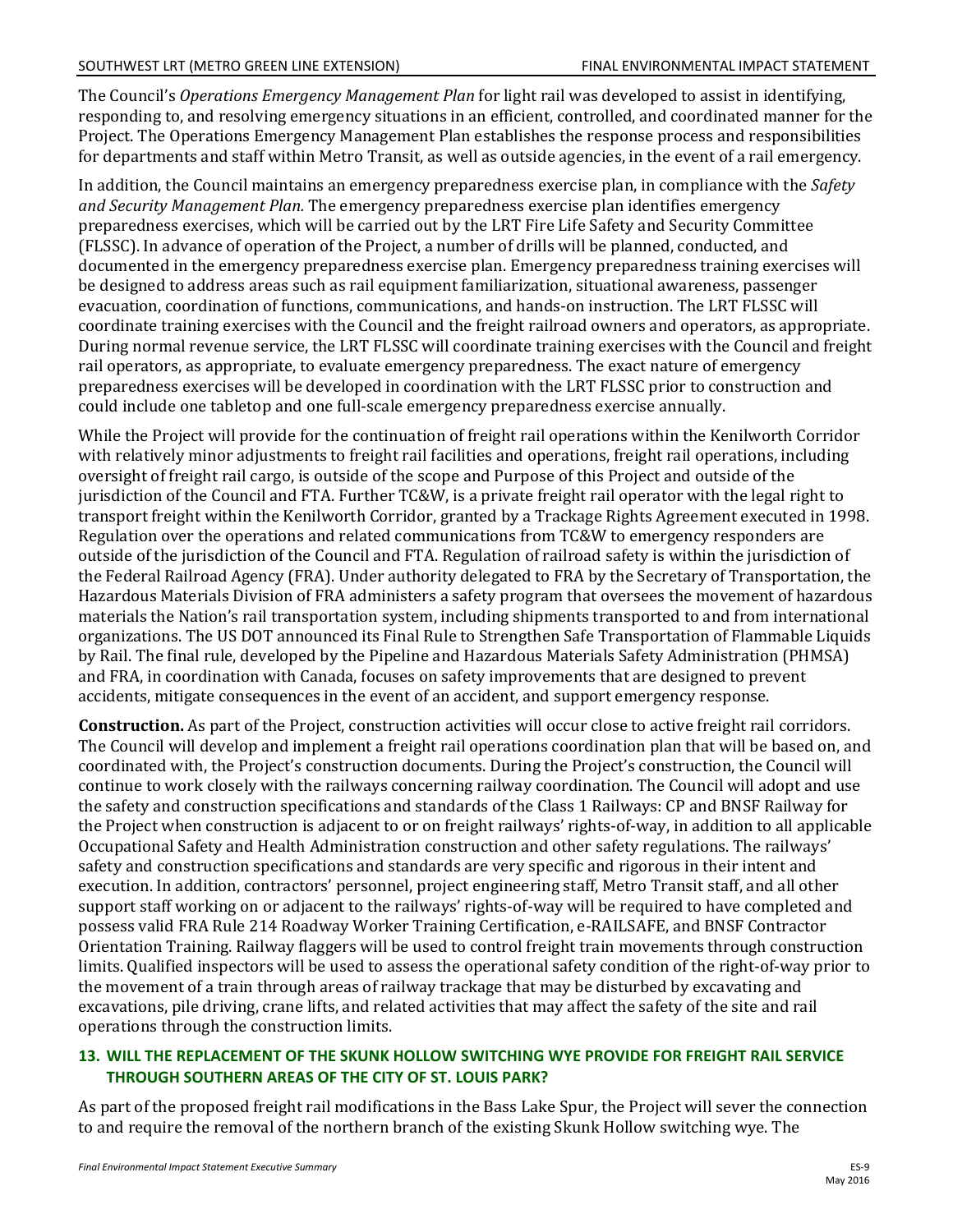#### SOUTHWEST LRT (METRO GREEN LINE EXTENSION) FINAL ENVIRONMENTAL IMPACT STATEMENT

switching wye currently allows for freight train movements between the Bass Lake Spur and the MN&S Spur. In addition, the southern branch of the existing switching wye provides access to a customer which is currently serviced by TC&W freight rail operations. The existing function of the northern branch of the Skunk Hollow switching wye will be replaced with the new "Southerly Connection," which will allow TC&W trains continued access between the Bass Lake Spur eastbound to the southbound MN&S Spur and the reverse. The Project will not affect the southern branch of the Skunk Hollow switching wye and will not change access to the existing TC&W customer it serves.

The proposed Southerly Connection will not change access to existing freight rail markets nor will it open access to new freight rail markets. However, the elimination of the northern branch of the existing Skunk Hollow switching wye and replacement with a new Southerly Connection will likely improve freight rail travel times for switching movements between the Bass Lake Spur and the MN&S, resulting in operational efficiencies for freight rail operators. As a result of these operational efficiencies, the Project could contribute indirectly to increases in the frequency and/or length of freight trains traveling along the MN&S Spur to the south of the Southerly Connection, which could result in indirect impacts on the human environment. These potential changes in the frequency and/or length of trains as a result of the Southerly Connection are not included in the Final EIS analyses, as freight rail operations are outside of the jurisdiction of the FTA and the Council and because the information needed to evaluate related impacts to the human environment is unavailable and unobtainable in accordance with 40 CFR Part 1502.22 and Minnesota Statutes 4410.2500. See Section 4.4 of the Final EIS for more information.

#### **14. WHAT ARE THE ENVIRONMENTAL IMPACTS TO THE GRAND ROUNDS HISTORIC DISTRICT AND THE KENILWORTH LAGOON?**

The Grand Rounds Historic District (GRHD), which is approximately 52 miles in length, consists of a variety of parks, parkways, lakes, golf courses, waterfalls, planned and natural gardens, and creek and river views. There are ten contributing elements to the GRHD that are within the Project's historic area of potential effect and were surveyed and evaluated as part of the process completed under Section 106 of the National Historic Preservation Act. Table ES-1 summarizes how the Project would affect those contributing elements of the GRHD and the GRHD itself. As noted in the table, there will be an adverse effect on the Kenilworth Lagoon as a result of the Project, and thus there will also be an adverse effect on the GRHD. Further, the other nine contributing elements of the GRHD will be affected by the Project, but that effect will not be adverse (based in part on implementation of avoidance measures specified in the Section 106 Memorandum of Agreement (MOA), which is included in Appendix H).

**Table ES-1** 

| <b>Contributing Elements to the Grand Rounds Historic District</b> |  |  |  |  |  |
|--------------------------------------------------------------------|--|--|--|--|--|
|--------------------------------------------------------------------|--|--|--|--|--|

| <b>Property Name</b>                   | <b>Effect Finding</b> |
|----------------------------------------|-----------------------|
| <b>GRHD</b>                            | Adverse Effect        |
| Kenilworth Lagoon                      | Adverse Effect        |
| Cedar Lake                             | No Adverse Effect     |
| Cedar Lake Parkway                     | No Adverse Effect     |
| Lake of the Isles                      | No Adverse Effect     |
| Lake of the Isles Parkway              | No Adverse Effect     |
| Park Board Bridge No. 4 / Bridge L5729 | No Adverse Effect     |
| Kenwood Parkway                        | No Adverse Effect     |
| Kenwood Park                           | No Adverse Effect     |
| Lake Calhoun                           | No Adverse Effect     |
| Kenwood Water Tower                    | No Adverse Effect     |

Source: Section 106 Assessment of Effects for Historic Properties; Council, 2015.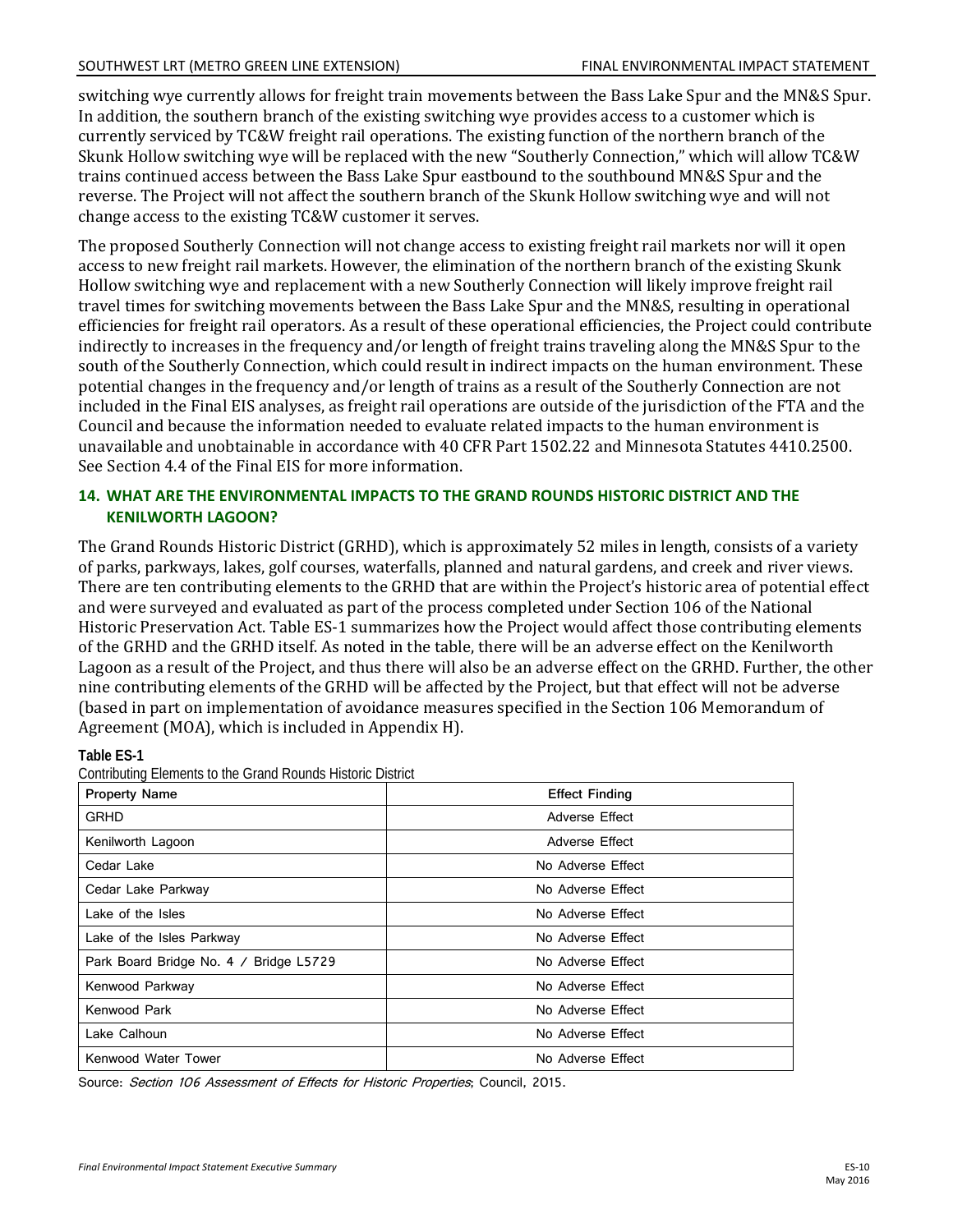In summary, the Project will adversely affect the Kenilworth Lagoon and the GRHD in the following ways (see Section 3.5 and Appendix H for additional detail):

- 1. **Visual Character and Setting.** The Project will adversely affect the property's visual character and setting through the introduction of the new light rail bridge and reconstruction of the existing trail and freight rail bridges across the waterway and removal of vegetation along the banks of the waterway. In particular, there will be a reduction in the amount of light that reaches the lagoon where the new bridges will be located and the wider combined structure width across the lagoon will adversely affect the user's experience when traveling through the lagoon.
- 2. **Noise.** Without mitigation, the Project will result in noise from light rail operations that would result in a Moderate noise impact to portions of the Kenilworth Lagoon (as per FTA's noise guidelines).

Measures are specified in the Section 106 MOA to avoid, minimize, and mitigate effects to the GRHD and its contributing elements, including the Kenilworth Lagoon. Those measures include designing Project elements within and in the vicinity of the GRHD in accordance with the Secretary of Interior's (SOI) Standards, continuing consultation on the design of these elements with the Minnesota Historic Preservation Office (MnHPO) and other consulting parties, and the implementation of a Construction Protection Plan (CPP). Following is a list of specific mitigation measures specified in the Section 106 MOA that address the adverse effect on the Kenilworth Lagoon and the GRHD:

- Install a parapet wall and rail damper on the light rail bridge over the waterway to mitigate the moderate noise impact at the Kenilworth Lagoon.
- Rehabilitate/Reconstruct Works Progress Administration (WPA) Rustic Style Retaining walls to minimize and mitigate adverse effects.
- Design Project elements within and adjacent to the Grand Rounds Historic District in accordance with the Secretary of the Interior's (SOI's) *Standards for the Treatment of Historic Properties* (36 CFR Part 68), to be reviewed by the MnHPO and consulting parties, to further minimize adverse effects.
- Develop a Construction Protection Plan (CPP) detailing the measures to be implemented during Project construction to avoid adverse effects.
- Prepare guidance for future preservation activities within the portion of the GRHD: Canal System, including adjacent parkland, extending from the north end of Lake Calhoun to the east end of Cedar Lake, and including the entirety of the Lake of the Isles Park and Kenilworth Lagoon elements. The plans will be prepared in accordance with the following: the Secretary of the Interior's (SOI's) *Standards for the Treatment of Historic Properties* (36 CFR Part 68); the SOI's *Standards for Preservation Planning*; and the National Park System's *Guidelines for the Treatment of Cultural Landscapes*, and Preservation Briefs, and Preservation Tech Notes.

## **15. WHAT ARE THE ENVIRONMENTAL IMPACTS OF LRT IN THE KENILWORTH CORRIDOR?**

Light rail construction in the Kenilworth Corridor has the potential to cause environmental impacts including disruptive noise levels and visual impacts (the construction of the new bridges will require noticeable clearing of trees and other vegetation). Potential temporary impacts during construction include temporary detours of trails and roadways, as well as reductions in vehicular access and parking affecting community cohesion, groundwater management impacts (collection, storage, and disposal), and vibration impacts resulting from the operation of heavy equipment (pile driving, hoe rams, vibratory compaction, and loaded trucks). There will be utility impacts as sewer and water mains, power, gas, and communication lines are relocated. It is reasonable to expect that previously undocumented soil or groundwater contamination may be encountered during construction. Short-term construction impacts to park uses and recreational activities include closures, detours, and temporary facilities built around obstructions. Impacts to identified architecture/history and archaeological properties from construction have been identified as part of the Section 106 process. As documented in the Project's Section 106 MOA (Appendix H), the Kenilworth Channel/Lagoon will be temporarily closed and detoured during construction. Best Management Practices (BMPs) will be developed and implemented during removal of the existing bridges and construction of the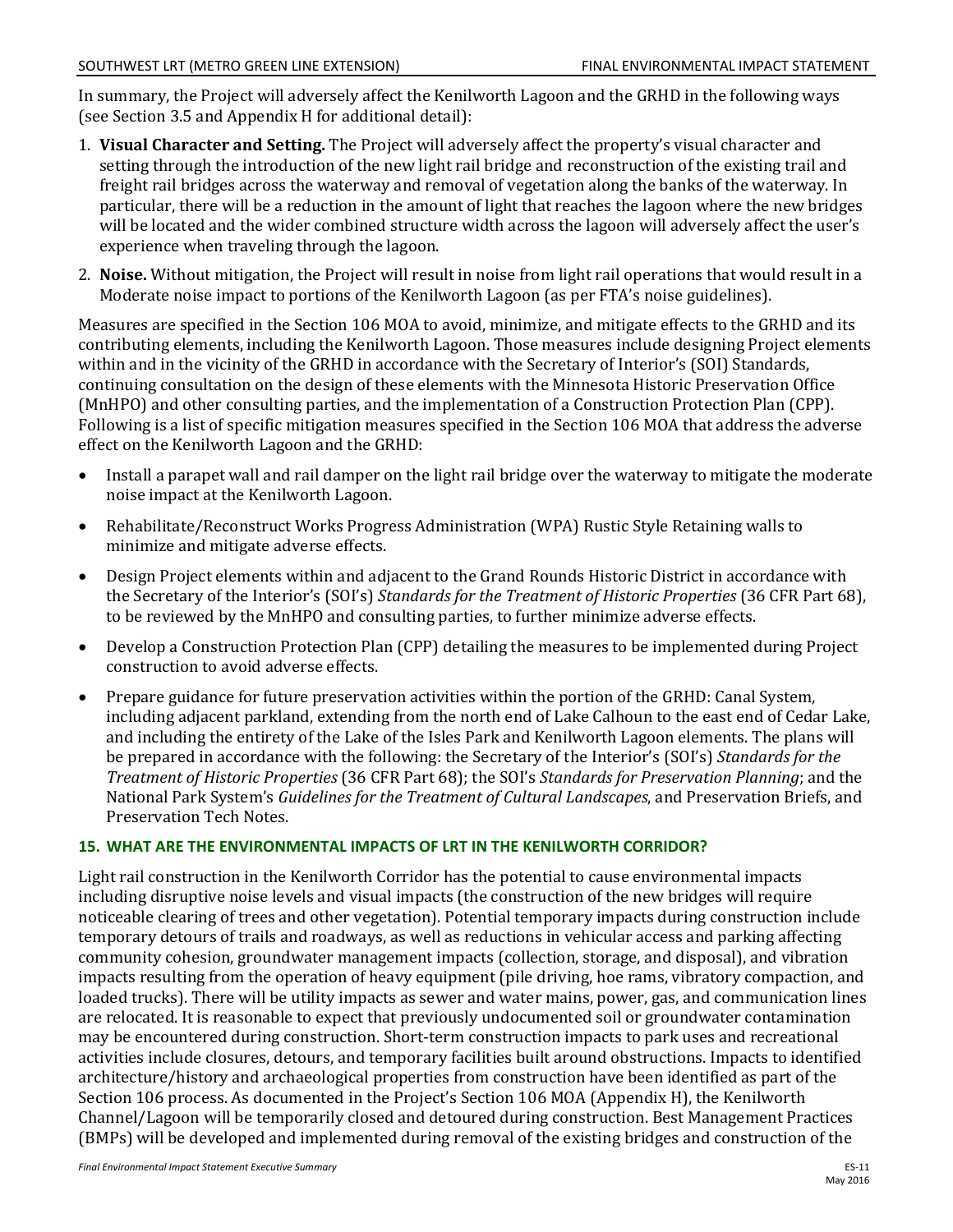#### SOUTHWEST LRT (METRO GREEN LINE EXTENSION) FINAL ENVIRONMENTAL IMPACT STATEMENT

new bridges across the Kenilworth Channel/Lagoon, which is both a Section 106 and Section 4(f) protected property (see Section 3.5 and Chapter 6 of the Final EIS for more information on the Project's Section 106 and Section 4(f) analyses and determinations). Table ES-2 summarizes the mitigation measures for each environmental and transportation category that will be implemented in the Kenilworth Corridor to address the operational and construction impacts (see the corresponding sections of Chapters 3 and 4 for a more detailed description of the mitigation measures).

#### **Table ES-2**

Summary of Mitigation Measures in the Kenilworth Corridor, by Environmental and Transportation Categorya

| Environmental/Transportation<br>Category           | <b>Mitigation Measure</b>                                                                                                                                                                                                                                                                                                                                                                                                                                                         |
|----------------------------------------------------|-----------------------------------------------------------------------------------------------------------------------------------------------------------------------------------------------------------------------------------------------------------------------------------------------------------------------------------------------------------------------------------------------------------------------------------------------------------------------------------|
| 3.1 Land Use: 3.3<br>Neighborhood and<br>Community | • Implement a Construction Mitigation Plan, which includes a construction staging plan and a<br>Construction Communication Plan (components of the staging plan include traffic management<br>plans and a construction timeline)                                                                                                                                                                                                                                                  |
| 3.2 Economic Activity                              | • When acquiring property from a property owner, pay damages if the value of the property is<br>decreased in accordance with the Uniform Relocation Assistance and Real Property Acquisition<br>Policies Act of 1970                                                                                                                                                                                                                                                              |
| 3.4 Acquisitions and<br>Displacements              | • Compensate businesses or persons displaced from a property in accordance with provisions of the<br>Uniform Relocation Act and MN Stat. 117. Provide relocation benefits under the provisions of the<br>Uniform Relocation Act and MN Stat. 117.                                                                                                                                                                                                                                 |
| 3.5 Cultural Resources                             | • Implement the agreed terms of the Section 106 Memorandum of Agreement                                                                                                                                                                                                                                                                                                                                                                                                           |
| 3.6 Parks and Recreation                           | • Develop and implement a Construction Communication Plan that includes coordination with park<br>owners, advance notice of construction activities, and highlight road, sidewalk, and trail closures,<br>and detour routes                                                                                                                                                                                                                                                       |
|                                                    | • Restore areas and features of parks and recreation areas altered or disturbed due to construction<br>activities to original conditions or better in coordination with the jurisdictional owner                                                                                                                                                                                                                                                                                  |
| 3.7 Visual Quality and<br>Aesthetics               | • Follow design guidelines for key structures throughout the proposed light rail alignment found in<br>the Council's Visual Quality Guidelines for Key Structures                                                                                                                                                                                                                                                                                                                 |
|                                                    | • Design and implement landscaping into design at appropriate locations to address identified visual<br>impacts, within available landscape budget and balancing other priorities for landscaping (e.g.,<br>surface water quality, habitat preservation, species of concern)                                                                                                                                                                                                      |
|                                                    | • Prepare a groundwater management plan before construction to address collection, storage and<br>disposal of surface water runoff and pumped groundwater following construction of the Project, and<br>consider concerns about placement of stormwater handling facilities in or near wellhead protection<br>areas. Include monitoring, which will be used to assess excessive groundwater infiltration and to<br>prioritize any potential repairs to the waterproofing systems. |
| 3.8 Geology and<br>Groundwater                     | • Develop and implement a monitoring plan that provides means for detecting the settlement of<br>buildings, roads, or parking areas                                                                                                                                                                                                                                                                                                                                               |
|                                                    | • Prepare a groundwater management plan that will include required groundwater monitoring and<br>management practices during construction                                                                                                                                                                                                                                                                                                                                         |
|                                                    | • Seal and abandon all water or monitor wells or boreholes installed as part of soil and groundwater<br>investigation                                                                                                                                                                                                                                                                                                                                                             |
| 3.9 Surface Water Resources                        | • Design stormwater management facilities to provide stormwater treatment in compliance with<br><b>NPDES</b> requirements                                                                                                                                                                                                                                                                                                                                                         |
| 3.10 Ecosystems                                    | • Incorporate native landscaping into the Project's design, where applicable and appropriate<br>• Reseed and restore habitat that is temporarily disturbed during construction, where appropriate,<br>upon construction completion                                                                                                                                                                                                                                                |
| 3.12 Noise                                         | • Employ BMPs to minimize noise project-wide, including use of wheel skirts (panels over the<br>wheels) to reduce wheel/rail noise and continuously welded rail to eliminate gaps in the tracks<br>that generate additional noise; conduct wheel truing to keep wheels smooth and round and rail<br>grinding to remove corrugations; and apply lubrication if/where needed                                                                                                        |
|                                                    | - Locate noise generating elements (e.g., crossovers) away from sensitive locations, where<br>possible                                                                                                                                                                                                                                                                                                                                                                            |
|                                                    | - Construct 2' high parapet wall and rail dampers across Kenilworth Channel                                                                                                                                                                                                                                                                                                                                                                                                       |
|                                                    | - Complete on-site testing to determine if residences meet interior noise level criteria: one<br>residence at Burnham Road North located NW of the channel, three residences at Thomas Ave<br>South                                                                                                                                                                                                                                                                               |
|                                                    | • Implement wayside bell at Thomas Avenue South, Sheridan Avenue South, and South Upton<br>Avenue                                                                                                                                                                                                                                                                                                                                                                                 |
|                                                    | • Prepare a detailed Noise Control Plan for the Project's construction duration                                                                                                                                                                                                                                                                                                                                                                                                   |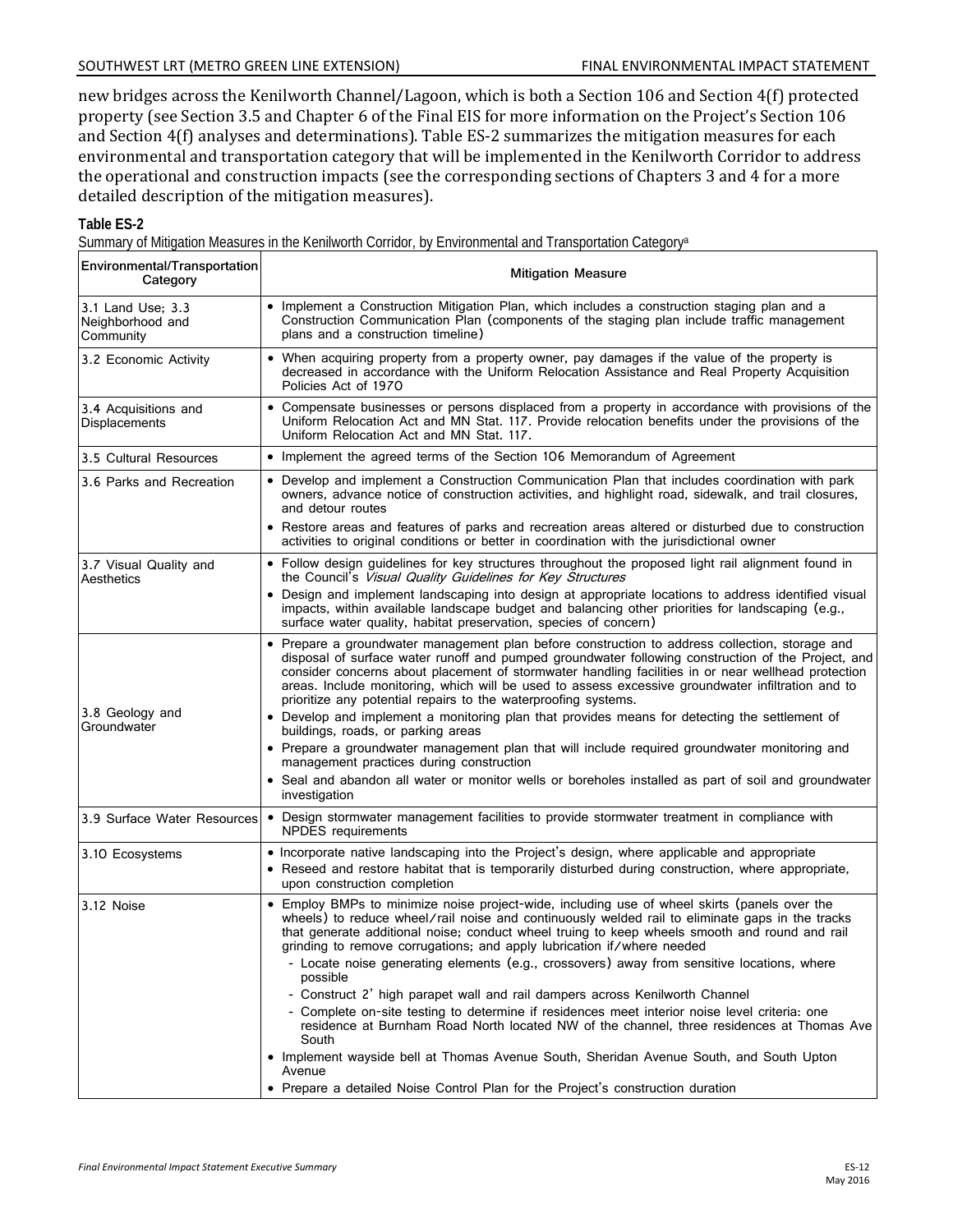| Environmental/Transportation<br>Category            | <b>Mitigation Measure</b>                                                                                                                                                                                                                                                                                                                                                                                                                                                                                                                                                                                                                                                                                                                                                                                                                                                                                                                |
|-----------------------------------------------------|------------------------------------------------------------------------------------------------------------------------------------------------------------------------------------------------------------------------------------------------------------------------------------------------------------------------------------------------------------------------------------------------------------------------------------------------------------------------------------------------------------------------------------------------------------------------------------------------------------------------------------------------------------------------------------------------------------------------------------------------------------------------------------------------------------------------------------------------------------------------------------------------------------------------------------------|
| 3.13 Vibration                                      | • Implement highly resilient rail fasteners in the tunnel section (2,200 feet) to eliminate ground-<br>borne noise impacts (the fasteners should be designed to provide at least 5 dB of reduction in<br>vibration levels at 80 Hz and higher)                                                                                                                                                                                                                                                                                                                                                                                                                                                                                                                                                                                                                                                                                           |
|                                                     | • Apply the following measures where feasible to minimize impacts from construction vibration: limit<br>high-vibration activities at night; include limits on vibration in the construction specifications,<br>especially at locations with high-vibration activities; minimize the use of impact and vibratory<br>equipment, where feasible and appropriate; use truck haul routes that minimize exposure to<br>sensitive receptors and minimize damage to surface roadways, where appropriate; perform pre-<br>construction surveys to document the existing conditions of structures in the vicinity of sites where<br>high-vibration construction activities will be performed; if a construction activity has the potential to<br>exceed the damage criteria at a building, the contractor will be required to conduct vibration<br>monitoring and, if the vibration exceeds the limit, the activity must be modified or terminated |
| 3.14 Hazardous and<br><b>Contaminated Materials</b> | • Conduct mitigation within the Minnesota Pollution Control Agency (MPCA) Brownfield Program<br>regulatory framework and approved RAPs                                                                                                                                                                                                                                                                                                                                                                                                                                                                                                                                                                                                                                                                                                                                                                                                   |
|                                                     | • Implement Response Action Plans, approved by MPCA, to address the risks identified in the<br>Phase I and Phase II environmental site assessments                                                                                                                                                                                                                                                                                                                                                                                                                                                                                                                                                                                                                                                                                                                                                                                       |
|                                                     | • Prior to the start of construction prepare, and with MPCA approval, a Construction Contingency<br>Plan to address the discovery of unknown contamination                                                                                                                                                                                                                                                                                                                                                                                                                                                                                                                                                                                                                                                                                                                                                                               |
|                                                     | • Survey structures on acquired land for the presence of hazardous/regulated materials prior to their<br>demolition or modification                                                                                                                                                                                                                                                                                                                                                                                                                                                                                                                                                                                                                                                                                                                                                                                                      |
|                                                     | • Handle and manage potentially hazardous materials in compliance with applicable regulatory<br>standards and dispose of in accordance with Hazardous Materials Abatement Plans for in-place<br>hazardous/regulated materials, and the Response Action Plan/Construction Contingency Plan for<br>hazardous/regulated materials in the site soils                                                                                                                                                                                                                                                                                                                                                                                                                                                                                                                                                                                         |
| 4.1 Transit                                         | • Follow Federal and local procedures for route modifications or the suspension of transit service,<br>including completing a Title VI analysis and outreach plan to determine how service changes<br>would affect low-income and minority communities and communicate these changes prior to<br>implementation                                                                                                                                                                                                                                                                                                                                                                                                                                                                                                                                                                                                                          |
|                                                     | • Implement a Construction Mitigation Plan, which includes a construction staging plan and a<br>Construction Communication Plan (see 3.1)                                                                                                                                                                                                                                                                                                                                                                                                                                                                                                                                                                                                                                                                                                                                                                                                |
| 4.2 Roadways and Traffic                            | • Comply with applicable state and local regulations related to the roadway closures and the effects<br>of construction activities, including Minnesota Department of Transportation                                                                                                                                                                                                                                                                                                                                                                                                                                                                                                                                                                                                                                                                                                                                                     |
|                                                     | • Contractor compliance with all guidelines established in the Minnesota Manual on Uniform Traffic<br>Control Devices (2015)                                                                                                                                                                                                                                                                                                                                                                                                                                                                                                                                                                                                                                                                                                                                                                                                             |
|                                                     | • Appropriate jurisdiction (Minneapolis) to review construction staging and mitigation documents                                                                                                                                                                                                                                                                                                                                                                                                                                                                                                                                                                                                                                                                                                                                                                                                                                         |
|                                                     | • Secure required permits                                                                                                                                                                                                                                                                                                                                                                                                                                                                                                                                                                                                                                                                                                                                                                                                                                                                                                                |
|                                                     | • Implement a Construction Mitigation Plan, Construction Communication Plan, and construction<br>staging plan (see 3.1)                                                                                                                                                                                                                                                                                                                                                                                                                                                                                                                                                                                                                                                                                                                                                                                                                  |
| 4.4 Freight                                         | • Develop and implement freight rail operation coordination plans                                                                                                                                                                                                                                                                                                                                                                                                                                                                                                                                                                                                                                                                                                                                                                                                                                                                        |
|                                                     | - Provide provisions in the construction contract to identify how the contractor will interact with<br>the railroads                                                                                                                                                                                                                                                                                                                                                                                                                                                                                                                                                                                                                                                                                                                                                                                                                     |
|                                                     | Work with affected freight rail owners and operators to sequence construction to minimize<br>effects on freight movements and to identify optimal periods for closing the rail service<br>(including dates and times for stoppages) and reducing speeds<br>• Use flaggers to allow freight rail operations to continue                                                                                                                                                                                                                                                                                                                                                                                                                                                                                                                                                                                                                   |
| 4.5 Pedestrian and Bicycle                          | • Implement a Construction Mitigation Plan, Construction Communication Plan, and construction                                                                                                                                                                                                                                                                                                                                                                                                                                                                                                                                                                                                                                                                                                                                                                                                                                            |
|                                                     | staging plan (see 3.1)                                                                                                                                                                                                                                                                                                                                                                                                                                                                                                                                                                                                                                                                                                                                                                                                                                                                                                                   |
| 4.6 Safety and Security                             | • Implement a Construction Mitigation Plan, Construction Communication Plan, and construction<br>staging plan (see 3.1)                                                                                                                                                                                                                                                                                                                                                                                                                                                                                                                                                                                                                                                                                                                                                                                                                  |

<sup>a</sup> Mitigation measures for the following environmental categories are not included in the Kenilworth Corridor: Electromagnetic Fields/Electromagnetic Interference (EMF/EMI), energy, and parking.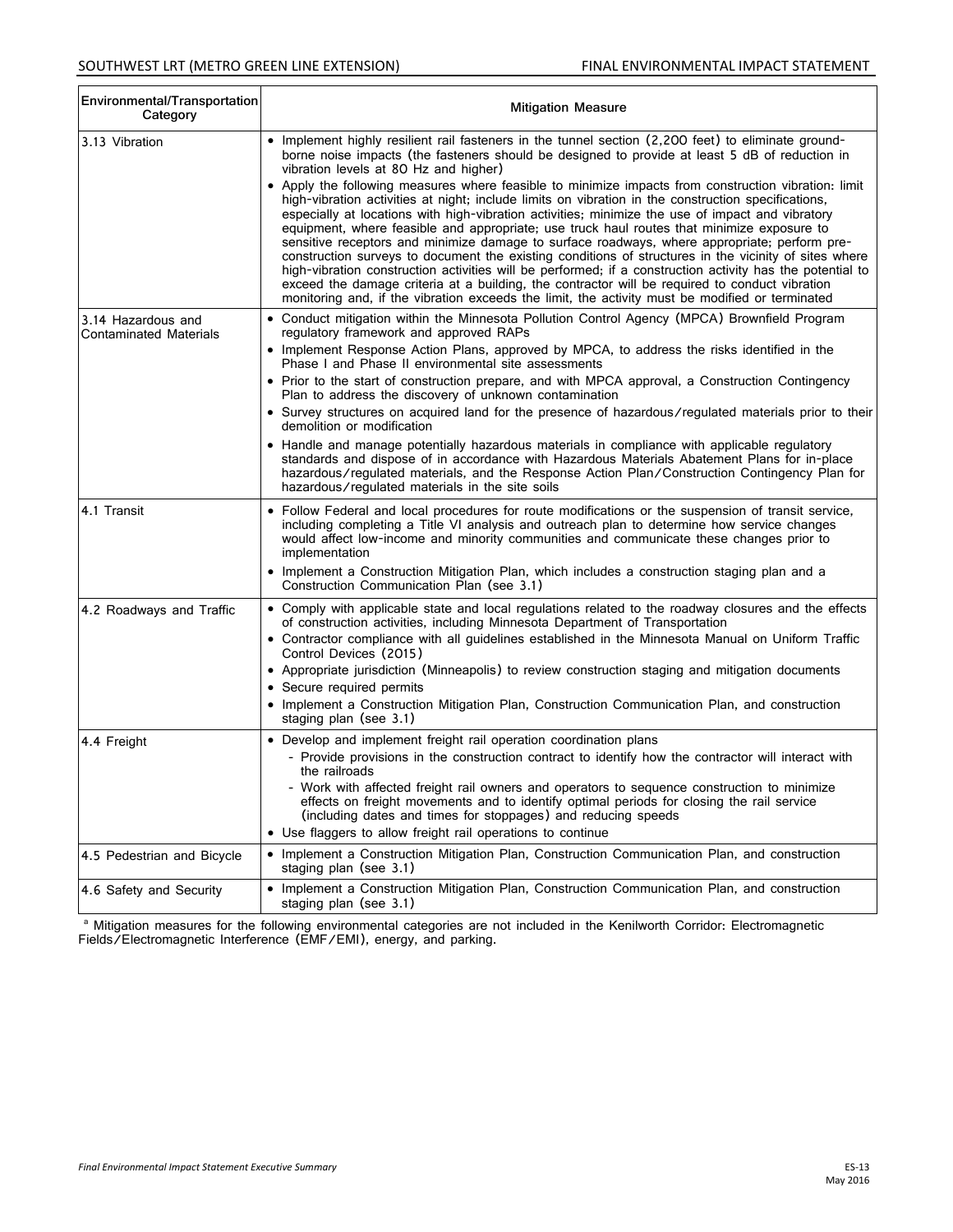# **16. DOES THE PROJECT AFFECT ANY HISTORIC PROPERTIES? IF SO, HOW WILL THE PROJECT MINIMIZE AND MITIGATE THE AFFECTS TO THE HISTORIC PROPERTIES?**

FTA has determined that the Project will have No Adverse Effect on 26 historic properties and an Adverse Effect on five historic properties. Due to the Project's adverse effect on these five properties—two archaeological sites (Sites 21HE0436 and 21HE0437)<sup>4</sup>; the Grand Rounds Historic District; the Kenilworth Lagoon as a contributing property to the Grand Rounds Historic District; and the Chicago, Milwaukee, St. Paul & Pacific Railroad Depot— FTA has determined that the undertaking will have an Adverse Effect on historic properties. See Section 3.5.4 and Appendix H of the Final EIS for additional information regarding the Project's impacts on cultural resources.

The Project's measures to resolve adverse effects, including avoidance, minimization, and mitigation measures, are specified in the Project's Section 106 MOA (see Appendix H). Following is a summary of the measures specific in the Section 106 MOA that are applicable to the five adversely affected properties.

#### • *Architecture/History Properties*

- Install a parapet wall and rail damper on LRT bridge over waterway to mitigate the moderate noise impact at the Kenilworth Lagoon (see Section 3.12)
- $-$ Rehabilitate/Reconstruct Works Progress Administration Rustic Style Retaining Walls to minimize and mitigate the direct physical and indirect visual adverse effects on the Grand Rounds Historic District, including the Kenilworth Lagoon
- Design Project elements within and adjacent to the Grand Rounds Historic District in accordance with the SOI's Standards (36 CRF 68), to be reviewed by the MnHPO and consulting parties, to further minimize the direct physical and indirect visual adverse effects
- $-$ Develop a Construction Protection Plan detailing measures to be implemented during Project construction to avoid direct physical and indirect adverse effects
- Prepare guidance for future preservation activities within the portion of the Grand Rounds Historic District: Canal System, including adjacent parkland, extending from the north end of Lake Calhoun to the east end of Cedar Lake, and including the entirety of the Lake of the Isles Park and Kenilworth Lagoon elements to mitigate the direct physical and indirect visual adverse effects to the Grand Rounds Historic District
- Revised the Project design to relocate the crossover location near the Chicago, Milwaukee, St. Paul & Pacific Railroad Depot 3,420 feet west along the alignment to allow the noise wall to shift at least 240 feet west, and avoid adverse visual effect
- Revised the Project design to relocate the signal bungalow near the Chicago, Milwaukee, St. Paul & Pacific Railroad Depot to the alternate crossover location to further avoid adverse visual effects (complete)
- *Archaeological Resources*
	- Conduct a Phase III Archaeological Data Recovery of Sites 21HE0436 and 21HE0437
	- Incorporate into the design of the Royalston Station interpretation of the sites, based on the results of the Phase II investigations and allowing for the incorporation of any additional information from the Phase III data recovery
	- Develop an interpretative plan for the interpretation in conformance with the Standards and Practices for Interpretive Planning from the National Association for Interpretation and Creating Outdoor Trail Signage technical leaflets

 $\overline{a}$ 

<span id="page-13-0"></span><sup>4</sup> These archaeological properties are considered sensitive historic resources under Section 304 of the NHPA, as amended. In accordance with Section 304, information on these sensitive historic resources may cause a significant invasion of privacy and/or put the resources at risk to harm and is not included in this document. Names, locations, and areas of significance of archaeological sites are not disclosed to help preserve these sensitive resources.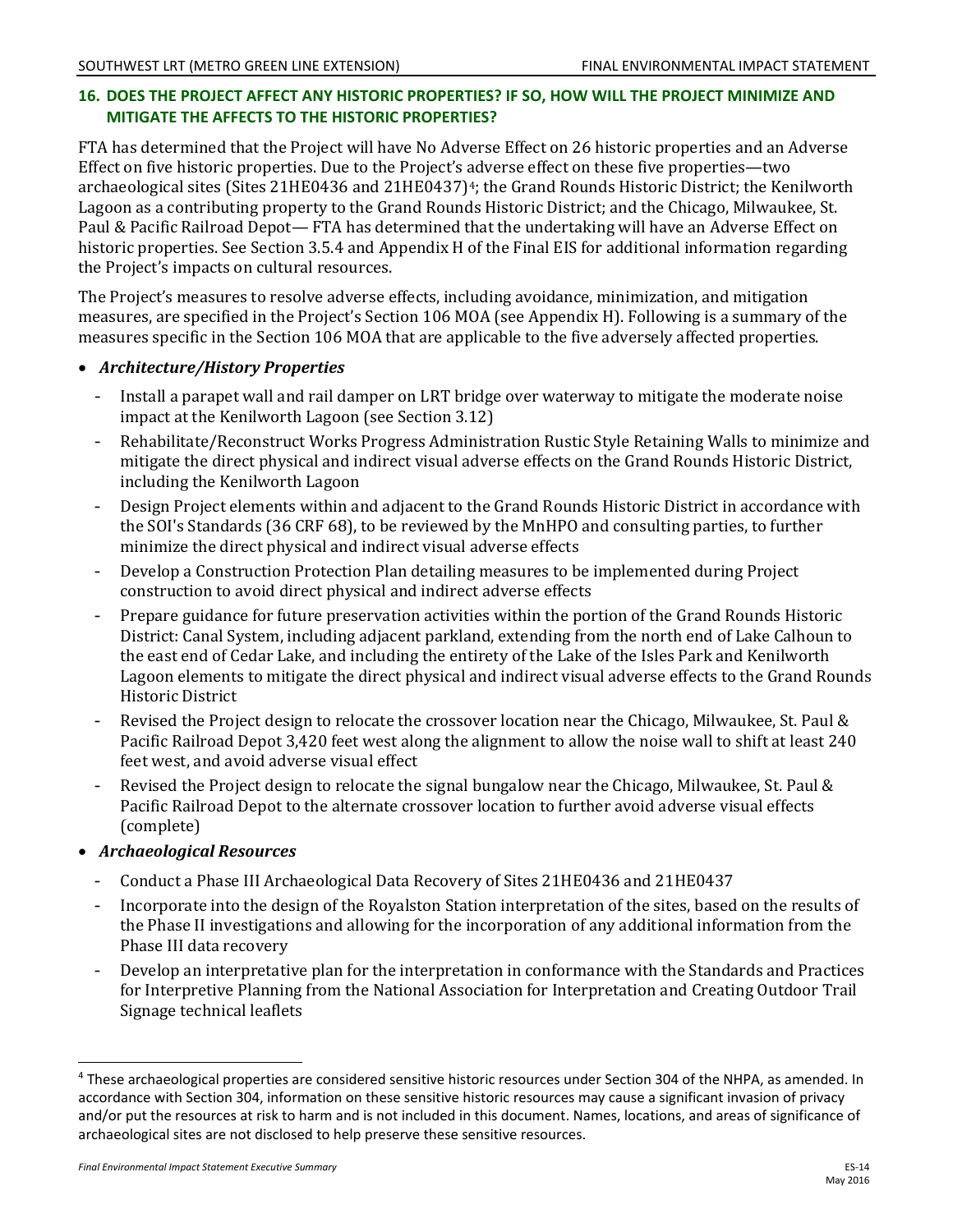#### **17. WILL THE PROJECT USE ANY SECTION 4(f) PROPERTIES? IF SO, HOW WILL THE PROJECT MINIMIZE HARM TO THOSE PROPERTIES?**

The Project will result in a non-*de minimis* use of the Kenilworth Lagoon/Grand Rounds Historic District historic Section 4(f) property and there is no feasible and prudent alternative that would avoid a use of this historic resource. In addition, FTA has determined in accordance with 23 CFR Part 774.17 that all possible planning to minimize harm has been conducted and implemented through the completion of the project's Section 106 process and through the anticipated execution of the Section 106 Memorandum of Agreement (see Appendix H). Further, FTA and the Council have determined that the Project is the alternative that would result in the least overall harm to the Kenilworth Lagoon/Grand Rounds Historic District. Table ES-3 includes FTA's final Section 4(f) use determinations for the Southwest LRT Project LPA.

#### **TABLE ES-3**

Summary of Section 4(f) Property Usesa

| Section 4(f) Property                                                                           | Property<br>Type | Official with<br>Jurisdiction | Non de<br>minimis<br>Use | De<br>minimis<br>Impact | Temporary<br>Occupancy:<br>No Use |
|-------------------------------------------------------------------------------------------------|------------------|-------------------------------|--------------------------|-------------------------|-----------------------------------|
| <b>Purgatory Creek Park</b>                                                                     | Park             | City of Eden<br>Prairie       |                          |                         |                                   |
| Unnamed Open Space B                                                                            | Park             | City of<br>Minnetonka         |                          | $\bullet$               |                                   |
| Opus Development Area Trail Network                                                             | Park             | City of<br>Minnetonka         |                          | $\bullet$               |                                   |
| Minikahda Club                                                                                  | Historic         | <b>MnHPO</b>                  |                          |                         | $\bullet$                         |
| Cedar Lake Parkway/Grand Rounds Historic<br><b>District</b> <sup>b</sup>                        | <b>Historic</b>  | <b>MnHPO</b>                  |                          |                         |                                   |
| Kenilworth Lagoon/Grand Rounds Historic<br>District <sup>c</sup>                                | Historic         | <b>MnHPO</b>                  |                          |                         |                                   |
| Kenilworth Channel/Lagoon (as an element of<br>the Minneapolis Chain of Lakes Regional<br>Park) | Park             | <b>MPRB</b>                   |                          | $\bullet$               |                                   |
| Cedar Lake Park                                                                                 | Park             | <b>MPRB</b>                   |                          |                         |                                   |
| Bryn Mawr Meadows Park                                                                          | Park             | <b>MPRB</b>                   |                          | $\bullet$               |                                   |
| St. Paul, Minneapolis & Manitoba Railroad<br><b>Historic District</b>                           | <b>Historic</b>  | MnHPO                         |                          |                         |                                   |

a See Chapter 6 of the Final EIS for definitions of the potential types of Section 4(f) uses.<br><sup>b</sup> Cedar Lake Parkway is a contributing element of Grand Rounds Historic District. FTA has made a Section 106 determination of adverse effect to Cedar Lake Parkway.

<sup>c</sup> Kenilworth Lagoon is a contributing element of Grand Rounds Historic District. FTA has made a Section 106 determination of adverse effect to Kenilworth Lagoon historic property and Grand Rounds Historic District.

Note: MnHPO = Minnesota Historic Preservation Office; MPRB = Minneapolis Park and Recreation Board.

FTA and the Council have made efforts to help avoid, minimize, and mitigate impacts to all Section 4(f) properties in the Project study area, including participation in various Section 4(f) coordination meetings throughout the process (see Appendix I for the notes and materials from these meetings). All of the Section 4(f) determinations noted in Table ES-2 were concurred upon in writing by the applicable officials with jurisdiction after consideration of measures to minimize harm. A summary of the measures to minimize harm associated with each of the affected Section 4(f) properties includes coordination with local cities and agencies during construction to help avoid and minimize effects on recreational activities, detour routes that will provide continued bicycle and pedestrian access to and from the park resources, and properties that will be maintained in their current condition or better.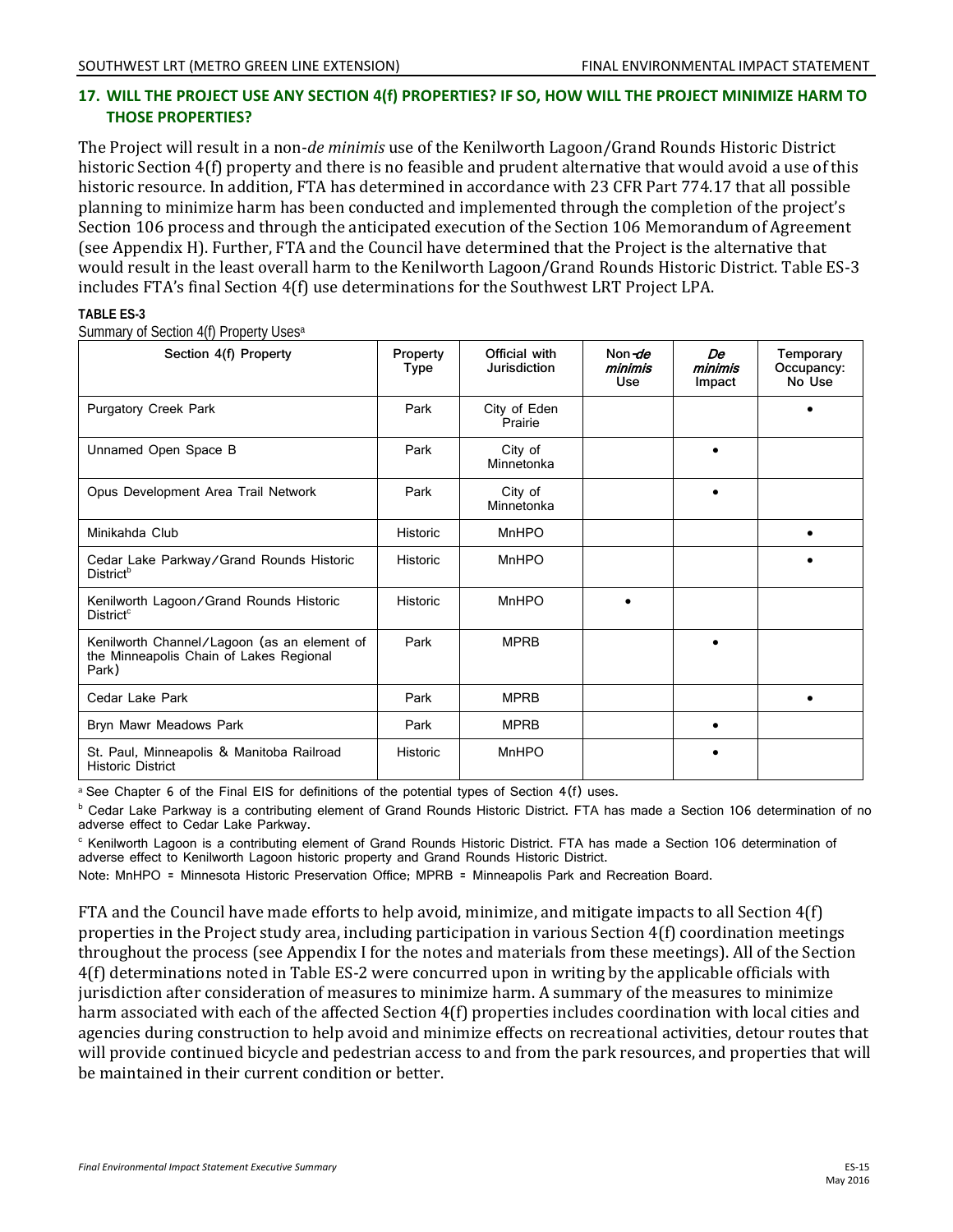#### **18. WHAT NOISE AND VIBRATION IMPACTS WERE IDENTIFIED AND HOW WILL THEY BE MITIGATED?**

The FTA guidance manual, *Transit Noise and Vibration Impact Assessment* (FTA, 2006)*,* is the primary source for the Project's noise assessment methodology and on transit projects throughout the country. The Final EIS used FTA's Detailed Noise Analysis methodology, which is summarized in Section 3.12, included the following steps:

- Identify noise-sensitive land uses in the corridor using aerial photography, GIS data and field surveys, typically within 300 feet of the alignment.
- Measure existing noise levels in the corridor near sensitive receptors, including all sources of noise in the area.
- Forecast future Project noise levels from transit operations, using Project preliminary engineering plans and information on speeds, headways, track type, vehicle type, and grade-crossing operations. The Project noise level assessment included light rail operations, horns, and bells at grade crossings and stations, associated roadway improvements, and changes and feeder bus operations at select stations. Details regarding the information used to predict future Project noise levels can be found in Appendix K of the Final EIS.
- Assess the impact of the Project by comparing the projected future noise levels with existing noise levels using the FTA noise impact criteria.
- Identify mitigation at locations where projected future noise levels exceed the FTA impact criteria.

Consistent with the FTA guidance, the existing noise measurements taken for the Project, and included in the Draft EIS, Supplemental Draft EIS and Final EIS, include existing noise from freight trains operating in the Kenilworth Corridor. Those noise measurements were used to establish the existing noise levels for the respective analyses. The projected noise impacts from the Project also reflect freight rail trains and the proposed light rail trains in the locations where they will be located. For example, if the Project will move the location of existing freight rail tracks, the noise impact analysis for the Project will reflect the proposed new location of the freight rail tracks. Information regarding the existing noise measurements is contained in Appendix K of the Final EIS, including a memorandum describing the inclusion of freight rail in the Draft EIS noise analysis.

The analysis of long-term direct and indirect noise impacts found that, without mitigation, there would be 237 dwelling units where moderate noise impacts would occur and 558 dwelling units where the noise impacts would be severe. A majority of the noise impacts without mitigation would be related to light rail vehicle horn soundings at at-grade crossings in the corridor. However, the Project will implement mitigation measures to avoid and minimize noise impacts. Overall, the majority of the noise impacts from the Project will be eliminated through the use of mitigation measures, such as noise walls, rail quiet zones, or wayside bells. After mitigation, there will be moderate residual noise impacts<sup>[5](#page-15-0)</sup> on 59 dwelling units at four locations.

The vibration assessment included the following steps:

- Identify vibration-sensitive land uses in the corridor using aerial photography, GIS data, and field surveys, typically within 300 feet of the alignment.
- Measure vibration-propagation characteristics of the soil in the corridor at sensitive receptors.
- Projected Project vibration levels from transit operations, using Project engineering plans and information on speeds, headways, track type, and vehicle vibration characteristics.
- Assess the impact from transit by comparing the project vibration with the FTA vibration impact criteria in Chapter 8 of the FTA guidance manual (FTA, 2006).
- Identify mitigation measures at locations where project vibration levels exceed the impact criteria.

 $\overline{a}$ 

<span id="page-15-0"></span><sup>&</sup>lt;sup>5</sup> These residual Moderate noise impacts do not warrant mitigation under the Council's noise guidelines included in the Regional Transitway Guidelines. See Section 3.12 of the Final EIS for additional information.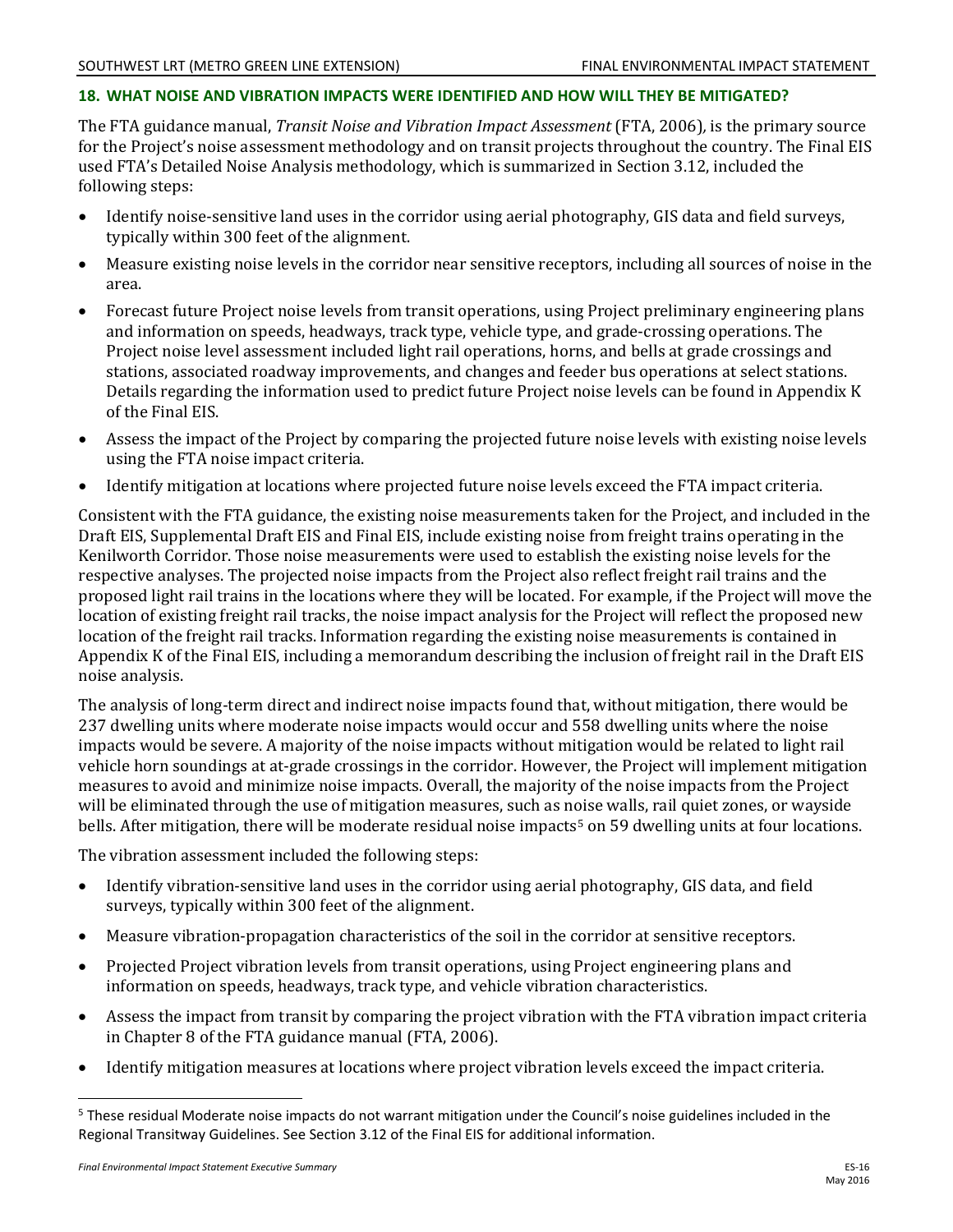The Project will not result in vibration impacts for any residential or institutional land uses. The Project would, however, result in 54 ground-borne noise impacts for residential land uses without mitigation. These impacts would be directly adjacent to and south of the proposed light rail tunnel in the Kenilworth Corridor. The Council will use highly resilient rail fasteners in the proposed light rail tunnel as mitigation, which will eliminate the ground-borne noise impacts for residential land uses.

A general assessment of freight vibration was also conducted where the freight tracks will be shifted closer to sensitive receptors to provide room for the LRT tracks in portions of the Kenilworth Corridor. The results of the assessment indicated that there would be no vibration impacts from freight trains due to the shift in freight tracks, due primarily to the low speeds of the freight trains. More information regarding the freight vibration assessment can be found in Appendix K.

#### **19. WILL WETLANDS BE DISPLACED BY THE PROJECT? IF SO, HOW WILL THEY BE MITIGATED?**

Wetlands are regulated at the federal level by the U.S. Environmental Protection Agency and the USACE under Section 404 of the Clean Water Act (CWA) and Section 10 of the Rivers and Harbor Act. The USACE is responsible for issuing a permit for the placement of dredged or fill material into any waters that are regulated by the CWA and/or the Rivers and Harbor Act. Wetlands are also regulated at the state level by the Minnesota Department of Natural Resources under MN Rule 6115 and by the Minnesota Board of Water and Soil Resources under the Minnesota Wetland Conservation Act (WCA). Designated Local Government Units are responsible for making regulatory decisions regarding impacts to wetlands that are regulated by the WCA. In addition, some local jurisdictions maintain ordinances that incorporate additional wetland requirements beyond those specified in the WCA.

Implementation of the Project will have long-term and short-term impacts on wetlands. In summary, these impacts include 4.70 acres of long-term impacts on WCA-regulated wetlands and 1.83 acres on CWAregulated wetlands (20 wetlands, 10 of which are regulated by both the WCA and CWA, three of which are regulated only by the WCA and seven of which are regulated only by the CWA); and 3.83 acres of short-term impacts on WCA-regulated wetlands and 7.53 acres on CWA-regulated wetlands (18 wetlands, 13 of which are regulated by both the WCA and CWA and five of which are regulated only by the CWA). Table ES-3 summarizes the potential long-term and short-term impacts of the Project on wetlands. Wetlands affected by the Project would be mitigated as follows:

- The Council will purchase the wetland mitigation bank credits required under the forthcoming WCA and CWA Section 404 permits. Wetland mitigation banks credits will be purchased from established and approved wetland bank accounts located in major watershed 33 (Minnesota River-Shakopee)/USACE bank service area 9, in accordance with the applicable USACE, WCA, and Local Government Unit siting priority requirements, prior to the construction of the Project.
- Wetland areas affected on a temporary basis during construction will be restored as required by WCA and CWA permits. The Project will purchase wetland mitigation bank credits for CWA regulated shortterm impacts lasting longer than 180 days.

#### **20. WHAT ARE THE ENVIRONMENTAL EFFECTS OF THE PROJECT AND HOW WILL THEY BE MITIGATED?**

Table ES-4 summarizes the potential long-term and short-term impacts of the Project and mitigation measures. These anticipated impacts include direct, indirect, and cumulative impacts. Refer to chapters 3 and 4 of the Final EIS for additional information on impacts and mitigation measures.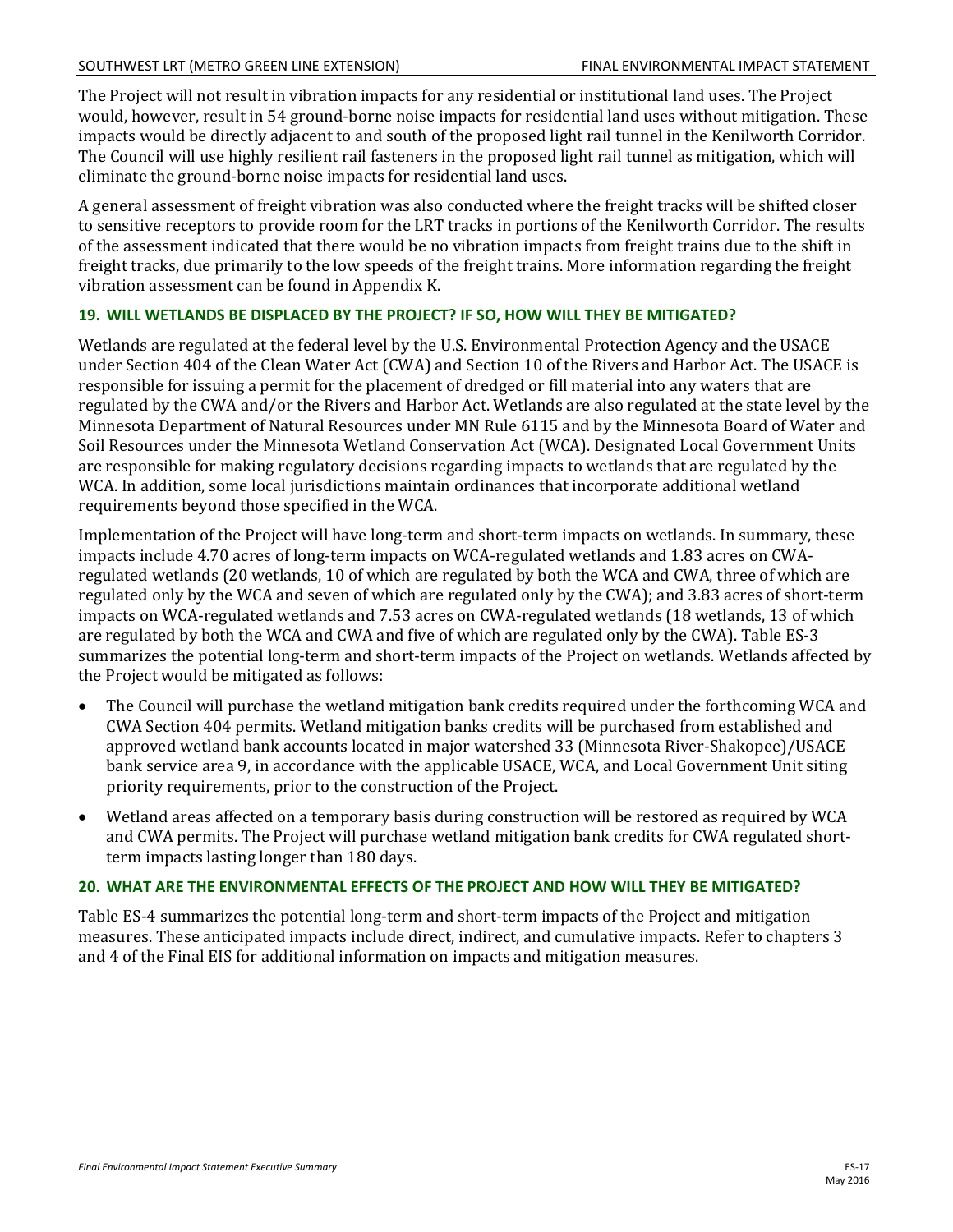#### **TABLE ES-4**

Summary of Impacts, Commitments, and Mitigation Measures by Environmental and Transportation Category

| Category                 |                               | Summary of Impacts and Mitigations                                                                                                                                                                                                                                                                                                                                                                                                                                                                                                                                                                                                                                                                                                                                                                                                                                                                                                                                                                 |
|--------------------------|-------------------------------|----------------------------------------------------------------------------------------------------------------------------------------------------------------------------------------------------------------------------------------------------------------------------------------------------------------------------------------------------------------------------------------------------------------------------------------------------------------------------------------------------------------------------------------------------------------------------------------------------------------------------------------------------------------------------------------------------------------------------------------------------------------------------------------------------------------------------------------------------------------------------------------------------------------------------------------------------------------------------------------------------|
|                          |                               | Environmental Categories <sup>a</sup>                                                                                                                                                                                                                                                                                                                                                                                                                                                                                                                                                                                                                                                                                                                                                                                                                                                                                                                                                              |
| 3.1 Land Use             | Long-term Direct<br>Impacts   | • Direct conversion of approximately 144 acres of privately owned industrial, commercial, and residential land, publicly and privately<br>owned parks and open space, publicly owned rights-of-way (i.e., HCRRA), and privately owned railroad rights-of-way (i.e.,<br>Canadian Pacific Railway and BNSF Railway) to public transportation-related use (refer to Table 3.1-5 for more information)<br>. No adverse impacts due to no changes in overall land use characteristics within the vicinity of the Project                                                                                                                                                                                                                                                                                                                                                                                                                                                                                |
|                          | Long-term Indirect<br>Impacts | • Potential increased intensity and/or advanced timing of development surrounding proposed light rail station areas<br>• No adverse impacts                                                                                                                                                                                                                                                                                                                                                                                                                                                                                                                                                                                                                                                                                                                                                                                                                                                        |
|                          | Short-term<br>Impacts         | • Temporary changes to property access during construction or temporary conversion of land to a transportation use for construction<br>staging and other construction activities<br>• Temporary easements on 134 acres effecting 178 parcels of land that include industrial, commercial, railroad, residential, and<br>public land uses                                                                                                                                                                                                                                                                                                                                                                                                                                                                                                                                                                                                                                                           |
|                          | Commitments                   | None                                                                                                                                                                                                                                                                                                                                                                                                                                                                                                                                                                                                                                                                                                                                                                                                                                                                                                                                                                                               |
|                          | Mitigation<br><b>Measures</b> | Short-term:<br>• Develop and implement a Construction Mitigation Plan and a Construction Communication Plan that will address short-term impacts<br>to land use related to temporary construction easements and other construction activities; strategies may include:<br>- Issue construction updates and post them on the Project website<br>- Provide advance notice of roadway closures, driveway closures and utility shutoffs<br>- Conduct public meetings<br>Establish a 24-hour construction hotline<br>Prepare materials with information about construction<br>- Address property access issues<br>- Assign staff to serve as liaisons between the public and contractors during construction<br>• Develop and implement a construction staging plan, which will be reviewed with the appropriate jurisdictions and railroads.<br>Components of the staging plan include traffic management plans and a construction timeline.                                                           |
| 3.2 Economic<br>Activity | Long-term Direct<br>Impacts   | Employment:<br>• Beneficial effects:<br>- \$34.5 million (2015 dollars) in local annual wages and salaries, resulting in 172 long-term jobs in the local economy<br>. No adverse impacts to regional employment due to the projected increase in transit workers<br>Property Tax Revenue:<br>• Permanent removal of acquired private parcels from the property tax base of affected cities and corresponding reduction in property<br>tax revenue from those parcels<br>Existing Business and Development/Redevelopment:<br>• Changes in local traffic patterns and the number of available off-street and on-street parking spots, resulting in a loss of overall<br>parking for some businesses and a related loss in revenue<br>• Removal of land acquired by the Project from the inventory of available land for potential development/redevelopment<br>Freight Rail Owners and Operators:<br>• No adverse impacts to freight rail owners and operators based on modifications by the Project |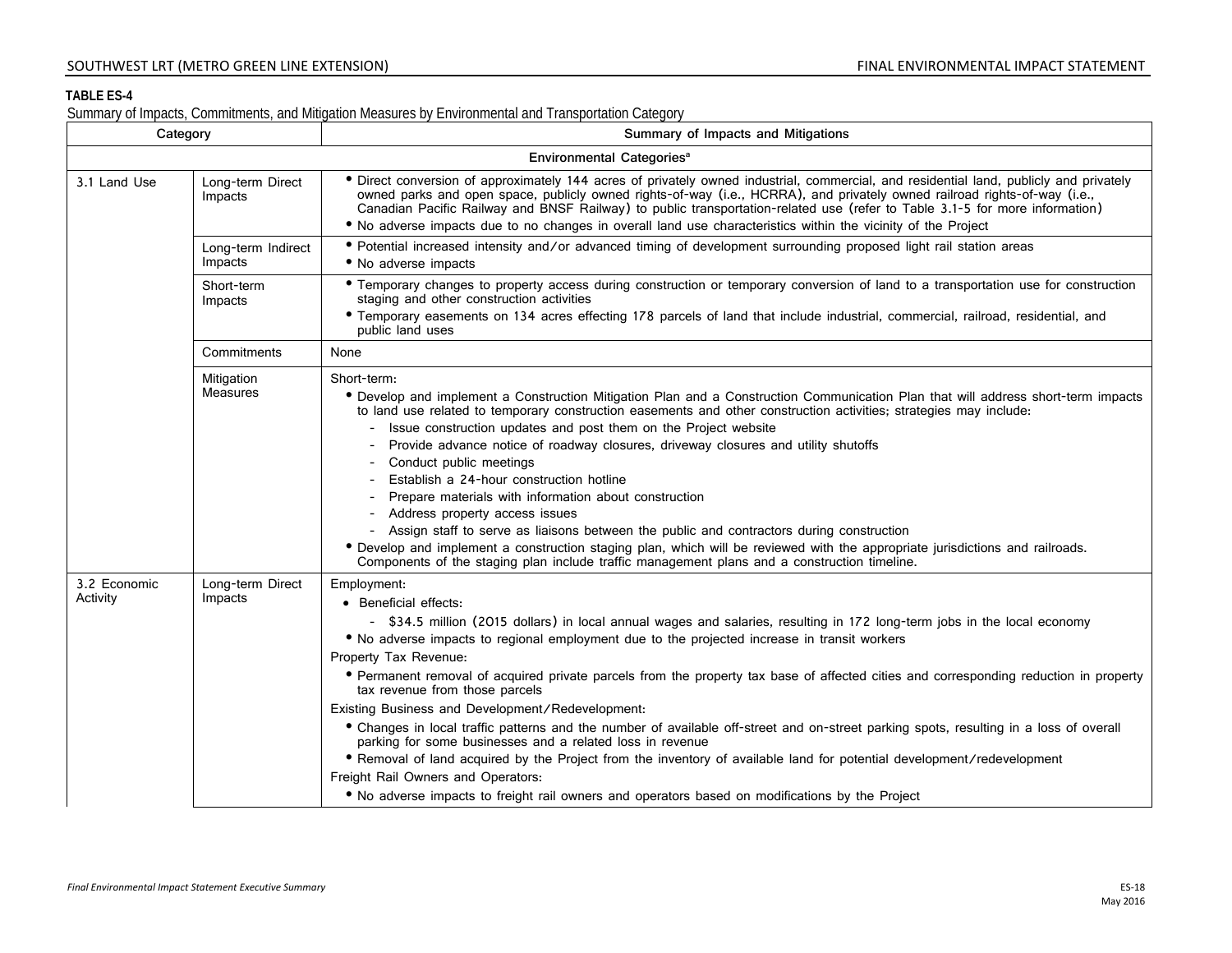| Category                      | Summary of Impacts and Mitigations                                                                                                                                                                                                                                                                                                                                                                                                                                                                                                                                                                                                                                                                                                                                                                                                                                                                                                                                                                                                                                                                                                                  |
|-------------------------------|-----------------------------------------------------------------------------------------------------------------------------------------------------------------------------------------------------------------------------------------------------------------------------------------------------------------------------------------------------------------------------------------------------------------------------------------------------------------------------------------------------------------------------------------------------------------------------------------------------------------------------------------------------------------------------------------------------------------------------------------------------------------------------------------------------------------------------------------------------------------------------------------------------------------------------------------------------------------------------------------------------------------------------------------------------------------------------------------------------------------------------------------------------|
| Long-term Indirect<br>Impacts | Employment:<br>• Beneficial effects:<br>- Potential creation of new jobs as employees gain easier access to businesses, residential housing units, and other facilities,<br>providing a net benefit to the local economy<br>. No adverse impacts due to new jobs created in the region as employees gain easier access to businesses<br>Property Tax Revenue:<br>• Beneficial effects:<br>- Potential increase in property tax revenue for local jurisdictions related to increases in development/redevelopment<br>• No adverse impacts to property tax revenue due to the transit oriented development potential surrounding the stations<br>Existing Business and Development/Redevelopment:<br>• Beneficial effects:<br>- Likely increased property values in areas surrounding proposed light rail stations<br>- Likely increase in development/redevelopment in the areas surrounding light rail stations<br>• Potential impacts that could reduce value of an area ("nuisance effects")<br>• No adverse effects to existing business and development/redevelopment due to improved accessibility which expand workforce<br>and retail access |
| Short-term<br>Impacts         | Employment:<br>• Beneficial effects:<br>- Construction spending associated with the Project will result in an estimated \$1.3 billion in overall economic activity (year-of-<br>expenditure dollars) over the construction period<br>• Potential lost revenues for businesses due to temporary reduction of parking stalls, traffic congestion, reduced access, and<br>increased noise, dust, and perceived changes in visual quality<br>Property Tax Revenue:<br>• No adverse impacts because the temporary occupancies and easements are not expected to result in displacement of businesses<br>or residents<br><b>Existing Businesses:</b><br>• Potential increases in noise levels, dust, traffic congestion, visual changes, and increased difficulty accessing property for existing<br>businesses<br>Freight Rail Owners and Operators:<br>• Slower freight rail operations during construction may occur and short periods of freight stoppage required to make some<br>modifications to the freight rail track                                                                                                                            |
| Commitments                   | Long-Term:<br>• Pursue with the City of St. Louis Park the joint development opportunity at the proposed Beltline Station that could increase<br>property tax revenues<br>• Coordinate changes to freight rail tracks, sidings, or other facilities with the freight railroad owner and operator<br>• Onsite flaggers to manage freight rail traffic during construction                                                                                                                                                                                                                                                                                                                                                                                                                                                                                                                                                                                                                                                                                                                                                                            |
| Mitigation<br>Measures        | Long-Term:<br>Existing Businesses and Development/Redevelopment Effects<br>• When acquiring property from a property owner, pay damages if the value of the property is decreased in accordance with the<br>Uniform Act<br>Short-term:<br>Existing Businesses and Development/Redevelopment Effects<br>• Develop and implement a Construction Mitigation Plan, Construction Communication Plan and construction staging plan (see 3.1)                                                                                                                                                                                                                                                                                                                                                                                                                                                                                                                                                                                                                                                                                                              |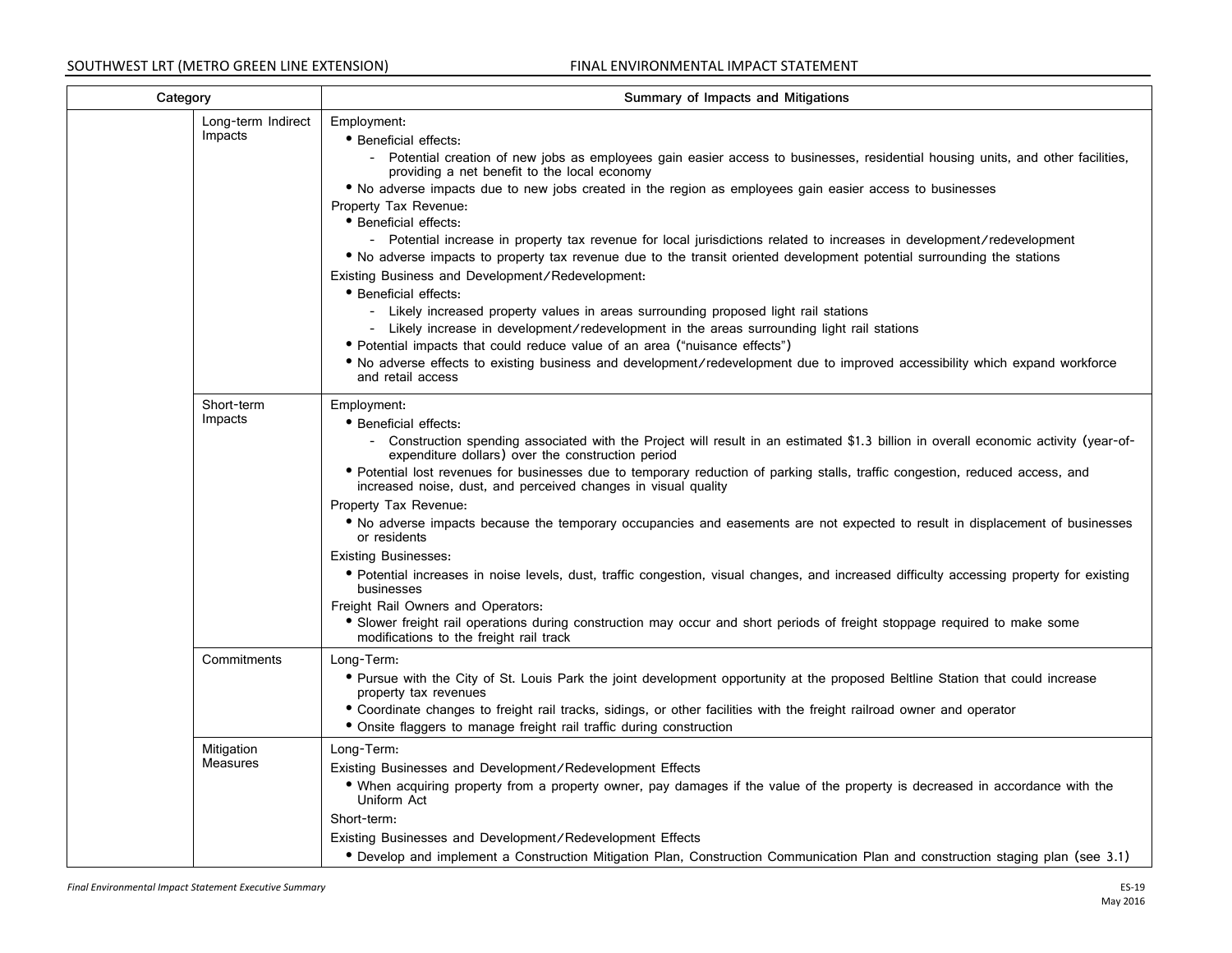| Category                              |                               | Summary of Impacts and Mitigations                                                                                                                                                                                                     |
|---------------------------------------|-------------------------------|----------------------------------------------------------------------------------------------------------------------------------------------------------------------------------------------------------------------------------------|
|                                       |                               | Freight Rail Owners and Operators:                                                                                                                                                                                                     |
|                                       |                               | • Develop and implement freight rail operation coordination plans to mitigate short-term impacts to freight rail operations related to<br>construction activities                                                                      |
|                                       |                               | • Work with affected freight rail owners and operators to provide provisions in the construction contract to identify how the contractor<br>will interact with the railroads                                                           |
|                                       |                               | • Work with affected freight rail owners and operators to sequence construction to minimize effects on freight movements and to<br>identify optimal periods for closing the rail service and reducing speeds                           |
|                                       |                               | • Determine dates and times for all stoppages through coordination with the railroad owners and operators                                                                                                                              |
| 3.3 Neighborhood                      | Long-term Direct              | Access to Community Facilities:                                                                                                                                                                                                        |
| and Community                         | Impacts                       | • Some roadway modifications within the general vicinity of community facilities, but access to these facilities will be maintained and<br>the Project will provide improve transit access to these facilities<br>• No adverse impacts |
|                                       |                               | Community Character:                                                                                                                                                                                                                   |
|                                       |                               | • Some changes in noise/vibration and visual character adjacent to the Project and some property acquisition, but these changes<br>will be confined to limited areas                                                                   |
|                                       |                               | • No adverse impacts                                                                                                                                                                                                                   |
|                                       |                               | <b>Community Cohesion:</b>                                                                                                                                                                                                             |
|                                       |                               | • Some changes in the local roadway, pedestrian, and bicycle networks will occur, but existing roadway and sidewalk/trail<br>connectivity and access will be maintained or improved                                                    |
|                                       |                               | • No adverse impacts                                                                                                                                                                                                                   |
|                                       | Long-Term<br>Indirect Impacts | • Potential property conversion surrounding proposed station areas, including private and public development and/or redevelopment<br>that could affect supply of and demand for off-street and on-street parking around station areas  |
|                                       |                               | • No adverse impacts on community facilities, community character, or community cohesion                                                                                                                                               |
|                                       | Short-Term                    | Access to Community Facilities:                                                                                                                                                                                                        |
|                                       | Impacts                       | • Temporary changes to roadways, including intersections modifications, and trail and sidewalk detours for routes which provide<br>access to community facilities                                                                      |
|                                       |                               | Community Character:                                                                                                                                                                                                                   |
|                                       |                               | • Construction impacts, such as increased levels of noise, vibration, and dust, may temporarily affect neighborhood character at<br>times of heavy construction                                                                        |
|                                       |                               | • Presence of large construction equipment may be perceived as visually disruptive                                                                                                                                                     |
|                                       |                               | <b>Community Cohesion</b>                                                                                                                                                                                                              |
|                                       |                               | • Potential increases in noise levels, dust, and traffic congestion, including increased automobile and truck traffic through residential<br>neighborhoods                                                                             |
|                                       | Commitments                   | None                                                                                                                                                                                                                                   |
|                                       | Mitigation                    | Short-term:                                                                                                                                                                                                                            |
|                                       | <b>Measures</b>               | • Develop and implement the Construction Mitigation Plan, Construction Communication Plan and construction staging plan (see 3.1)                                                                                                      |
| 3.4 Acquisitions<br>and Displacements | Long-term Direct<br>Impacts   | • Partial acquisition of 159 parcels (totaling 133.5 acres) and full acquisition of 36 parcels (totaling 64 acres)<br>• Relocation of up to 72 businesses that currently operate on or use 20 of the parcels to be acquired            |
|                                       | Long-term Indirect<br>Impacts | • Potential for increased development and redevelopment in areas surrounding station areas that could indirectly lead to acquisitions<br>and displacements                                                                             |
|                                       | Short-term<br>Impacts         | • Temporary easements on 134 acres effecting 178 parcels of land that include industrial, commercial, railroad, residential, and<br>public land uses                                                                                   |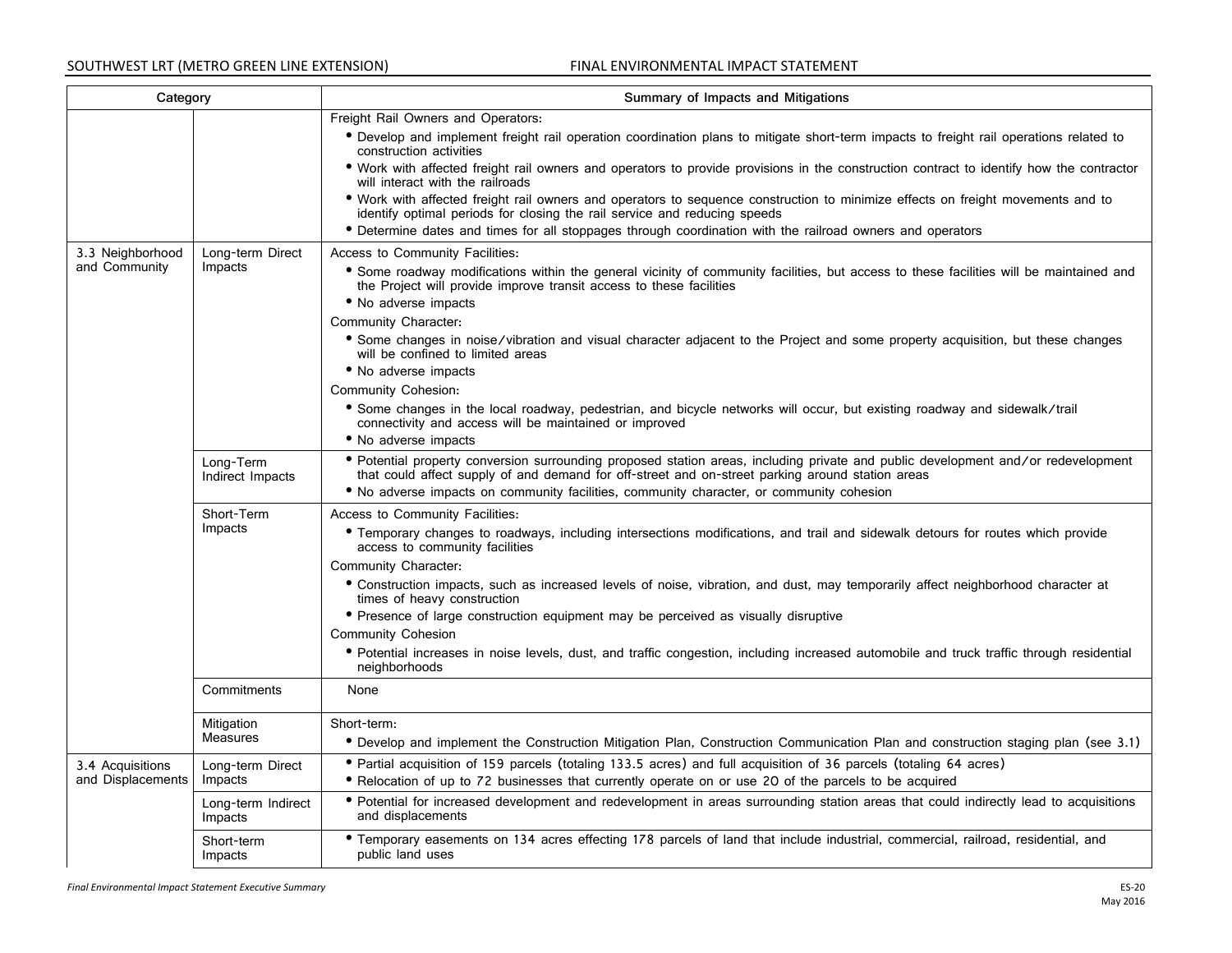| Category                  |                        | Summary of Impacts and Mitigations                                                                                                                                                                                                                                                                                                                                                                                                                |
|---------------------------|------------------------|---------------------------------------------------------------------------------------------------------------------------------------------------------------------------------------------------------------------------------------------------------------------------------------------------------------------------------------------------------------------------------------------------------------------------------------------------|
|                           | Commitments            | None                                                                                                                                                                                                                                                                                                                                                                                                                                              |
|                           | Mitigation             | Long-term and Short-term:                                                                                                                                                                                                                                                                                                                                                                                                                         |
|                           | <b>Measures</b>        | • Compensate businesses or persons displaced from a property in accordance with provisions of the Uniform Act and MN Stat. 117.<br>Provide relocation benefits under the provisions of the Uniform Act and Mn Stat. 117.                                                                                                                                                                                                                          |
| 3.5 Cultural<br>Resources | <b>Adverse Effects</b> | • Adverse effect on the Kenilworth Lagoon and the Grand Rounds Historic District, of which the Kenilworth Lagoon is a contributing<br>element                                                                                                                                                                                                                                                                                                     |
|                           |                        | • Adverse effect on the Chicago, Milwaukee, St. Paul & Pacific Railroad Depot (Avoided with measures incorporated into the<br>Project's design and Section 106 MOA)                                                                                                                                                                                                                                                                               |
|                           |                        | • Adverse effect at two archaeological sites, 21HEO436 and 21HEO437, both of which will be destroyed during the construction of<br>the Project (the term "destroyed" is used in applying 36 CFR 800.5 and the Secretary of the Interior's Standards [36 CFR 68])                                                                                                                                                                                  |
|                           | Commitments            | • Explored alternative locations for Project elements where adverse effects occur to archaeological resources                                                                                                                                                                                                                                                                                                                                     |
|                           |                        | • Implement Section 106 Memorandum of Agreement measures to avoid/minimize adverse effects                                                                                                                                                                                                                                                                                                                                                        |
|                           | Mitigation             | • Implement a Section 106 MOA that will include the following mitigation measures:                                                                                                                                                                                                                                                                                                                                                                |
|                           | <b>Measures</b>        | - Architecture/History Properties                                                                                                                                                                                                                                                                                                                                                                                                                 |
|                           |                        | o Install a parapet wall and rail damper on LRT bridge over waterway to mitigate the moderate noise impact at the<br>Kenilworth Lagoon (see Section 3.12)                                                                                                                                                                                                                                                                                         |
|                           |                        | Rehabilitate/Reconstruct Works Progress Administration Rustic Style Retaining Walls to minimize and mitigate the direct<br>$\circ$<br>physical and indirect visual adverse effects on the Grand Rounds Historic District, including the Kenilworth Lagoon                                                                                                                                                                                         |
|                           |                        | Design Project elements within and adjacent to the Grand Rounds Historic District in accordance with the SOI's<br>Standards (36 CRF 68), to be reviewed by the MnHPO and consulting parties, to further minimize the direct physical<br>and indirect visual adverse effects                                                                                                                                                                       |
|                           |                        | o Develop a Construction Protection Plan detailing measures to be implemented during Project construction to avoid direct<br>physical and indirect adverse effects                                                                                                                                                                                                                                                                                |
|                           |                        | o Prepare guidance for future preservation activities within the portion of the Grand Rounds Historic District: Canal<br>System, including adjacent parkland, extending from the north end of Lake Calhoun to the east end of Cedar Lake, and<br>including the entirety of the Lake of the Isles Park and Kenilworth Lagoon elements to mitigate the direct physical and<br>indirect visual adverse effects to the Grand Rounds Historic District |
|                           |                        | Revised the Project design to relocate the crossover location near the Chicago, Milwaukee, St. Paul & Pacific Railroad<br>Depot 3,420 feet west along the alignment to allow the noise wall to shift at least 240 feet west, and avoid adverse<br>visual effect                                                                                                                                                                                   |
|                           |                        | o Revised the Project design to relocate the signal bungalow near the Chicago, Milwaukee, St. Paul & Pacific Railroad<br>Depot to the alternate crossover location to further avoid adverse visual effects (complete)                                                                                                                                                                                                                             |
|                           |                        | - Archaeological Resources                                                                                                                                                                                                                                                                                                                                                                                                                        |
|                           |                        | ○ Conduct a Phase III Archaeological Data Recovery of Sites 21HE0436 and 21HE0437                                                                                                                                                                                                                                                                                                                                                                 |
|                           |                        | Incorporate into the design of the Royalston Station interpretation of the sites, based on the results of the Phase II<br>$\circ$<br>investigations and allowing for the incorporation of any additional information from the Phase III data recovery                                                                                                                                                                                             |
|                           |                        | Develop an interpretative plan for the interpretation in conformance with the Standards and Practices for Interpretive<br>$\circ$<br>Planning from the National Association for Interpretation and Creating Outdoor Trail Signage technical leaflets                                                                                                                                                                                              |
| 3.6 Parks and             | Long-term Direct       | The following parks, recreation areas, and open space properties will incur long-term direct impacts as a result of the Project:                                                                                                                                                                                                                                                                                                                  |
| Recreation                | Impacts                | • Unnamed Open Space A: Acquisition of entire 2.95-acre open space parcel to accommodate installation of LRT tracks and station<br>platform; trail realignment                                                                                                                                                                                                                                                                                    |
|                           |                        | • Unnamed Open Space B: Acquisition of 2.5 acres to accommodate installation of LRT tracks; trail realignment                                                                                                                                                                                                                                                                                                                                     |
|                           |                        | • Kenilworth Channel/Lagoon: LRT improvements and modifications to the freight rail and trail alignments will occur on<br>approximately 0.3 acre                                                                                                                                                                                                                                                                                                  |
|                           |                        | • Cedar Lake Park: New segment of sidewalk to be constructed within the park near East Cedar Beach; realignment of a portion of<br>North Cedar Lake Regional Trail in park                                                                                                                                                                                                                                                                        |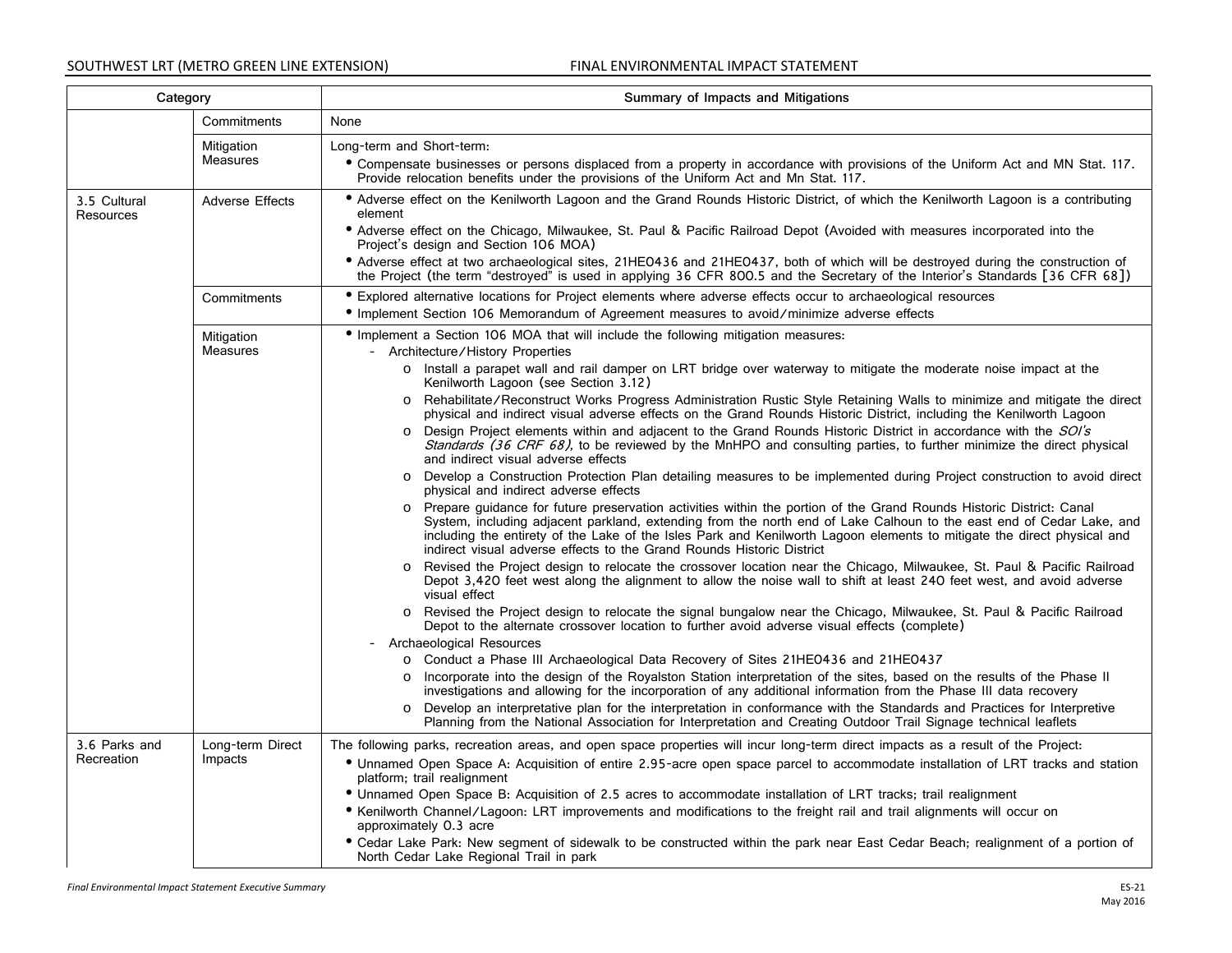| Category                      | Summary of Impacts and Mitigations                                                                                                                                                                                                                                                                                                                                                                                                                                                                                                                                                                                                                                                                                                                                                                                                                                                                                                                                                                                                                                                                                                                                                                                                                                                                                                                                                                                                                                                                                                                                                                                   |
|-------------------------------|----------------------------------------------------------------------------------------------------------------------------------------------------------------------------------------------------------------------------------------------------------------------------------------------------------------------------------------------------------------------------------------------------------------------------------------------------------------------------------------------------------------------------------------------------------------------------------------------------------------------------------------------------------------------------------------------------------------------------------------------------------------------------------------------------------------------------------------------------------------------------------------------------------------------------------------------------------------------------------------------------------------------------------------------------------------------------------------------------------------------------------------------------------------------------------------------------------------------------------------------------------------------------------------------------------------------------------------------------------------------------------------------------------------------------------------------------------------------------------------------------------------------------------------------------------------------------------------------------------------------|
|                               | . Bryn Mawr Meadows Park: Acquisition of 0.4-acre permanent maintenance easement to accommodate replacement trail bridge;<br>modification of trail alignments in the park                                                                                                                                                                                                                                                                                                                                                                                                                                                                                                                                                                                                                                                                                                                                                                                                                                                                                                                                                                                                                                                                                                                                                                                                                                                                                                                                                                                                                                            |
| Long-term Indirect<br>Impacts | The following parks, recreation areas, and open spaces will incur long-term indirect impacts as a result of the Project:<br>• Purgatory Creek Park: Changes to visual setting due to installation of elevated LRT line adjacent to park<br>• Nine Mile Creek Conservation Area: Changes to visual setting due to installation of LRT line adjacent to the property<br>• Overpass Skate Park: Changes to visual setting and noise conditions due to installation of LRT line adjacent to park<br>• Edgebrook Park: Changes to visual setting and noise conditions due to installation of LRT line adjacent to park<br>· Minnehaha Creek Open Space: Changes to visual setting and noise conditions due to installation of LRT line adjacent to park<br>• Edgebrook Park: Changes to visual setting and noise conditions due to installation of LRT line adjacent to park<br>• Jorvig Park: Changes to visual setting and noise conditions due to installation of LRT line adjacent to park<br>• Lilac Park: Changes to visual setting and noise conditions due to installation of LRT line adjacent to park<br>• Park Siding Park: Changes to visual setting and noise conditions due to installation of LRT line adjacent to park<br>• Kenilworth Channel/Lagoon: Changes to visual setting and noise conditions due to installation of LRT line across the channel<br>• Bryn Mawr Meadows Park: Modification to the park's visual setting due to the replacement trail bridge; improved transit and trail<br>access                                                                                                 |
| Short-term<br>Impacts         | The following parks, recreation areas, and open spaces will incur short-term impacts as a result of the Project:<br>• Purgatory Creek Park: Acquisition of temporary construction easement; temporary changes to access, noise, and visual setting<br>conditions during construction<br>. Nine Mile Creek Conservation Area: Temporary changes to visual setting and noise conditions during construction; potential for<br>construction activities within the parcel<br>• Overpass Skate Park: Temporary changes to visual setting and noise conditions during construction<br>. Minnehaha Creek Open Space: Temporary changes to visual setting and noise conditions during construction<br>• Edgebrook Park: Temporary changes to visual setting and noise conditions during construction<br>• Jorvig Park: Temporary changes to visual setting and noise conditions during construction<br>• Lilac Park: Temporary changes to visual setting and noise conditions during construction<br>• Park Siding Park: Temporary changes to visual setting and noise conditions during construction<br>• Kenilworth Channel/Lagoon: Temporary closure of channel/user detour during construction; temporary changes to access, visual<br>setting and noise conditions during construction<br>• Cedar Lake Park: Acquisition of temporary construction easement to accommodate trail reconstruction within the park<br>• Bryn Mawr Meadows Park: Acquisition of temporary construction easement and temporary Project activities within the park related<br>to construction of replacement bridge and realignment of trails |
| Commitments                   | Long-term:<br>• Kenilworth Channel/Lagoon: Conclude consultation on the design of the proposed bridges prior to construction<br><b>• Bryn Mawr Meadows Park:</b><br>- Continue consultation with MPRB to determine realignment of trails within the park prior to construction<br>- Conclude consultation with the MPRB on the design of the proposed new bridge prior to construction<br>Short-term:<br>• Kenilworth Channel/Lagoon: Develop BMPs to be implemented during removal of the existing bridges and construction of the new<br>bridges<br>• Bryn Mawr Meadows Park: Maintain connectivity with temporary trails during construction                                                                                                                                                                                                                                                                                                                                                                                                                                                                                                                                                                                                                                                                                                                                                                                                                                                                                                                                                                      |
| Mitigation<br><b>Measures</b> | Long-term:<br>• When permanently acquiring property at Bryn Mawr Meadows Park and two open spaces in Minnetonka, provide property owners<br>with compensation in accordance with the Uniform Act                                                                                                                                                                                                                                                                                                                                                                                                                                                                                                                                                                                                                                                                                                                                                                                                                                                                                                                                                                                                                                                                                                                                                                                                                                                                                                                                                                                                                     |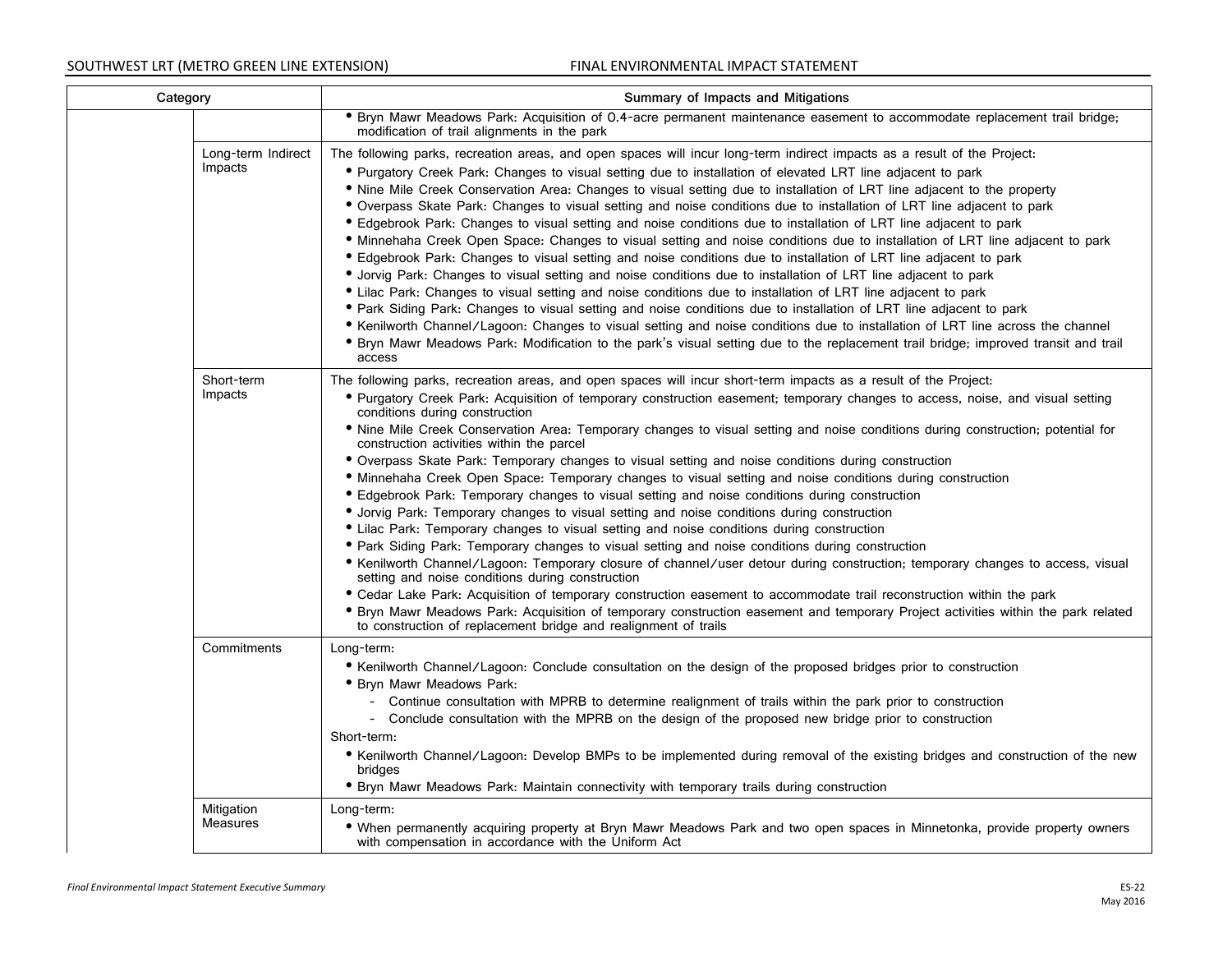| Category                             |                               | Summary of Impacts and Mitigations                                                                                                                                                                                                                                                                                                                                                                                                                                                                                                                                                                                                                                                                                                                                                                                                                                                                                                                                                               |
|--------------------------------------|-------------------------------|--------------------------------------------------------------------------------------------------------------------------------------------------------------------------------------------------------------------------------------------------------------------------------------------------------------------------------------------------------------------------------------------------------------------------------------------------------------------------------------------------------------------------------------------------------------------------------------------------------------------------------------------------------------------------------------------------------------------------------------------------------------------------------------------------------------------------------------------------------------------------------------------------------------------------------------------------------------------------------------------------|
|                                      |                               | Short-term:                                                                                                                                                                                                                                                                                                                                                                                                                                                                                                                                                                                                                                                                                                                                                                                                                                                                                                                                                                                      |
|                                      |                               | . When acquiring property for temporary construction purposes (i.e., temporary easement) at Purgatory Creek Park, Cedar Lake<br>Park, and Bryn Mawr Meadows Park, provide property owners with compensation in accordance with the Uniform Act. Continue<br>efforts to avoid, minimize, and mitigate impacts to Purgatory Creek Park, Nine Mile Creek Conservation Area, two unnamed open<br>spaces in Minnetonka, Overpass Skate Park, Minnehaha Creek Open Space, Edgebrook Park, Jorvig Park, Park Siding Park,<br>Kenilworth Channel/Lagoon, and Bryn Mawr Meadows Park; and develop a Construction Communication Plan that includes<br>coordination with park owners, advance notice of construction activities, and highlight road, sidewalk, and trail closures, and detour<br>routes<br>• Restore areas and features of parks and recreation areas altered or disturbed due to construction activities to original conditions or<br>better in coordination with the jurisdictional owner |
| 3.7 Visual Quality<br>and Aesthetics | Long-term Direct<br>Impacts   | • Six views with a substantial level of visual quality impact, six views with a moderate level of visual quality impact <sup>b</sup>                                                                                                                                                                                                                                                                                                                                                                                                                                                                                                                                                                                                                                                                                                                                                                                                                                                             |
|                                      | Long-term Indirect<br>Impacts | • Potential for the built environment to appear more intensively developed and more urbanized in character due to the potential<br>opportunities for new development, including higher residential densities and, in some cases, new or expanded commercial<br>activities                                                                                                                                                                                                                                                                                                                                                                                                                                                                                                                                                                                                                                                                                                                        |
|                                      | Short-term<br>Impacts         | • Temporary impacts in portions of all visual analysis units <sup>b</sup> associated with: construction staging areas; concrete and form<br>installation; lights and glare from construction areas; and dust and debris                                                                                                                                                                                                                                                                                                                                                                                                                                                                                                                                                                                                                                                                                                                                                                          |
|                                      | Commitments                   | • Designed stations to have a minimal impact on the surrounding environs. Each of the stations has been designed to be compatible<br>or attractive additions to the surrounding community.                                                                                                                                                                                                                                                                                                                                                                                                                                                                                                                                                                                                                                                                                                                                                                                                       |
|                                      |                               | • Screen or landscape power stations located in areas of moderate or high visual sensitivity, to be compatible with the surrounding<br>neighborhood character                                                                                                                                                                                                                                                                                                                                                                                                                                                                                                                                                                                                                                                                                                                                                                                                                                    |
| Mitigation                           |                               | Long-term:                                                                                                                                                                                                                                                                                                                                                                                                                                                                                                                                                                                                                                                                                                                                                                                                                                                                                                                                                                                       |
|                                      | <b>Measures</b>               | • Follow design guidelines for key structures throughout the proposed light rail alignment found in the Council's Visual Quality<br>Guidelines for Key Structures                                                                                                                                                                                                                                                                                                                                                                                                                                                                                                                                                                                                                                                                                                                                                                                                                                |
|                                      |                               | • Follow exceptions to design quidelines where context sensitive designs have and will be prepared including the proposed light rail<br>structures over Highway 212, I-394, and Highway 100, as well as individual retaining wall and bridge designs at 5th Avenue<br>South and 7th Avenue South, in Hopkins                                                                                                                                                                                                                                                                                                                                                                                                                                                                                                                                                                                                                                                                                     |
|                                      |                               | • Design and implement landscaping into design at appropriate locations to address identified visual impacts, within available<br>landscape budget and balancing other priorities for landscaping (e.g., surface water quality, habitat preservation, species of<br>concern), which could include the following:                                                                                                                                                                                                                                                                                                                                                                                                                                                                                                                                                                                                                                                                                 |
|                                      |                               | Retain as much existing vegetation as appropriate to provide shielding for sensitive viewpoints, including techniques such as<br>chaining and mowing without removal of the root systems, and/or tying back large shrubs and trees to provide adequate<br>areas for construction activities                                                                                                                                                                                                                                                                                                                                                                                                                                                                                                                                                                                                                                                                                                      |
|                                      |                               | Restore and replant cleared areas in a timely manner, where appropriate, considering such factors as species type, seasonal<br>growing conditions, and other construction-related activities                                                                                                                                                                                                                                                                                                                                                                                                                                                                                                                                                                                                                                                                                                                                                                                                     |
|                                      |                               | - Place new and replacement trees based on such factors such as helping to provide the maximum screening of views to and<br>from sensitive viewpoints (e.g., adjacent residential areas) or providing street ornamentation, where appropriate                                                                                                                                                                                                                                                                                                                                                                                                                                                                                                                                                                                                                                                                                                                                                    |
|                                      |                               | Develop landscape plans for areas adjacent to elevated structures, retaining walls, noise walls, and TPSS sites to achieve<br>such effects as providing partial screening from sensitive viewpoints                                                                                                                                                                                                                                                                                                                                                                                                                                                                                                                                                                                                                                                                                                                                                                                              |
|                                      |                               | - Incorporate visual mitigation measures for Section 106-protected resources and Section 4(f)-protected properties as specified<br>in Section 106 Memorandum of Agreement and Final Section 4(f) Evaluation, respectively                                                                                                                                                                                                                                                                                                                                                                                                                                                                                                                                                                                                                                                                                                                                                                        |
|                                      |                               | Short-term:                                                                                                                                                                                                                                                                                                                                                                                                                                                                                                                                                                                                                                                                                                                                                                                                                                                                                                                                                                                      |
|                                      |                               | • Follow the Council's design guidelines, to address construction impacts where appropriate and practical; these include:                                                                                                                                                                                                                                                                                                                                                                                                                                                                                                                                                                                                                                                                                                                                                                                                                                                                        |
|                                      |                               | Locate staging areas in places where their visibility will be minimal and, to the extent required, provide temporary visual<br>screening to limit views into them from nearby residential areas, trails, streets, or other places from which they will be seen<br>by visually sensitive viewers                                                                                                                                                                                                                                                                                                                                                                                                                                                                                                                                                                                                                                                                                                  |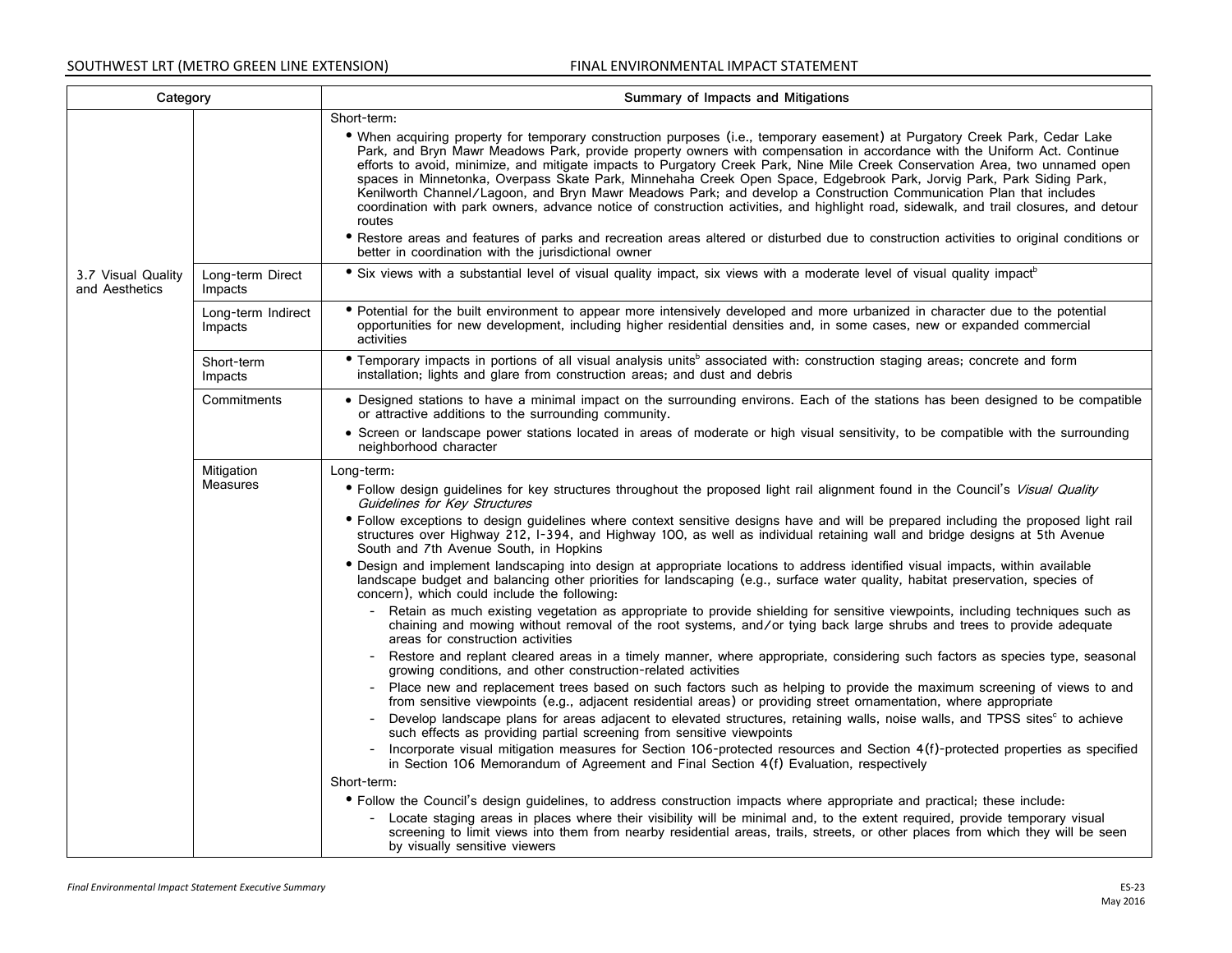| Category                       |                               | Summary of Impacts and Mitigations                                                                                                                                                                                                                                                                                                                                                                                                                                                                                                                                                                                                                                                                                                                                                                                                                                                                                                                                                                                    |
|--------------------------------|-------------------------------|-----------------------------------------------------------------------------------------------------------------------------------------------------------------------------------------------------------------------------------------------------------------------------------------------------------------------------------------------------------------------------------------------------------------------------------------------------------------------------------------------------------------------------------------------------------------------------------------------------------------------------------------------------------------------------------------------------------------------------------------------------------------------------------------------------------------------------------------------------------------------------------------------------------------------------------------------------------------------------------------------------------------------|
|                                |                               | - Use construction methods that minimize the need to remove vegetation to accommodate construction activities<br>- Minimize and shielding lighting needed for staging areas or for nighttime construction activities<br>• Restore areas disturbed during construction                                                                                                                                                                                                                                                                                                                                                                                                                                                                                                                                                                                                                                                                                                                                                 |
| 3.8 Geology and<br>Groundwater | Long-term Direct<br>Impacts   | Geology:<br>• Potential for uneven ground settlement and bearing failure of the building foundations for the light rail alignment, stations,<br>structures, and surface parking lots/parking structures<br>• Cuts and fills to accommodate appropriate light rail track grade, including two light rail tunnels<br>• No adverse impacts<br>Groundwater:<br>• Water collected at the tunnel portals will be routed through a pretreatment system that captures debris and sediments and through<br>an underground infiltration chamber<br>• Water from internal tunnel will be treated, if required, and pumped to the adjacent sanitary sewer systems owned by either the City<br>of Minneapolis or Metropolitan Council Environmental Services                                                                                                                                                                                                                                                                       |
|                                | Long-term Indirect<br>Impacts | Geology:<br>• No adverse impacts due to the existing disturbed soils underlying these areas<br>Groundwater:<br>• Impacts may occur as development activities in the Project's vicinity increase, but those development activities will be held to<br>applicable regulatory standards and requirements                                                                                                                                                                                                                                                                                                                                                                                                                                                                                                                                                                                                                                                                                                                 |
|                                | Short-term<br>Impacts         | Geology:<br>• At- or above-grade construction activities will expose sub-soil when topsoil is removed, which will be susceptible to surface-water<br>and wind erosion<br>Groundwater:<br>• Temporary groundwater pumping during construction<br>• Potential for groundwater contamination<br>· Potential that buildings, roadways, and utilities may settle<br>• Potential that pumped groundwater will be discharged to sewer and not recharge shallow aguifer                                                                                                                                                                                                                                                                                                                                                                                                                                                                                                                                                       |
|                                | Commitments                   | Long-term/Geology:<br>• Address areas of compressible soils with appropriate design and construction techniques to avoid the potential for settlement and<br>bearing failure of building foundations<br>• No soils will be placed in floodplains or wetlands unless permitted<br>Short-term/Geology:<br>• Develop a stormwater pollution prevention plan as a part of the permitting process<br>• Use wildlife-friendly BMPs to avoid the potential effects of soil erosion when topsoil is removed<br>Long-term/Groundwater:<br>• Tunnels designed to minimize inflow of groundwater through various design features and BMPs<br>Short-Term/Groundwater:<br>• Adhere to permit requirements related to groundwater pumping and discharge from pumping<br>• Employ proper BMPs associated with groundwater removal during construction, to minimize the risk of building settlement<br>• Within Minneapolis, send groundwater discharged to the sanitary sewer system to the treatment plant on the Mississippi River |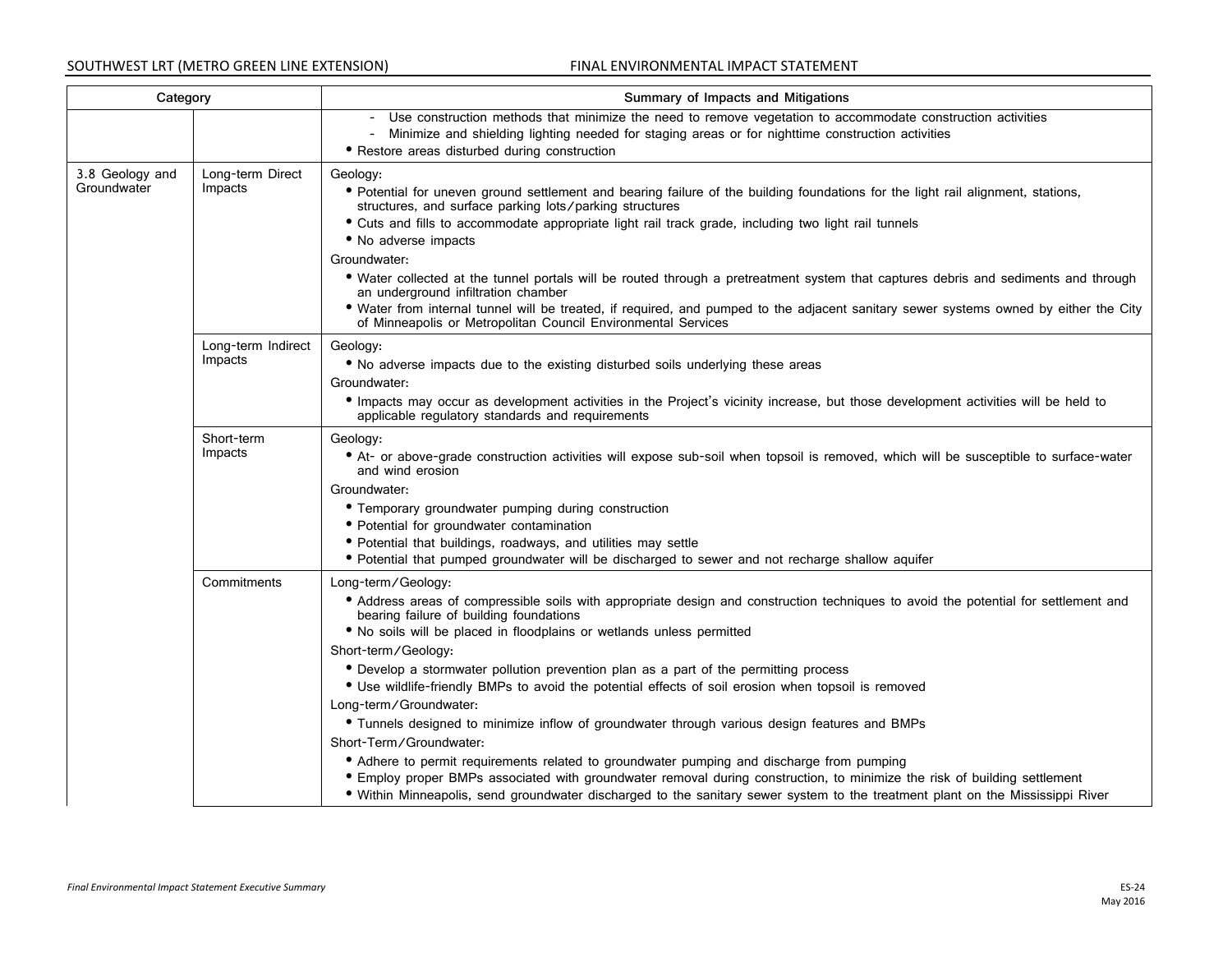| Category                              |                               | Summary of Impacts and Mitigations                                                                                                                                                                                                                                                                                                                                                                                                                                                                                                                                                                                                                                                                                                                                                                                                    |
|---------------------------------------|-------------------------------|---------------------------------------------------------------------------------------------------------------------------------------------------------------------------------------------------------------------------------------------------------------------------------------------------------------------------------------------------------------------------------------------------------------------------------------------------------------------------------------------------------------------------------------------------------------------------------------------------------------------------------------------------------------------------------------------------------------------------------------------------------------------------------------------------------------------------------------|
|                                       | Mitigation<br>Measures        | Long-term/Groundwater:<br>• Prepare a groundwater management plan, to be approved by MnDNR and applicable local jurisdictions before construction, which<br>will address collection, storage, and disposal of surface water runoff and pumped groundwater following construction of the Project,<br>and consider concerns about placement of stormwater handling facilities in or near wellhead protection areas<br>• Include in the groundwater management plan, particularly within the Kenilworth Corridor, monitoring, which will be used to assess<br>excessive groundwater infiltration and to prioritize any potential repairs to the waterproofing systems<br>Short-term/Groundwater:<br>• Develop and implement a monitoring plan that provides means for detecting the settlement of buildings, roads, or parking areas, so |
|                                       |                               | that additional remediation methods could be employed, if necessary<br>• Prepare a groundwater management plan, to be approved by MnDNR and applicable local jurisdictions before construction, which<br>will include required groundwater monitoring and management practices during construction<br>• Seal and abandon all water or monitor wells or boreholes installed as part of soil and groundwater investigation; contractor will<br>notify the Minnesota Department of Health if previously unidentified well are encountered during construction and also retain a<br>licensed well contractor to abandon the well, if necessary                                                                                                                                                                                            |
| 3.9 Surface<br><b>Water Resources</b> | Long-term Direct<br>Impacts   | Wetlands <sup>d</sup> :<br>· Impacts <sup>e</sup> on 20 wetlands regulated under the Minnesota Wetlands Conservation Act (4.70 acres) and/or Clean Water Act (1.83<br>acres)<br>• Impact to 20 linear feet of Kenilworth Channel<br>Public Waters and Surface Water Quality:<br>· Impacts will result from conversion of undeveloped land and operations and maintenance of the Project<br>• 39.9 acres of new impervious surface<br>• Five new crossings over water bodies<br>• Fill into ditch at Hopkins Operations and Maintenance Facility<br>Floodplains:<br>• Long-term fill within 15 locally regulated floodplains (7,296 cubic yards)                                                                                                                                                                                       |
|                                       | Long-term Indirect<br>Impacts | Wetlands <sup>d</sup> :<br>• Impacts to wetlands may occur if new development occurs within the proposed station areas<br>Public Waters and Surface Water Quality:<br>• Impacts will occur as commercial, transportation, and industrial activities in the Project's vicinity increase new point and non-point<br>sources of water pollutants<br>Floodplains:<br>• Impacts to floodplains may occur if new development occurs within the proposed station areas                                                                                                                                                                                                                                                                                                                                                                       |
|                                       | Short-Term<br>Impacts         | Wetlands <sup>d</sup> :<br>• Impacts <sup>†</sup> to 18 wetlands regulated under the Minnesota Wetland Conservation Act (3.83 acres) and/or the Clean Water Act (7.53<br>acres)<br>• Impact to 60 linear feet of North Fork of Nine Mile Creek<br>• Impact to 100 linear feet of Kenilworth Channel<br>Public Waters and Surface Water Quality:<br>• Increased rates and volumes of sediment-laden runoff during excavation, accidental spills and leaks from construction vehicles and<br>equipment, and removal of riparian vegetation<br>• Sediment and erosion impacts to public waters and surface water quality will occur near stream crossings, where slopes are<br>greater and construction activities occur closer to the public water, and where controls are more difficult to implement and maintain                     |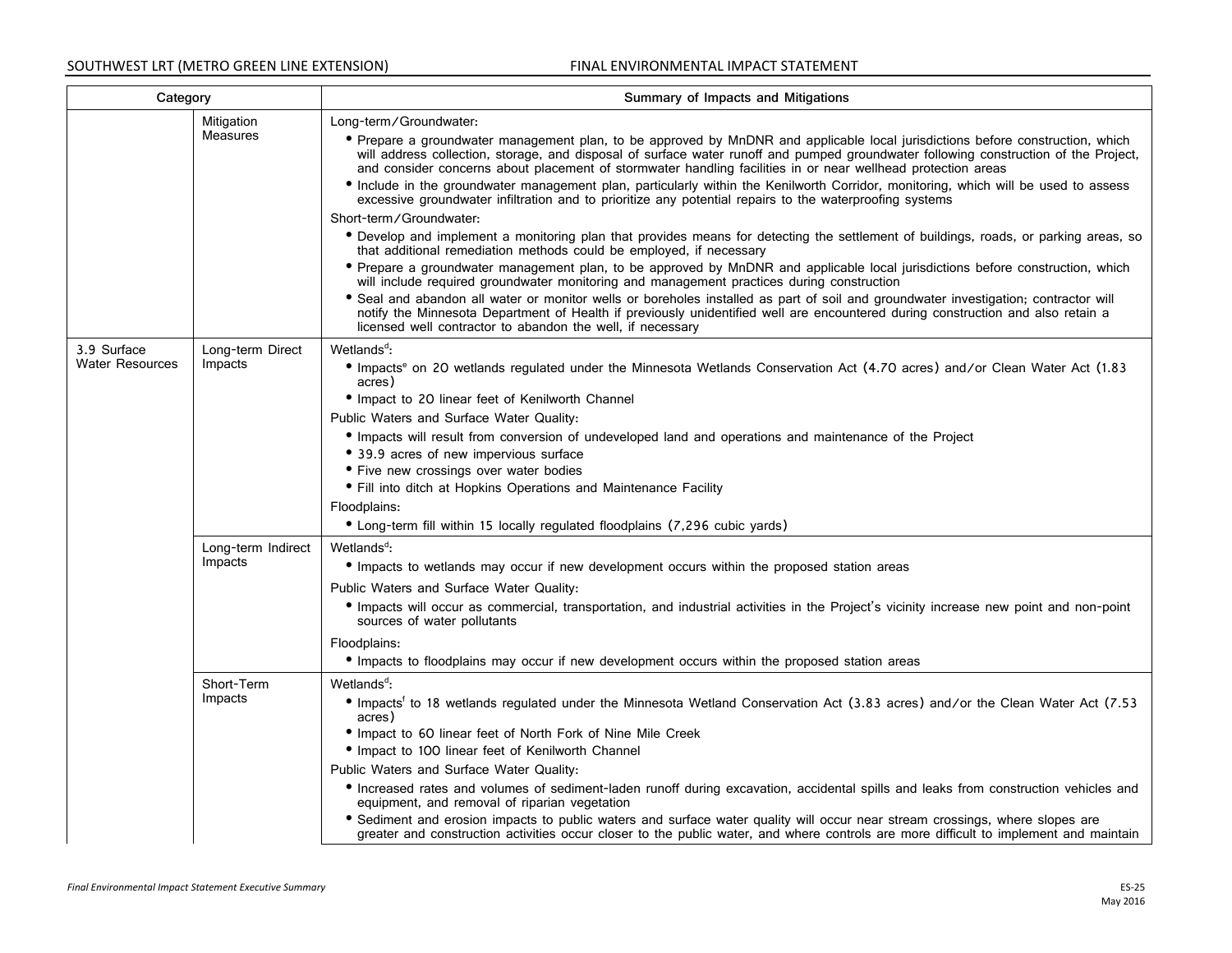| Category        |                               | Summary of Impacts and Mitigations                                                                                                                                                                                                                                                                                                                                                                                                                                                                                                                                                                                                                                                                                                                                                                                                                                                                                                                                                                                                                                                                                                                                                                                                                                                                                                                                                                                                               |
|-----------------|-------------------------------|--------------------------------------------------------------------------------------------------------------------------------------------------------------------------------------------------------------------------------------------------------------------------------------------------------------------------------------------------------------------------------------------------------------------------------------------------------------------------------------------------------------------------------------------------------------------------------------------------------------------------------------------------------------------------------------------------------------------------------------------------------------------------------------------------------------------------------------------------------------------------------------------------------------------------------------------------------------------------------------------------------------------------------------------------------------------------------------------------------------------------------------------------------------------------------------------------------------------------------------------------------------------------------------------------------------------------------------------------------------------------------------------------------------------------------------------------|
|                 |                               | Floodplains:<br>• Temporary fill within floodplains<br>• Loss or disturbance of soils and vegetation at some locations, which will increase the likelihood of temporary erosion and<br>sedimentation in floodplains                                                                                                                                                                                                                                                                                                                                                                                                                                                                                                                                                                                                                                                                                                                                                                                                                                                                                                                                                                                                                                                                                                                                                                                                                              |
|                 | Commitments                   | Long-term/Wetlands:<br>• Strive to avoid impacts on wetlands through design solutions<br>Short-term/Wetlands:<br>• Avoided and minimized short-term impacts to wetlands through design adjustments<br>· Avoid in-stream construction when possible; install temporary portable dams or cofferdams as required<br>· Implement appropriate wildlife-friendly (e.g. natural materials, no welded webbing) construction BMPs<br>Long-term/Public Waters and Surface Water Quality:<br>• Implement various design features that meet stormwater regulatory requirements including minimizing or eliminating pollutant<br>sources and implementing structural and non-structural BMPs to treat and control runoff                                                                                                                                                                                                                                                                                                                                                                                                                                                                                                                                                                                                                                                                                                                                      |
|                 |                               | Short-term Public Waters and Surface Water Quality:<br>• Develop a stormwater pollution prevention plan that complies with the Construction General Permit<br>• Long-term and Short-term/Floodplains:<br>· Develop appropriate plans and obtain applicable permits for floodplains, as well as implement BMPs                                                                                                                                                                                                                                                                                                                                                                                                                                                                                                                                                                                                                                                                                                                                                                                                                                                                                                                                                                                                                                                                                                                                    |
|                 | Mitigation<br><b>Measures</b> | Long-term/Wetlands:<br>• Purchase the required amount of wetland mitigation bank credits based on the long-term impacts and associated replacement<br>ratios identified in the WCA and CWA Section 404 permit applications<br>Short-term/Wetlands:<br>• Restore wetlands temporarily affected during construction to existing grade, hydrology, and reseed with appropriate native wetland<br>species seed mix, as required by the WCA and CWA; purchase wetland mitigation bank credits for CWA regulated short-term<br>impacts lasting longer than 180 days<br>Long-term/Public Waters and Surface Water Quality:<br>• Design stormwater management facilities, which will be approved by local jurisdictions and through final permitting, to provide<br>stormwater treatment in compliance with NPDES requirements<br>• Short-term/Public Waters and Surface Water Quality:<br>• Design stormwater management facilities to provide stormwater treatment in compliance with NPDES requirements<br>Long-term/Floodplains:<br>• Implement appropriate compensatory storage within or adjacent to the affected waterbody and where it is not feasible to meet this<br>requirement, request a variance from applicable regulatory agency<br>· Short-term/Floodplains:<br>• Remove short-term floodplain fill placed during construction and restore elevations to pre-existing conditions resulting in a no net-<br>loss of flood storage volume |
| 3.10 Ecosystems | Long-Term Direct<br>Impacts   | Threatened and Endangered Species:<br>• "No effect" on the Higgins eye (pearly mussel) and Snuffbox mussel, or their associated critical habitats<br>• The Project may affect but is not likely to adversely affect the northern long-eared bat<br>• No element occurrences of the Blanding's turtle within 0.9 mile of the Project's alignment; however, MnDNR determined this<br>species may be adversely affected by the Project<br>Habitat:<br>• Removal, conversion, degradation, or splitting of existing habitat                                                                                                                                                                                                                                                                                                                                                                                                                                                                                                                                                                                                                                                                                                                                                                                                                                                                                                                          |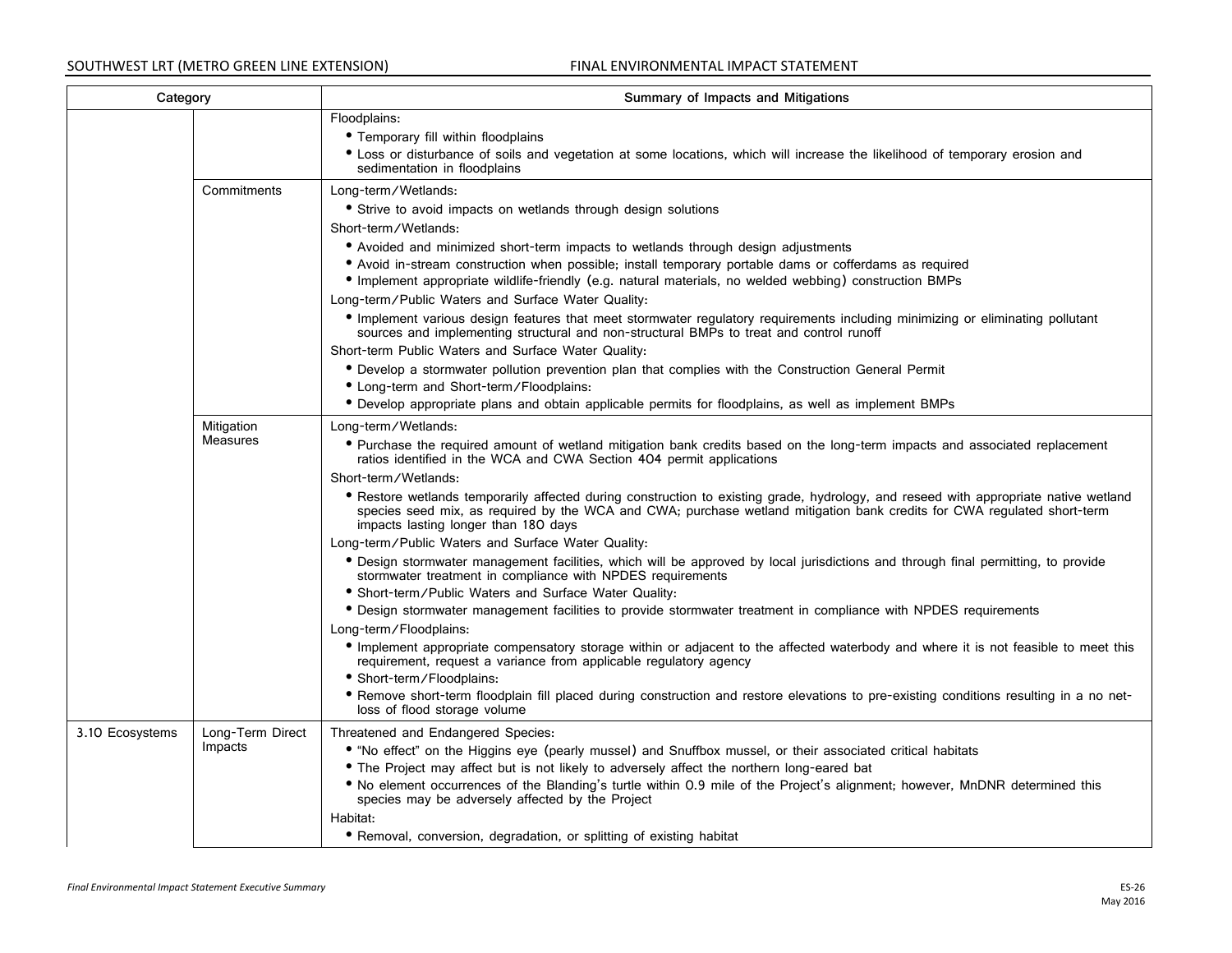| Category |                  | Summary of Impacts and Mitigations                                                                                                                                                                                                                                                                                                                                    |
|----------|------------------|-----------------------------------------------------------------------------------------------------------------------------------------------------------------------------------------------------------------------------------------------------------------------------------------------------------------------------------------------------------------------|
|          |                  | • Loss and/or degradation of vegetated areas associated with five land cover types, which could result in a decrease in potential<br>wildlife foraging areas, breeding habitats, and nesting areas                                                                                                                                                                    |
|          |                  | • Loss of approximately 60 acres of habitat                                                                                                                                                                                                                                                                                                                           |
|          |                  | Migratory Birds:                                                                                                                                                                                                                                                                                                                                                      |
|          |                  | • No adverse impacts as it is likely that regulated migratory bird species have adapted to survive in urban areas and tolerate high<br>levels of human activity given the limited forest or woodland areas present                                                                                                                                                    |
|          | Long-Term        | Threatened and Endangered Species:                                                                                                                                                                                                                                                                                                                                    |
|          | Indirect Impacts | • Impacts to threatened and endangered species may occur if new development occurs within the proposed station areas                                                                                                                                                                                                                                                  |
|          |                  | Habitat:                                                                                                                                                                                                                                                                                                                                                              |
|          |                  | • Increased disturbance of habitat because of activities associated with the daily operation of the light rail (e.g., noise, lighting, dust),<br>as well as an increase in human activity in or adjacent to habitat areas                                                                                                                                             |
|          |                  | • Impacts to habitat may occur if new development occurs within the proposed station areas                                                                                                                                                                                                                                                                            |
|          |                  | Migratory Birds:                                                                                                                                                                                                                                                                                                                                                      |
|          |                  | • No adverse impacts as it is likely that regulated migratory bird species have adapted to survive in urban areas and tolerate high<br>levels of human activity given the limited forest or woodland areas present                                                                                                                                                    |
|          | Short-term       | Threatened and Endangered Species:                                                                                                                                                                                                                                                                                                                                    |
|          | Impacts          | • No adverse impacts on federal or state listed threatened or endangered species, or critical habitat because impacts are avoided<br>through commitments                                                                                                                                                                                                              |
|          |                  | Habitat:                                                                                                                                                                                                                                                                                                                                                              |
|          |                  | • Temporary loss of vegetated areas associated with five natural land cover types, which could result in short-term loss of habitat                                                                                                                                                                                                                                   |
|          |                  | • Temporary loss of approximately 23 acres of habitat                                                                                                                                                                                                                                                                                                                 |
|          |                  | Migratory Birds:                                                                                                                                                                                                                                                                                                                                                      |
|          |                  | • No adverse impacts because the Project's light rail alignment will be located in a predominantly urban area, and the species of<br>migratory birds that regularly travel throughout or nest within this region are likely familiar with and/or have adapted to dealing with<br>construction activities similar to those associated with construction of the Project |
|          | Commitments      | Long-term/Threatened and Endangered Species:                                                                                                                                                                                                                                                                                                                          |
|          |                  | • Implement MnDNR recommendations to avoid direct impacts to the Blanding's turtle (for measures see Section 3.10.3.1)                                                                                                                                                                                                                                                |
|          |                  | Short-term/Threatened and Endangered Species:                                                                                                                                                                                                                                                                                                                         |
|          |                  | • Seasonal restriction on removal of trees during the summer northern long-eared bat pup season (June 1 to July 31) at the South<br>Fork Nine Mile Creek                                                                                                                                                                                                              |
|          |                  | • No activities within 1/4 mile of a known hibernacula                                                                                                                                                                                                                                                                                                                |
|          |                  | • Implement MnDNR recommendations to avoid impacts to Blanding's turtle as part of the Project's design                                                                                                                                                                                                                                                               |
|          |                  | Long-term/Habitat:                                                                                                                                                                                                                                                                                                                                                    |
|          |                  | • Implemented measures identified during design adjustment process to avoid and minimize long-term fragmentation, degradation<br>and/or loss of habitat                                                                                                                                                                                                               |
|          |                  | Short-term/Habitat:                                                                                                                                                                                                                                                                                                                                                   |
|          |                  | • Include invasive species and noxious weeds management plan in the Project's construction specifications                                                                                                                                                                                                                                                             |
|          |                  | · Implement measures such as fencing to isolate areas of disturbance, minimize amount of trees and vegetation removed as part of<br>and implement measures to protect aquatic habitat                                                                                                                                                                                 |
|          |                  | Migratory Birds:                                                                                                                                                                                                                                                                                                                                                      |
|          |                  | • Avoid removing nest habitat during primary migratory bird nesting season (May 1 to Aug. 31), where appropriate                                                                                                                                                                                                                                                      |
|          |                  | • Conduct field survey prior to removal of nest habitat during primary bird nesting season (May 1 to Aug. 31) and follow developed<br>protocol should an active nest be encountered                                                                                                                                                                                   |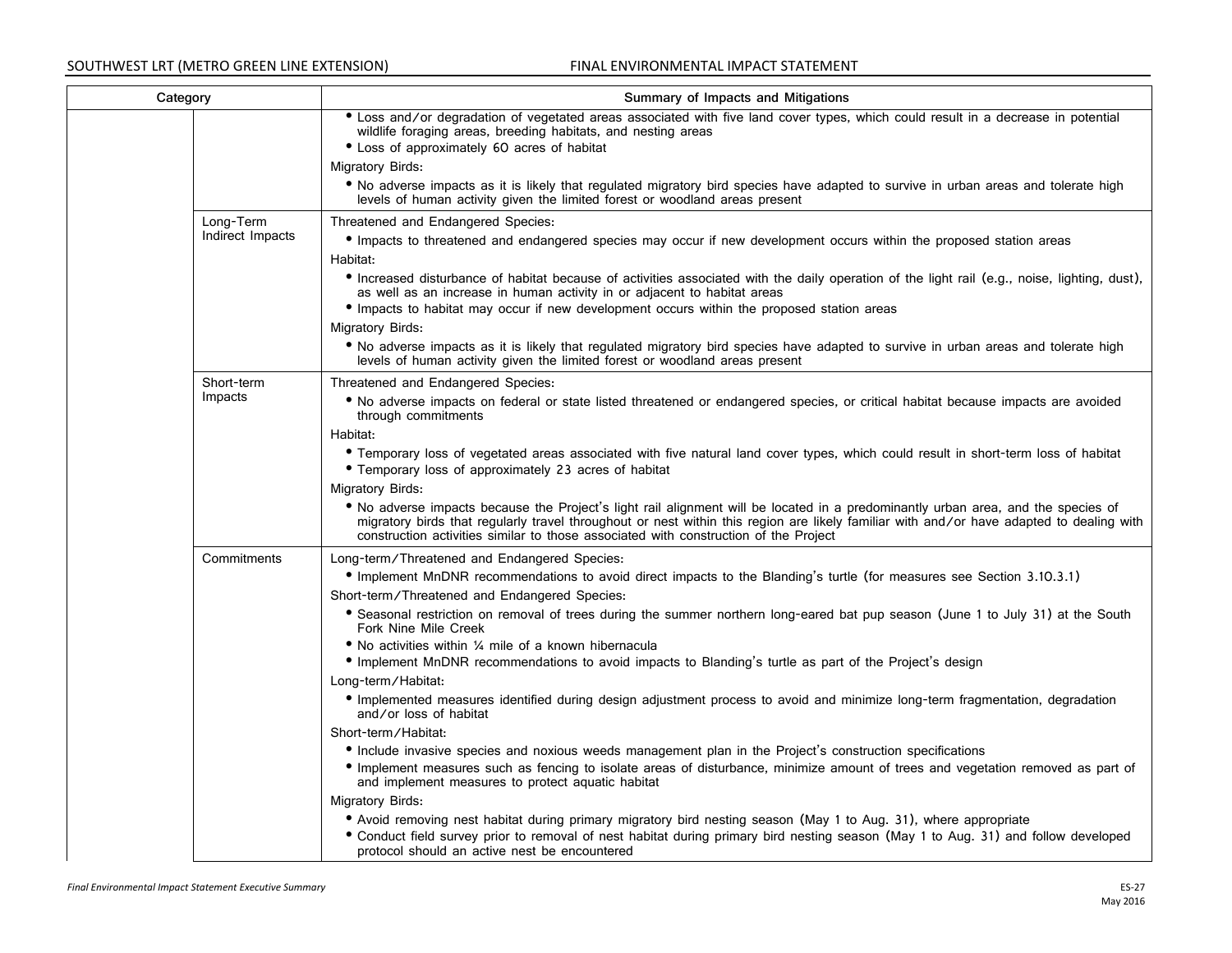| Category                                    |                               | Summary of Impacts and Mitigations                                                                                                                                                                                                                                                                                                                                                                                                                                                                                                                                                                                                                                                                                                                                                                                                                                                                                                                                                                                                                                                                                                                                                                               |
|---------------------------------------------|-------------------------------|------------------------------------------------------------------------------------------------------------------------------------------------------------------------------------------------------------------------------------------------------------------------------------------------------------------------------------------------------------------------------------------------------------------------------------------------------------------------------------------------------------------------------------------------------------------------------------------------------------------------------------------------------------------------------------------------------------------------------------------------------------------------------------------------------------------------------------------------------------------------------------------------------------------------------------------------------------------------------------------------------------------------------------------------------------------------------------------------------------------------------------------------------------------------------------------------------------------|
|                                             |                               | • Comply with the Bald and Golden Eagle Protection Act (16 U.S.C. 668-668d, 54 Statutes [Stat.] 250), which prohibits taking,<br>possession, or commerce of these species                                                                                                                                                                                                                                                                                                                                                                                                                                                                                                                                                                                                                                                                                                                                                                                                                                                                                                                                                                                                                                        |
|                                             | Mitigation<br>Measures        | Long-term/Habitat:<br>• Incorporate native landscaping into the Project's design, where applicable and appropriate<br>Short-term/Habitat:                                                                                                                                                                                                                                                                                                                                                                                                                                                                                                                                                                                                                                                                                                                                                                                                                                                                                                                                                                                                                                                                        |
|                                             |                               | • Reseed and restore habitat that is temporarily disturbed during construction, where appropriate, upon construction completion                                                                                                                                                                                                                                                                                                                                                                                                                                                                                                                                                                                                                                                                                                                                                                                                                                                                                                                                                                                                                                                                                  |
| 3.11 Air Quality<br>and Greenhouse<br>Gases | Long-term Direct<br>Impacts   | • Beneficial effects:<br>- Lower levels of mobile source air toxics emissions in the region, with projected reduction in vehicle travel when passengers<br>switch from driving to light rail<br>• No adverse impacts                                                                                                                                                                                                                                                                                                                                                                                                                                                                                                                                                                                                                                                                                                                                                                                                                                                                                                                                                                                             |
|                                             | Long-term Indirect<br>Impacts | • Beneficial effects:<br>- Improved traffic conditions on the region's travel network will reduce vehicle emissions and contribute to air quality<br>improvements<br>- Net Greenhouse Gas emissions reduction in the region and beneficial GHG and climate change effects<br>• No adverse impacts                                                                                                                                                                                                                                                                                                                                                                                                                                                                                                                                                                                                                                                                                                                                                                                                                                                                                                                |
|                                             | Short-term<br>Impacts         | • Temporary increase in air emissions from project construction<br>• Temporary increase in greenhouse gases from the construction equipment and vehicles<br>• Short-term increases in dust in and around the project area from construction activities                                                                                                                                                                                                                                                                                                                                                                                                                                                                                                                                                                                                                                                                                                                                                                                                                                                                                                                                                           |
|                                             | Commitments                   | Short-term/Greenhouse Gases:<br>• Implement BMPs, such as energy efficient construction equipment vehicles and limiting equipment and vehicle idling time during<br>construction to reduce greenhouse gas emissions from construction activities<br>Short-term/Air:<br>• Comply with federal and state regulations, including the EPA's emission standards for on-road vehicles and off-road construction<br>equipment, the state air rules in Chapter 7023: Mobile and Indirect Sources, and the applicable MnDOT's Standard Specifications<br>for construction<br>• Implement BMPs to minimize temporary construction emission impacts, including, but not limited to:<br>- Minimization of land disturbance during site preparation<br>- Watering of the construction site<br>- Stabilization of dirt piles if they are not removed immediately<br>Use dust suppressants on unpaved areas<br>- Covering trucks while hauling soil/debris off-site or transferring materials<br>- Minimization of unnecessary vehicle and machinery idling<br>- Use of energy efficient equipment and vehicles<br>• Implement EPA-recommended measures where applicable (See Section 3.11.3.5 for a detailed list of measures) |
|                                             | Mitigation<br><b>Measures</b> | None                                                                                                                                                                                                                                                                                                                                                                                                                                                                                                                                                                                                                                                                                                                                                                                                                                                                                                                                                                                                                                                                                                                                                                                                             |
| 3.12 Noise                                  | Long-term Direct<br>Impacts   | . Without mitigation: 237 moderate noise impacts (52 buildings) and 558 severe noise impacts (69 buildings) for residential land<br>uses; one moderate noise impact for institutional land uses<br>• With mitigation: 59 moderate noise impacts (22 buildings) for residential land uses <sup>9</sup>                                                                                                                                                                                                                                                                                                                                                                                                                                                                                                                                                                                                                                                                                                                                                                                                                                                                                                            |
|                                             | Long-term Indirect<br>Impacts | • Increased development near new light rail stations will likely result in more people having exposure to the noise produced by light<br>rail vehicles and park-and-ride lots<br>• Increase in transit ridership will likely reduce roadway traffic noise                                                                                                                                                                                                                                                                                                                                                                                                                                                                                                                                                                                                                                                                                                                                                                                                                                                                                                                                                        |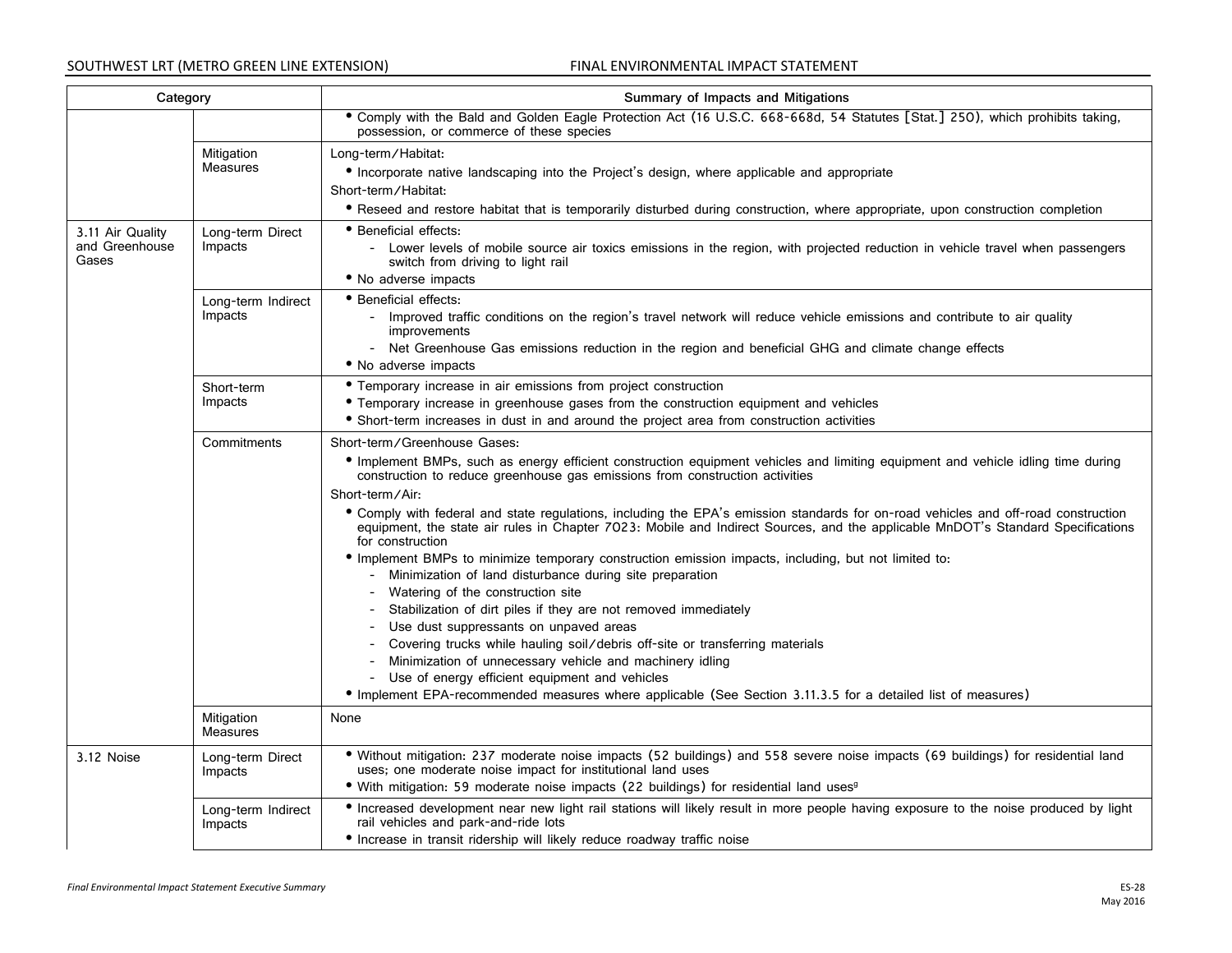| Category               |  | Summary of Impacts and Mitigations                                                                                                                                                                                                                                                                                                                                                                                                                                                    |
|------------------------|--|---------------------------------------------------------------------------------------------------------------------------------------------------------------------------------------------------------------------------------------------------------------------------------------------------------------------------------------------------------------------------------------------------------------------------------------------------------------------------------------|
| Short-term<br>Impacts  |  | • Elevated noise levels from construction equipment<br>• For residential land use, at-grade track construction noise impacts can extend 120 feet from the construction site<br>• If nighttime construction is conducted, noise impacts from at-grade construction can extend 380 feet from the construction site                                                                                                                                                                      |
| Commitments            |  | Short-term:<br>• Require construction equipment used by contractors be properly muffled and in proper working order<br>• Develop a nighttime construction mitigation plan if nighttime construction is deemed necessary<br>• Conduct construction activities during daytime hours, except when required and allowable within local noise ordinance procedures                                                                                                                         |
| Mitigation<br>Measures |  | Long-term:<br>• Mitigate for severe and moderate impacts, where the existing noise levels exceed 65 dBA Ldn or where there is an increase in<br>noise due to the Project of three dB or greater, where reasonable and feasible, in accordance with the noise mitigation guidelines<br>contained in the Regional Transitway Guidelines (March 2016)<br>• Employ BMPs to minimize noise project-wide, including use of wheel skirts (panels over the wheels) to reduce wheel/rail noise |
|                        |  | and continuously welded rail to eliminate gaps in the tracks that generate additional noise; conduct wheel truing to keep wheels<br>smooth and round and rail grinding to remove corrugations; and apply lubrication if/where needed<br>• Conduct wheel truing (to keep wheels smooth and round) and rail grinding (to remove corrugations) on a regular basis, and<br>employ lubrication where appropriate and as needed                                                             |
|                        |  | • Locate noise generating elements (e.g., crossovers) away from sensitive locations, where possible<br>• Implement the following mitigation measures for residential and institutional locations:<br>Provide sound insulation improvements at building nearest LRT track: Residence Inn, Eden Prairie<br>$\overline{\phantom{0}}$<br>Construct 8' high noise barrier extending 1,800'; Claremont Apartments, Minnetonka                                                               |
|                        |  | Implement design elements for quiet zones, where the routine sounding of horns would be eliminated because of safety<br>improvements at at-grade crossings, including modifications to streets, raised median barriers, four quadrant gates, and other<br>improvements designed and implemented by the Project and consistent with quiet zone readiness at the following locations:                                                                                                   |
|                        |  | o Hopkins Plaza Apartments, Hopkins<br>7th Avenue, Hopkins<br>$\circ$<br>Sonoma Apartment, Hopkins<br>$\circ$                                                                                                                                                                                                                                                                                                                                                                         |
|                        |  | 6th Avenue, Hopkins<br>$\circ$<br>Town Terrace Apartments, Hopkins<br>$\circ$<br>Westside Apartments, Hopkins<br>$\circ$<br>Creekwood Estates, Hopkins<br>O                                                                                                                                                                                                                                                                                                                           |
|                        |  | Railroad Avenue, St. Louis Park<br>$\circ$<br>Village in the Park Condos, St. Louis Park<br>$\circ$<br>TowerLight, St. Louis Park<br>$\circ$<br>35th Street Apartments, St. Louis Park<br>$\circ$                                                                                                                                                                                                                                                                                     |
|                        |  | Construct 3' high parapet barrier extending 500' on elevated structure over Excelsior Boulevard, Hopkins<br>$\circ$<br>Construct 8' to 11' noise barrier extending 760', Railroad Avenue, Hopkins<br>$\circ$<br>Construct 2' high parapet wall and rail dampers 300', Kenilworth Channel, Minneapolis<br>$\circ$<br>Complete on-site testing to determine if residences meet interior noise level criteria: one residence at Burnham Road                                             |
|                        |  | North located NW of the channel; three residences at Thomas Ave South<br>• Implement wayside bell at Thomas Avenue South, Sheridan Avenue South, and South Upton Avenue, Minneapolis<br>Short-term:<br>• Contractors will prepare a detailed Noise Control Plan for the Project's construction duration. A noise control engineer or<br>acoustician will work with the contractor to prepare a Noise Control Plan in conjunction with the contractor's specific equipment and         |
|                        |  | methods of construction. Key elements of this plan will include:<br>- Contractor's specific equipment types                                                                                                                                                                                                                                                                                                                                                                           |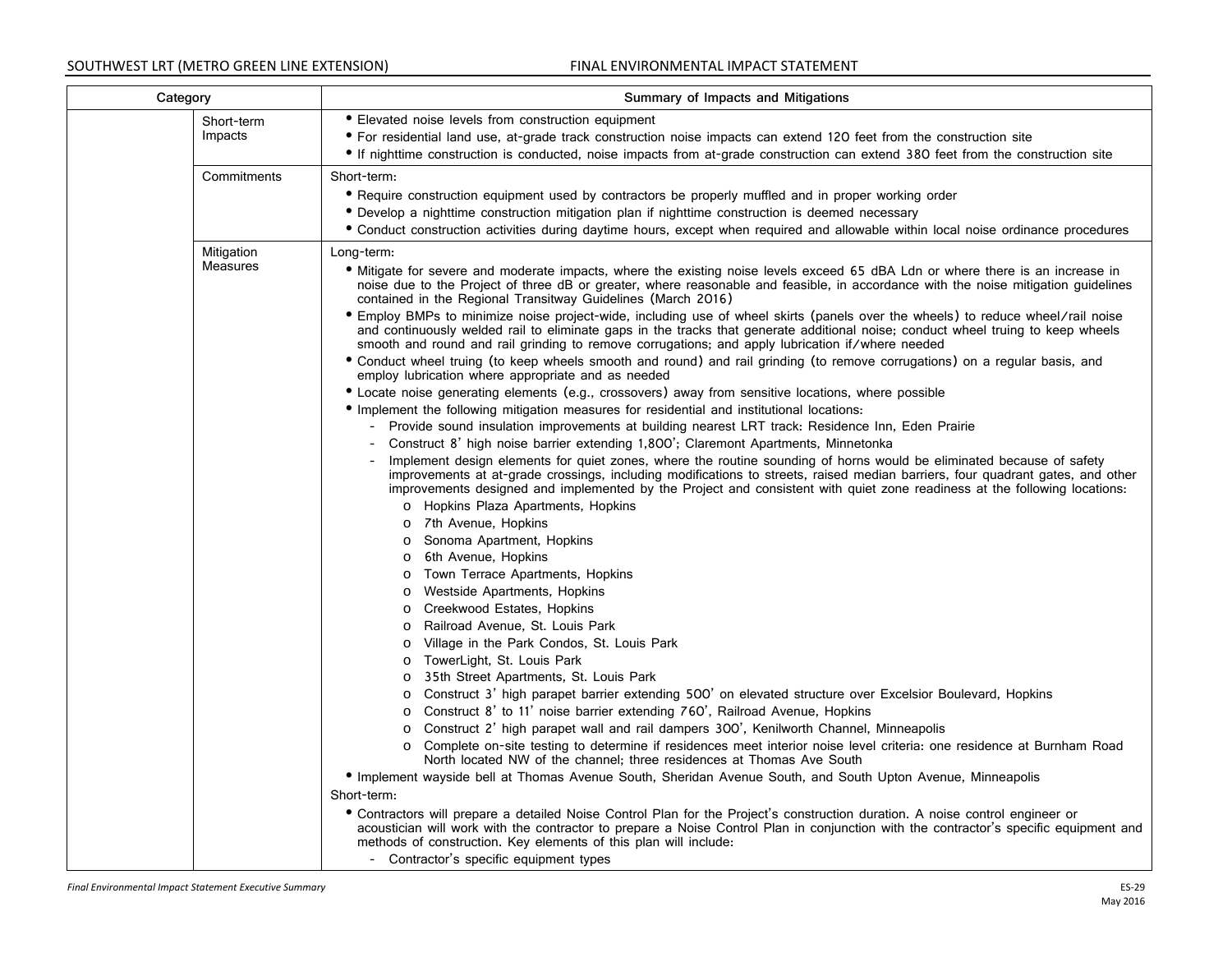| Category                                               |                               | Summary of Impacts and Mitigations                                                                                                                                                                                                                                                                                                                                                                                                                                                                                                                                                                                                                                                                                                                                                                                                                                                                                                                                                                                                                                                                                                                                                                                                                                                                                                                                                                                                                                                                                                                                                                                                                                                      |
|--------------------------------------------------------|-------------------------------|-----------------------------------------------------------------------------------------------------------------------------------------------------------------------------------------------------------------------------------------------------------------------------------------------------------------------------------------------------------------------------------------------------------------------------------------------------------------------------------------------------------------------------------------------------------------------------------------------------------------------------------------------------------------------------------------------------------------------------------------------------------------------------------------------------------------------------------------------------------------------------------------------------------------------------------------------------------------------------------------------------------------------------------------------------------------------------------------------------------------------------------------------------------------------------------------------------------------------------------------------------------------------------------------------------------------------------------------------------------------------------------------------------------------------------------------------------------------------------------------------------------------------------------------------------------------------------------------------------------------------------------------------------------------------------------------|
|                                                        |                               | Schedule and methods of construction<br>Maximum noise limits for each piece of equipment with certification testing<br>Prohibitions on certain types of equipment and processes during the nighttime hours without local agency coordination and<br>approved variances<br>- Identification of specific sensitive sites where near construction sites<br>Methods for determining construction noise levels<br>Implementation of noise control measures where appropriate<br>Include a 24-hour construction hotline                                                                                                                                                                                                                                                                                                                                                                                                                                                                                                                                                                                                                                                                                                                                                                                                                                                                                                                                                                                                                                                                                                                                                                       |
| 3.13 Vibration                                         | Long-term Direct<br>Impacts   | Vibration:<br>• No vibration impacts for residential or institutional land uses<br>Ground-borne noise:<br>. Without mitigation: 54 units (five buildings) ground-borne noise impacts for residential land uses in the tunnel section south of the<br>Kenilworth Channel, and one ground-borne noise impact at an institutional land use, an audiology clinic<br>. With mitigation: no vibration impacts to residential or institutional land uses                                                                                                                                                                                                                                                                                                                                                                                                                                                                                                                                                                                                                                                                                                                                                                                                                                                                                                                                                                                                                                                                                                                                                                                                                                       |
|                                                        | Long-term Indirect<br>Impacts | • Increased development near new light rail stations will likely result in more people having exposure to vibrations produced by LRT<br>and freight rail                                                                                                                                                                                                                                                                                                                                                                                                                                                                                                                                                                                                                                                                                                                                                                                                                                                                                                                                                                                                                                                                                                                                                                                                                                                                                                                                                                                                                                                                                                                                |
|                                                        | Short-term<br>Impacts         | · Vibration will result from operation of heavy equipment (pile driving, vibratory hammers, hoe rams, vibratory compaction, and<br>loaded trucks) needed to construct bridges, retaining walls, roads, and park-and-ride facilities                                                                                                                                                                                                                                                                                                                                                                                                                                                                                                                                                                                                                                                                                                                                                                                                                                                                                                                                                                                                                                                                                                                                                                                                                                                                                                                                                                                                                                                     |
|                                                        | Commitments                   | Long-term:<br>• Construct a tunnel slab within the Kenilworth Corridor to significantly reduce the number and magnitude of ground-borne noise<br>impacts                                                                                                                                                                                                                                                                                                                                                                                                                                                                                                                                                                                                                                                                                                                                                                                                                                                                                                                                                                                                                                                                                                                                                                                                                                                                                                                                                                                                                                                                                                                                |
|                                                        | Mitigation<br><b>Measures</b> | Long-term/Ground-borne noise:<br>• Implement highly resilient rail fasteners in the tunnel section (2,200 feet) to eliminate ground-borne noise impacts (the fasteners<br>should be designed to provide at least 5 dB of reduction in vibration levels at 80 Hz and higher)<br>• Replace the existing vibration isolation elements between the floor of the building and the sound booth at Hearing Care Specialists<br>(audiologist) (the isolation elements should provide at least 10dB of reduction in vibration levels at 80Hz and higher)<br>Short-term/Vibration:<br>• Apply the following measures where feasible to minimize impacts from construction vibration:<br>- Limit Construction Hours: Limit high-vibration activities at night<br>- Construction Specifications: Include limits on vibration in the construction specifications, especially at locations with high-<br>vibration activities<br>- Alternative Construction Methods: Minimize the use of impact and vibratory equipment, where feasible and appropriate<br>- Truck Routes: Use truck haul routes that minimize exposure to sensitive receptors and minimize damage to surface roadways,<br>where appropriate<br>- Pre-Construction Survey: Perform pre-construction surveys to document the existing conditions of structures in the vicinity of<br>sites where high-vibration construction activities will be performed<br>- Vibration Monitoring: If a construction activity has the potential to exceed the damage criteria at a building, the contractor will<br>be required to conduct vibration monitoring and, if the vibration exceeds the limit, the activity must be modified or terminated |
| 3.14 Hazardous<br>and Contaminated<br><b>Materials</b> | Long-term Direct<br>Impacts   | • Beneficial Effect:<br>- Removal of existing hazardous and contaminated soils within the construction area for the Project<br>. No adverse impacts as operation of the light rail vehicles will not generate hazardous materials or regulated wastes and due to the<br>effectiveness of identified avoidance measures (i.e., BMPs for OMF)                                                                                                                                                                                                                                                                                                                                                                                                                                                                                                                                                                                                                                                                                                                                                                                                                                                                                                                                                                                                                                                                                                                                                                                                                                                                                                                                             |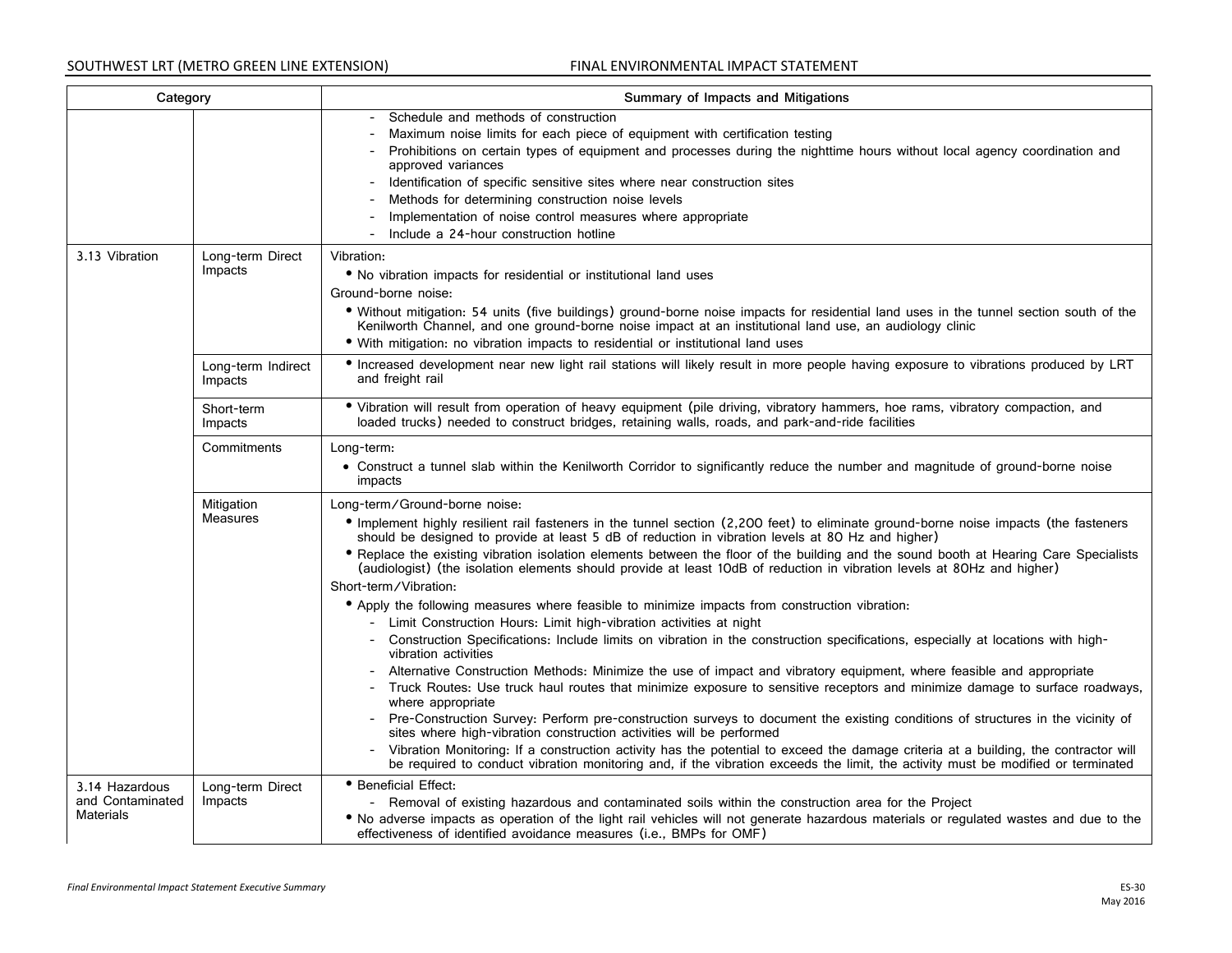| Category                                                                                       |                               | Summary of Impacts and Mitigations                                                                                                                                                                                                                                                                                                                                                                                                                                                                                                                                                                                                                                                                                                                                                                                                                                                                                                                                                                                                                                                                                                                                                                                                                                                                                                                                                                                                                                                                           |
|------------------------------------------------------------------------------------------------|-------------------------------|--------------------------------------------------------------------------------------------------------------------------------------------------------------------------------------------------------------------------------------------------------------------------------------------------------------------------------------------------------------------------------------------------------------------------------------------------------------------------------------------------------------------------------------------------------------------------------------------------------------------------------------------------------------------------------------------------------------------------------------------------------------------------------------------------------------------------------------------------------------------------------------------------------------------------------------------------------------------------------------------------------------------------------------------------------------------------------------------------------------------------------------------------------------------------------------------------------------------------------------------------------------------------------------------------------------------------------------------------------------------------------------------------------------------------------------------------------------------------------------------------------------|
|                                                                                                | Long-term Indirect<br>Impacts | • Beneficial Effect:<br>- Potential for known hazardous and contaminated material sites to be cleaned up as development/redevelopment occurs<br>• Long-term management of methane-related indirect impacts on the proposed Hopkins OMF site from the Hopkins Sanitary Landfill<br>may be necessary to limit potential worker exposure to methane                                                                                                                                                                                                                                                                                                                                                                                                                                                                                                                                                                                                                                                                                                                                                                                                                                                                                                                                                                                                                                                                                                                                                             |
|                                                                                                | Short-term<br>Impacts         | • Earthwork or other disturbance at or in proximity to contaminated areas could mobilize or result in the release of hazardous and<br>contaminated materials<br>• Potential spills of hazardous materials during construction<br>· Discovery of previously undocumented contaminated soil or groundwater contamination encountered during construction<br>• Potential for structures on acquired land to contain contaminated or hazardous materials<br>• Potential exposure of hazardous material to people present within and adjacent to the project construction area                                                                                                                                                                                                                                                                                                                                                                                                                                                                                                                                                                                                                                                                                                                                                                                                                                                                                                                                    |
|                                                                                                | Commitments                   | Long-term:<br>• Responsible management and containment of hazardous materials that will be used and stored onsite at the proposed Hopkins<br><b>OMF</b><br>• Implement industry BMPs for the collection and disposal of oils, grease, and other waste materials generated during vehicle<br>maintenance and repair activities at the Hopkins OMF<br>. Obtain a Generator License through Hennepin County for the Hopkins OMF and comply with applicable requirements for annual<br>reporting/licensing, storage, shipping, record keeping, emergency planning, and disposal requirements<br>. Develop a SPCC plan to minimize potential long-term effects related to accidental spillage of petroleum products stored at the<br>Hopkins OMF<br>• Tunnels designed to minimize inflow of groundwater through various design features and BMPs preventing hazardous materials or<br>contaminated stormwater from entering groundwater<br>Short-term:<br>• Develop RAPs for remediation in cases where the presence of contamination has been verified through the Phase II ESAs<br>• Follow OSHA guidelines during construction<br>• Prevent public exposure through physical contact with a contaminated material by site access barriers<br>• Use engineering controls and BMPs to avoid spills of hazardous materials during construction; this includes preparation and<br>adherence to a SWPPP and best management practices, to limit and contain releases and spills to minimize the likelihood of soil |
|                                                                                                | Mitigation<br><b>Measures</b> | and groundwater contamination during construction<br>Short-term:<br>• Conduct mitigation within the MPCA Brownfield Program regulatory framework and approved RAPs<br>• Implement RAPs, approved by MPCA, to address the risks identified in the Phase I and Phase II environmental site assessments<br>• Prior to the start of construction prepare, and with MPCA approval, prepare a CCP to address the discovery of unknown<br>contamination<br>• Survey structures on acquired land for the presence of hazardous/regulated materials prior to their demolition or modification<br>• Handle and manage potentially hazardous materials in compliance with applicable regulatory standards and dispose of in<br>accordance with an Hazardous Materials Abatement Plans for in-place hazardous/regulated materials, and the RAP/CCP for<br>hazardous/regulated materials in the site soils                                                                                                                                                                                                                                                                                                                                                                                                                                                                                                                                                                                                                |
| 3.15<br>Electromagnetic<br>Fields/<br>Electromagnetic<br>Interference, and<br><b>Utilities</b> | Long-term Direct<br>Impacts   | • No adverse impacts from electromagnetic fields due to the low levels of exposure to people riding the LRT or in adjacent buildings<br>• No adverse impacts from electromagnetic interference because there are no sensitive receptors in the study area<br>• No adverse impacts on utilities because conflicting utilities will be relocated and services maintained                                                                                                                                                                                                                                                                                                                                                                                                                                                                                                                                                                                                                                                                                                                                                                                                                                                                                                                                                                                                                                                                                                                                       |
|                                                                                                | Long-term Indirect<br>Impacts | • No adverse impacts from electromagnetic fields or electromagnetic interference and no adverse impacts on utilities                                                                                                                                                                                                                                                                                                                                                                                                                                                                                                                                                                                                                                                                                                                                                                                                                                                                                                                                                                                                                                                                                                                                                                                                                                                                                                                                                                                         |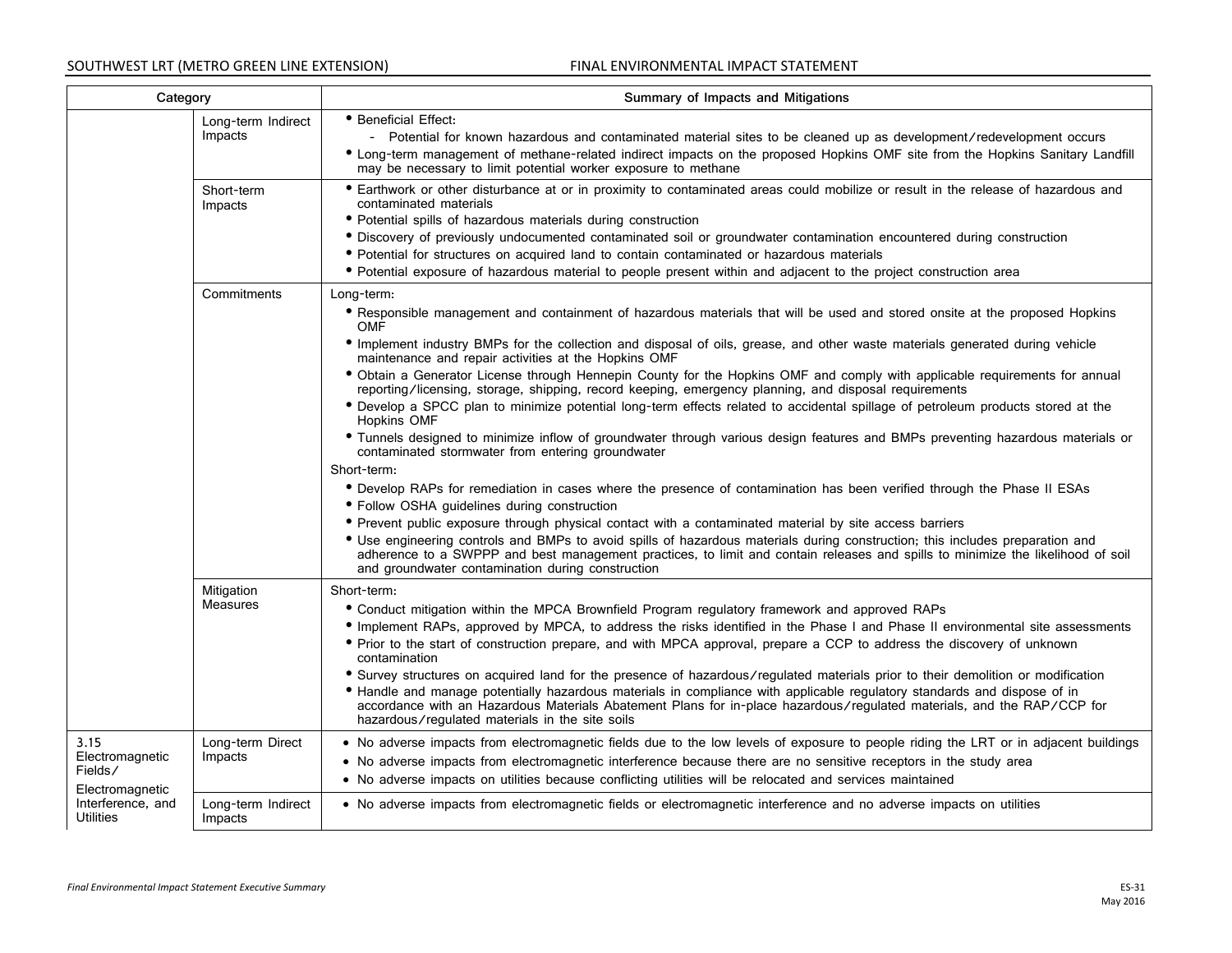| Category    |                               | Summary of Impacts and Mitigations                                                                                                                                                                                                                                                                                                                                                                                                                                                                                                                                        |
|-------------|-------------------------------|---------------------------------------------------------------------------------------------------------------------------------------------------------------------------------------------------------------------------------------------------------------------------------------------------------------------------------------------------------------------------------------------------------------------------------------------------------------------------------------------------------------------------------------------------------------------------|
|             | Short-term<br>Impacts         | EMI/EMF:<br>• No adverse impacts<br>Utilities:<br>• Excavation and grading activities, placement of structural foundations and work that requires large-scale equipment could interfere<br>with utilities<br>• Relocating water mains could temporarily affect access to and use of fire hydrants                                                                                                                                                                                                                                                                         |
|             | Commitments                   | Long-term/Utilities:<br>• Relocate all conflicting utilities to avoid utility impacts to and to maintain utility service, in accordance with the Southwest LRT<br>Utility Relocation and Management Plan                                                                                                                                                                                                                                                                                                                                                                  |
|             |                               | • Include measures to minimize stray current and reduce amount of corrosion due to stray current<br>• Prior to construction, determine necessary improvements to transmission systems along the corridor through consultation with Xcel<br>Energy<br>Short-term/Utilities:                                                                                                                                                                                                                                                                                                |
|             |                               | • Provide temporary utility connections to customers prior to permanent relocation activities<br>• Contact area utility companies and utility agencies to request providing line relocation measures and approval of the proposed<br>alteration of utility lines prior to construction                                                                                                                                                                                                                                                                                    |
|             |                               | • Notify affected businesses and residences of planned disruption of service due to construction activities<br>• Contact appropriate utility companies and agencies to identify utility lines discovered during construction that were not identified in<br>the contract documents                                                                                                                                                                                                                                                                                        |
|             |                               | • Coordinate with local and state agencies, as required, to relocate specific utilities outside the project corridor:<br>- Adhere to Minnesota Statute 216B, Public Utilities, which provides terms for which utility companies may operate in public<br>right-of-way<br>- Conform to MnDOT Utility Accommodation Policy, which requires public and private utilities to obtain a permit to place utility<br>facilities on trunk highway right-of-way<br>• Review any utility installations on, over, or under railroad property, with railroad(s) and obtain approval(s) |
|             | Mitigation<br>Measures        | None                                                                                                                                                                                                                                                                                                                                                                                                                                                                                                                                                                      |
| 3.16 Energy | Long-term Direct<br>Impacts   | • Beneficial effects:<br>- The Project will have an annual regional energy consumption 109 billion Btu lower than the No Build Alternative<br>- Changes due to mode shifts from single-occupant vehicles to transit, reducing energy consumption<br>• No adverse impacts                                                                                                                                                                                                                                                                                                  |
|             | Long-term Indirect<br>Impacts | • Beneficial effects:<br>- Changes due to mode shifts from single-occupant vehicles to transit, reducing passenger vehicle miles traveled<br>• Increase in energy consumption from new development and redevelopment<br>• No adverse impacts because new development is typically more energy efficient than existing or less dense development                                                                                                                                                                                                                           |
|             | Short-term<br>Impacts         | • No adverse impacts because energy used for production of raw materials and components for construction will be localized and<br>temporary                                                                                                                                                                                                                                                                                                                                                                                                                               |
|             | Commitments                   | • Design the Project to incorporate opportunities to reduce energy consumption into the Project, including:<br>- Follow the State of Minnesota Sustainable Building Guidelines (MSBG-B3)<br>- Use highly efficient LED lighting throughout the Project (street lighting to building lighting)<br>Maximize use of daylight at OMF, supplemented with lighting control management software<br>- Coordinate with Xcel Energy for efficient OMF heating, cooling, and lighting control systems                                                                                |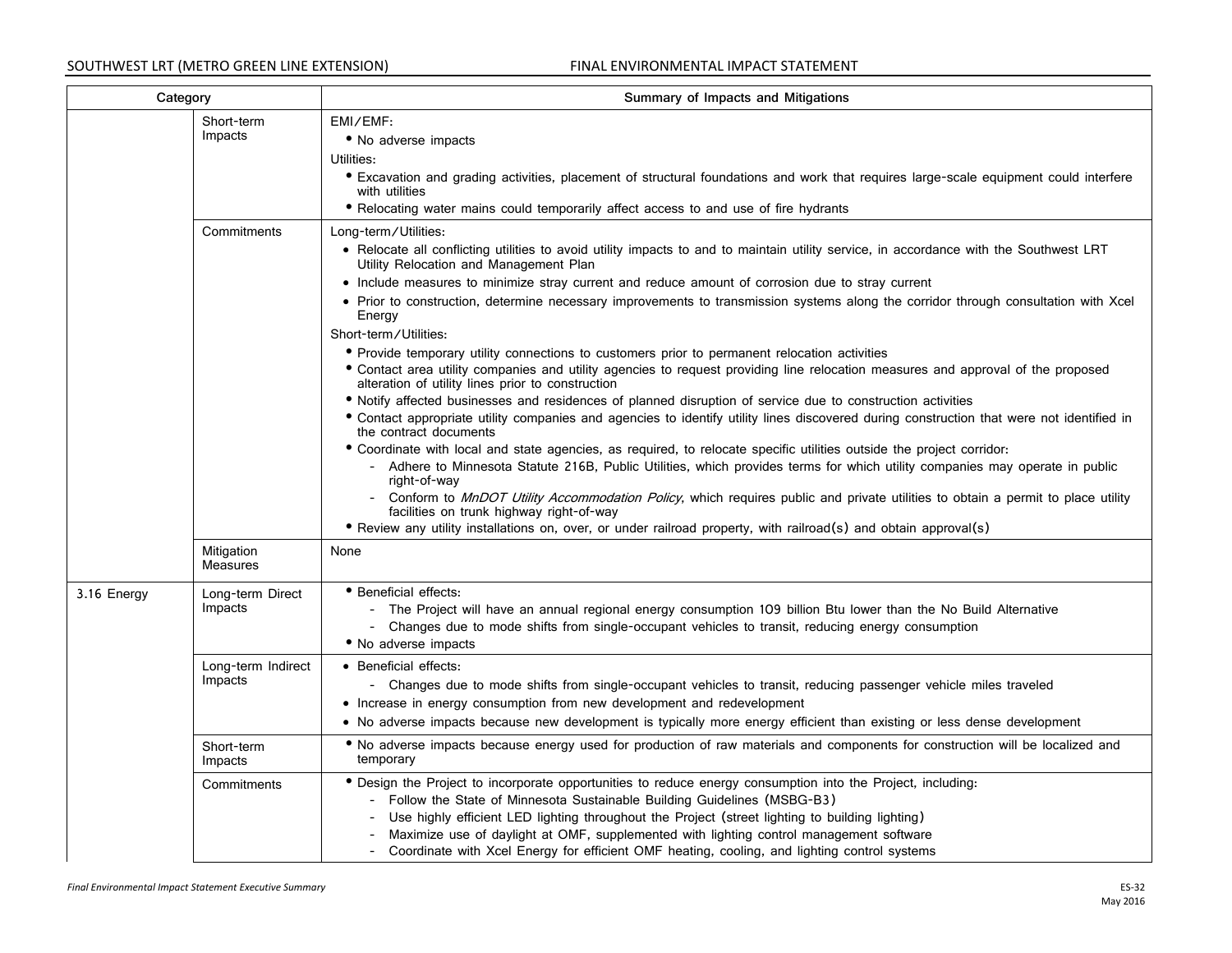| Category                    |                                         | Summary of Impacts and Mitigations                                                                                                                                                                                                                                                                                                                                                                                                                                                                                                                                                                                                                                                                                                                                                                                                                                                                                                                                                                                                                                                                                                                                                                                                                                                                                                                     |
|-----------------------------|-----------------------------------------|--------------------------------------------------------------------------------------------------------------------------------------------------------------------------------------------------------------------------------------------------------------------------------------------------------------------------------------------------------------------------------------------------------------------------------------------------------------------------------------------------------------------------------------------------------------------------------------------------------------------------------------------------------------------------------------------------------------------------------------------------------------------------------------------------------------------------------------------------------------------------------------------------------------------------------------------------------------------------------------------------------------------------------------------------------------------------------------------------------------------------------------------------------------------------------------------------------------------------------------------------------------------------------------------------------------------------------------------------------|
|                             |                                         | Use energy recovery units in the OMF<br>Use a high-efficiency chiller at OMF<br>Use condensing boilers at OMF<br>Use closed-cell cooling tower (free winter cooling)                                                                                                                                                                                                                                                                                                                                                                                                                                                                                                                                                                                                                                                                                                                                                                                                                                                                                                                                                                                                                                                                                                                                                                                   |
|                             | Mitigation<br><b>Measures</b>           | None                                                                                                                                                                                                                                                                                                                                                                                                                                                                                                                                                                                                                                                                                                                                                                                                                                                                                                                                                                                                                                                                                                                                                                                                                                                                                                                                                   |
| 3.17 Cumulative<br>Impacts  | <b>Cumulative Effects</b><br>Assessment | Direct and indirect adverse impacts will be localized and the Project is not anticipated to generate substantial cumulative impacts for<br>the environmental categories evaluated                                                                                                                                                                                                                                                                                                                                                                                                                                                                                                                                                                                                                                                                                                                                                                                                                                                                                                                                                                                                                                                                                                                                                                      |
|                             |                                         | Transportation Categories <sup>a</sup>                                                                                                                                                                                                                                                                                                                                                                                                                                                                                                                                                                                                                                                                                                                                                                                                                                                                                                                                                                                                                                                                                                                                                                                                                                                                                                                 |
| 4.1 Transit                 | Long-term Direct<br>Impacts             | • Changes to Metro Transit or SouthWest Transit facilities and service to accommodate and coordinate with the proposed light rail<br>extension<br>• No adverse impacts                                                                                                                                                                                                                                                                                                                                                                                                                                                                                                                                                                                                                                                                                                                                                                                                                                                                                                                                                                                                                                                                                                                                                                                 |
|                             | Long-term Indirect<br>Impacts           | • Beneficial effects:<br>- Increase in transit trips<br>Ridership and operations changes to the existing local bus system<br>Demand for pedestrian and bicycle access to new light rail stations will increase<br>Anticipate additional increase in transit ridership due to potential increases in development density or redevelopment in areas<br>surrounding light rail stations<br>• No adverse impacts                                                                                                                                                                                                                                                                                                                                                                                                                                                                                                                                                                                                                                                                                                                                                                                                                                                                                                                                           |
|                             | Short-term<br>impacts                   | • Intermittent impacts to bus operations on routes within the construction area, such as temporary stop relocations or closures, route<br>detours, or suspensions of service on segments of routes operating on streets where light rail facilities are constructed                                                                                                                                                                                                                                                                                                                                                                                                                                                                                                                                                                                                                                                                                                                                                                                                                                                                                                                                                                                                                                                                                    |
|                             | Commitments                             | Short-term:<br>• Reevaluate transit routes and construction plans to minimize disruption to transit service                                                                                                                                                                                                                                                                                                                                                                                                                                                                                                                                                                                                                                                                                                                                                                                                                                                                                                                                                                                                                                                                                                                                                                                                                                            |
|                             | Mitigation<br><b>Measures</b>           | Long-term:<br>• Follow Federal and local procedures for route modifications or the suspension of transit service, including completing a Title VI<br>analysis and outreach plan to determine how service changes would affect low-income and minority communities and communicate<br>these changes prior to implementation<br>Short-term:<br>. Develop and implement the Construction Mitigation Plan and a Construction Communication Plan. Strategies may include:<br>Issue construction updates and post them on the Project website<br>Provide advance notice of roadway closures, driveway closures and utility shutoffs<br>Conduct public meetings<br>Establish a 24-hour construction hotline<br>Prepare materials with information about construction<br>Address property access issues<br>Assign staff to serve as liaisons between the public and contractors during construction<br>Post information at bus stops indicating temporary stop closures and/or detour details<br>Publish information in advance of bus detours on Metro Transit's website and in its on-board information brochure<br>• Develop and implement a construction staging plan, which will be reviewed with the appropriate jurisdictions and railroads.<br>Components of a construction staging plan include traffic management plans and a construction timeline. |
| 4.2 Roadways<br>and Traffic | Long-term Direct<br>Impacts             | • Physical modifications that will affect local circulation<br>• No adverse impacts                                                                                                                                                                                                                                                                                                                                                                                                                                                                                                                                                                                                                                                                                                                                                                                                                                                                                                                                                                                                                                                                                                                                                                                                                                                                    |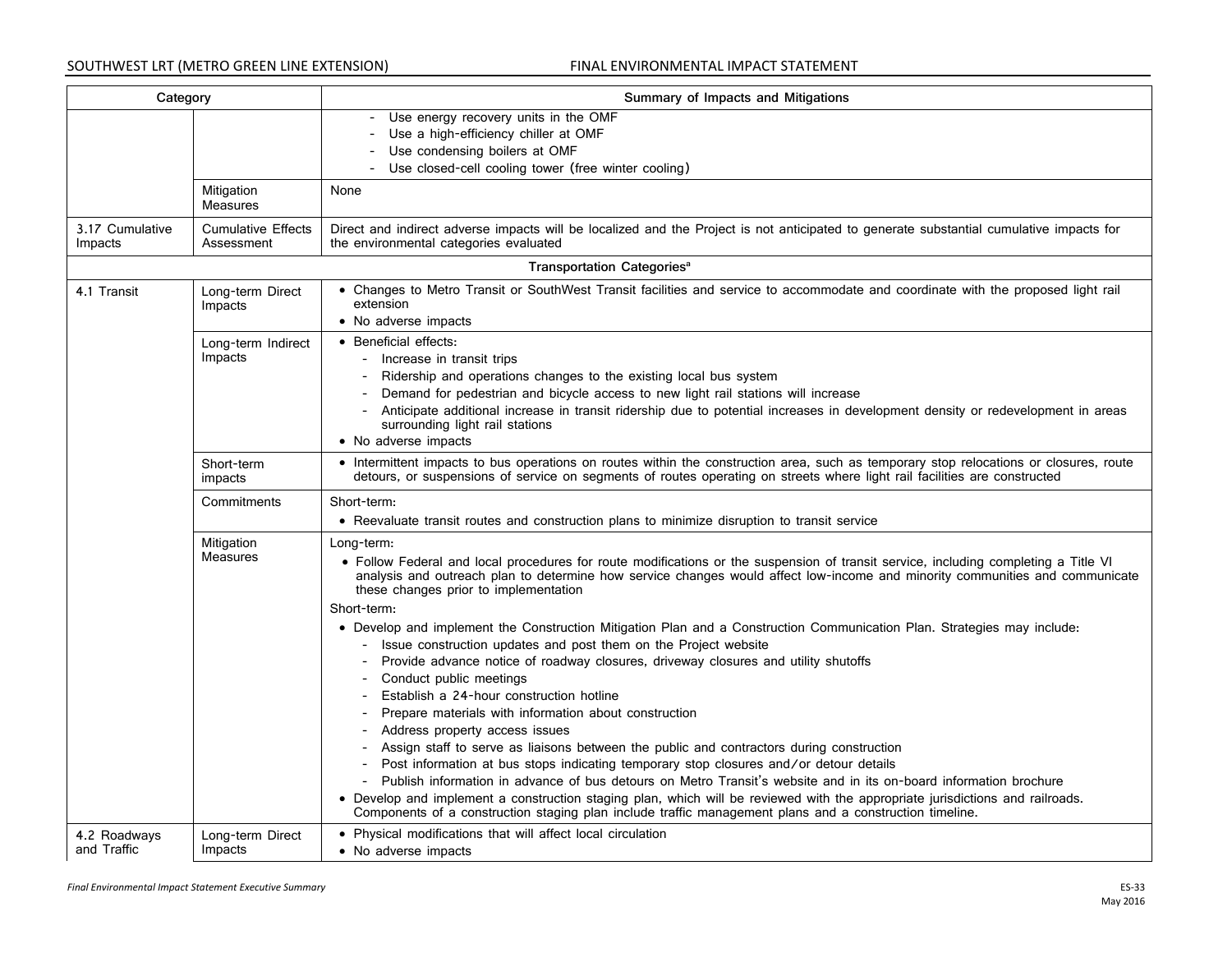| Category    |                               | Summary of Impacts and Mitigations                                                                                                                                                                                                                                                                                                                                                                                                                                                                                                                                                                                                                                                                                                                                                                                                                                                                |
|-------------|-------------------------------|---------------------------------------------------------------------------------------------------------------------------------------------------------------------------------------------------------------------------------------------------------------------------------------------------------------------------------------------------------------------------------------------------------------------------------------------------------------------------------------------------------------------------------------------------------------------------------------------------------------------------------------------------------------------------------------------------------------------------------------------------------------------------------------------------------------------------------------------------------------------------------------------------|
|             | Long-term Indirect<br>Impacts | • Beneficial effects:<br>Decrease in auto trips on surrounding roadway network as people switch from auto to transit<br>- Additional vehicle traffic from anticipated new development surrounding the light rail stations<br>• No adverse impacts due to capacity upgrades and improvements in locations that could realize increased traffic generated in station<br>areas                                                                                                                                                                                                                                                                                                                                                                                                                                                                                                                       |
|             | Short-term<br>Impacts         | • Short-term traffic impacts from construction activities such as:<br>Relocation of existing utilities<br>Removal of existing surface features within the right-of-way or between the curbs<br>Excavation and construction of new subsurface features required for the LRT system and adjacent roadways including<br>stormwater drainage systems and various electrical facilities<br>- Construction of new light rail track, stations, electrical power systems, roadways, and bridges<br>Installation of above ground light rail system operation facilities<br>• Temporary, partial and full closures of existing streets and driveways                                                                                                                                                                                                                                                        |
|             | Commitments                   | Long-term:<br>• Implement roadway and intersection improvements to avoid any new or worsened congested intersections, compared to the No<br>Build Alternative in 2040                                                                                                                                                                                                                                                                                                                                                                                                                                                                                                                                                                                                                                                                                                                             |
|             | Mitigation<br>Measures        | Short-term:<br>• Develop and implement the Construction Mitigation Plan, Construction Communication Plan, and construction staging plan (see 4.1)<br>• Comply with applicable state and local regulations related to the roadway closures and the effects of construction activities,<br>including MnDOT, Hennepin County, and all municipalities<br>• Contractor compliance with all guidelines established in the Minnesota Manual on Uniform Traffic Control Devices (2015)<br>• Appropriate jurisdictions to review construction staging and mitigation documents<br>• Secure required permits<br>• Contractor to develop traffic control plans based on information identified in the construction documents and the Construction<br>Mitigation Plan. Traffic control plans will be reviewed by appropriate jurisdictions and the Council prior to initiation of construction<br>activities. |
| 4.3 Parking | Long-term Direct<br>Impacts   | • Removal of 692 off-street parking spaces at 16 properties<br>• Removal of an existing publicly owned park-and-ride lot (52 spaces)<br>• Addition of 98 on-street parking spaces at five locations<br>• Removal of 252 on-street parking spaces at nine locations<br>• New park-and-ride lots at nine light rail stations, for a combined addition of 2,487 new park-and-ride spaces                                                                                                                                                                                                                                                                                                                                                                                                                                                                                                             |
|             | Long-term Indirect<br>Impacts | • Could affect supply of and demand for off-street and on-street parking around station areas as a result of<br>development/redevelopment<br>• Spillover parking could occur at stations where there are no park-and-ride lots planned<br>• Spillover parking could occur in the vicinity of the proposed SouthWest and Beltline Stations                                                                                                                                                                                                                                                                                                                                                                                                                                                                                                                                                         |
|             | Short-term<br>Impacts         | • Temporary removal of on-street parking spaces to facilitate construction                                                                                                                                                                                                                                                                                                                                                                                                                                                                                                                                                                                                                                                                                                                                                                                                                        |
|             | Commitments                   | None                                                                                                                                                                                                                                                                                                                                                                                                                                                                                                                                                                                                                                                                                                                                                                                                                                                                                              |
|             | Mitigation<br>Measures        | Long-term:<br>• Compensate business owners for loss of off-street parking spaces, based on the terms of the purchase agreement between the<br>Council and property owner<br>• Complete a Regional Park-and-Ride System Report on an annual basis. As part of this effort, the Council and Metro Transit will<br>collaborate with regional transit partners, local governments, and MnDOT to conduct an annual regional park-and-ride survey, which                                                                                                                                                                                                                                                                                                                                                                                                                                                |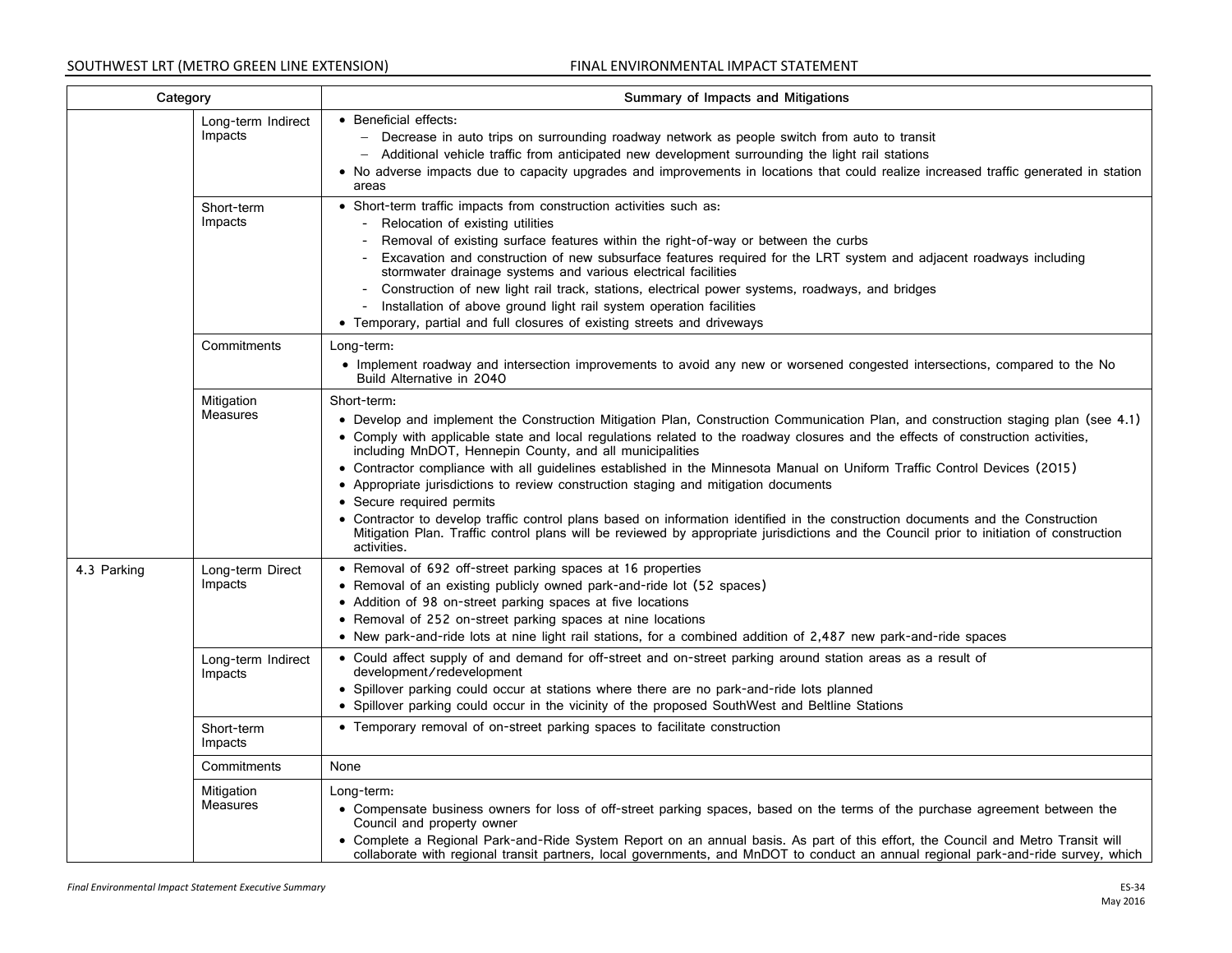| Category                      |                               | Summary of Impacts and Mitigations                                                                                                                                                                                                                                                                                                                                              |
|-------------------------------|-------------------------------|---------------------------------------------------------------------------------------------------------------------------------------------------------------------------------------------------------------------------------------------------------------------------------------------------------------------------------------------------------------------------------|
|                               |                               | tracks facility use and emerging travel patterns by park-and-ride users across the region to identify the appropriate mitigation, as<br>needed and where feasible. The results of this survey are published in the annual report.                                                                                                                                               |
|                               |                               | • Develop a joint use agreement to share parking with SouthWest Transit for the park-and-ride lot adjacent to the station                                                                                                                                                                                                                                                       |
|                               |                               | • Identify suitable replacement locations prior to any displacement of on-street handicap parking spaces or on-street truck loading<br>zones                                                                                                                                                                                                                                    |
|                               |                               | Short-term:                                                                                                                                                                                                                                                                                                                                                                     |
|                               |                               | • Develop a Construction Mitigation Plan that will address temporary on-street parking loss during the construction of the Project (see<br>4.1)                                                                                                                                                                                                                                 |
| 4.4 Freight                   | Long-term Direct<br>Impacts   | • Changes to existing freight rail infrastructure, such as shifting the freight mainline up to 45 feet, removing siding track, and<br>reconstruction of existing freight rail bridges<br>• No adverse impacts as there are no substantial changes to freight rail operations                                                                                                    |
|                               |                               |                                                                                                                                                                                                                                                                                                                                                                                 |
|                               | Long-term Indirect<br>Impacts | • None $^h$                                                                                                                                                                                                                                                                                                                                                                     |
|                               | Short-term<br>Impacts         | • Impacts to freight rail operations resulting from construction activities along the three freight rail corridors adjacent to the Project,<br>including multiple stoppages                                                                                                                                                                                                     |
|                               | Commitments                   | • Develop specifications for the contractor to follow in developing and implementing construction staging and sequencing plans                                                                                                                                                                                                                                                  |
|                               | Mitigation                    | Short-term:                                                                                                                                                                                                                                                                                                                                                                     |
|                               | <b>Measures</b>               | • Develop and implement freight rail operation coordination plans to facilitate coordination between the Project and the affected freight<br>railroads during construction activities affecting freight rail operations                                                                                                                                                         |
|                               |                               | Provide provisions in construction contract to identify how the contractor will interact with railroads<br>$-$                                                                                                                                                                                                                                                                  |
|                               |                               | Work with affected freight rail owners and operators to sequence construction to minimize effects on freight movements and to<br>$ \,$<br>identify optimal periods for closing the rail service and reducing speeds                                                                                                                                                             |
|                               |                               | - Use flaggers to allow freight rail operations to continue                                                                                                                                                                                                                                                                                                                     |
| 4.5 Bicycle and<br>Pedestrian | Long-term Direct<br>Impacts   | • Changes to pedestrian and bicycle facilities including intersection modifications, new station area platform access points, new at-<br>grade sidewalk and trail crossings of LRT tracks, and modifications to trail widths                                                                                                                                                    |
|                               |                               | • Additions or modifications of facilities that will have a positive impact on pedestrian and bicycle travel, such as signalization of<br>currently unsignalized roadway intersections, construction of new sidewalks or continuation of existing sidewalks around station<br>areas, and geometry changes to roadways which may result in reduced pedestrian crossing distances |
|                               |                               | • Adverse impacts may include relocation of public trails, trail and station area conflicts, Kenilworth Trail widths, displacement of<br>private trails, and a loss of queuing space for the at-grade LRT and freight crossing near Penn Station                                                                                                                                |
|                               | Long-term Indirect<br>Impacts | • Increase in pedestrian and bicycle activity in the station areas and along the regional trails                                                                                                                                                                                                                                                                                |
|                               | Short-term<br>Impacts         | • Changes to pedestrian and bicycle facilities, including intersection modifications, reconstruction of freight rail crossings, and trail and<br>sidewalk detours                                                                                                                                                                                                               |
|                               |                               | • Indirect impacts include reduced pedestrian and bicycle volumes on existing facilities                                                                                                                                                                                                                                                                                        |
|                               | Commitments                   | Long-term:                                                                                                                                                                                                                                                                                                                                                                      |
|                               |                               | • Apply the following to changes to pedestrian and bicycle facilities based on the manuals, standards, and engineering best practices:                                                                                                                                                                                                                                          |
|                               |                               | - Construct ADA-compliant curb ramps and detectable warnings to the latest standard at light rail stations, at-grade crossings of<br>LRT tracks, as well as at roadway intersections that will be modified                                                                                                                                                                      |
|                               |                               | - Update pedestrian change interval times at signalized intersections to allow additional crossing time; by the appropriate<br>jurisdiction with the assistance from the Council                                                                                                                                                                                                |
|                               |                               | - Conform modifications to roadway geometry and local jurisdiction's changes to signalized intersections to the Minnesota Manual<br>of Uniform Traffic Control Devices, 2015 Edition, as appropriate and in coordination with the applicable jurisdiction                                                                                                                       |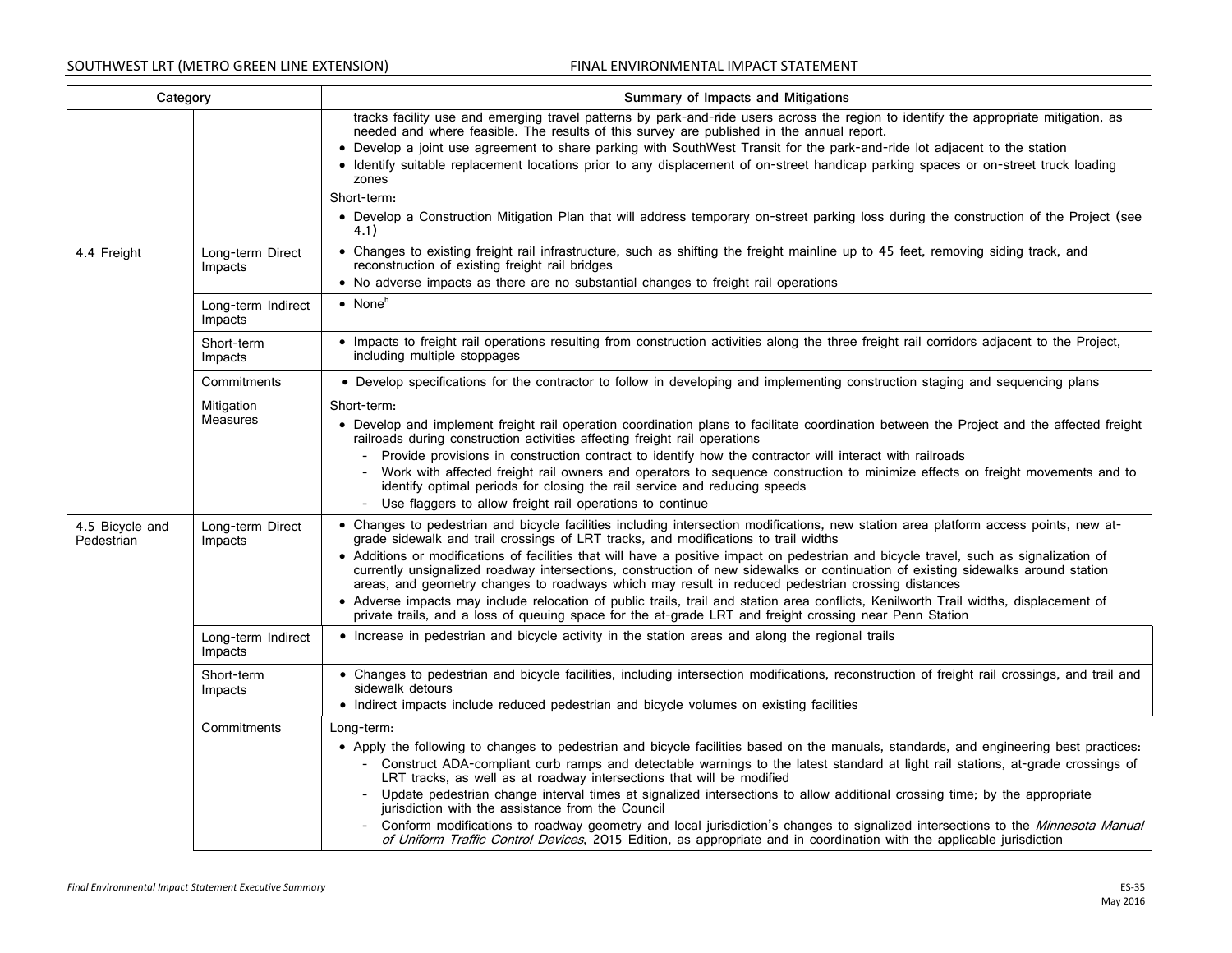| Category                   |                             | Summary of Impacts and Mitigations                                                                                                                                                                                                                                                                                                                                                                                                                                                                                                                                         |
|----------------------------|-----------------------------|----------------------------------------------------------------------------------------------------------------------------------------------------------------------------------------------------------------------------------------------------------------------------------------------------------------------------------------------------------------------------------------------------------------------------------------------------------------------------------------------------------------------------------------------------------------------------|
|                            |                             | - Provide stairs and ramps to make the pedestrian and bicycle connections possible at the Opus, West Lake, and Penn light rail<br>stations in areas where grades inhibit pedestrian and bicycle access to stations                                                                                                                                                                                                                                                                                                                                                         |
|                            |                             | Follow the recommendations from the AASHTO <i>Bike Design Guide</i> , where appropriate                                                                                                                                                                                                                                                                                                                                                                                                                                                                                    |
|                            |                             | Provide elevators at the West Lake and Penn stations                                                                                                                                                                                                                                                                                                                                                                                                                                                                                                                       |
|                            |                             | Replace all existing public regional and local trails relocated by the Project with similar facilities that will provide the same<br>connectivity; in some cases trail relocations include the addition of grade-separation where a trail crosses a roadway under<br>existing conditions                                                                                                                                                                                                                                                                                   |
|                            |                             | • Include wayfinding, regulatory and warning signage, and markings of trail intersections to address conflicting movements at station<br>areas                                                                                                                                                                                                                                                                                                                                                                                                                             |
|                            |                             | Short-term:                                                                                                                                                                                                                                                                                                                                                                                                                                                                                                                                                                |
|                            |                             | • Provide a trail detour route or facility prior to construction activity at locations where existing trails and sidewalks may be obstructed<br>by construction activity. Pedestrian and bicycle facilities will be maintained during construction in one of the following ways:                                                                                                                                                                                                                                                                                           |
|                            |                             | Trail detour route. A signed route along other trails or roadways that provides a bicycle and pedestrian connection around an<br>$\equiv$<br>obstruction of the existing trail. Bicycle connections could be on another trail or on an existing street (with or without bike<br>lanes). Pedestrian connections could be on another trail or on a sidewalk along an existing street.                                                                                                                                                                                        |
|                            |                             | Trail detour facility. A temporary trail facility built to re-route bicycle and pedestrian traffic around an obstruction, usually<br>located close to the existing trail.                                                                                                                                                                                                                                                                                                                                                                                                  |
|                            |                             | Sidewalk detour route. A signed route that provides pedestrian access to an area where access currently exists via another<br>nearby sidewalk, frequently on the opposite side of a roadway. Where feasible, these temporary facilities will be as ADA<br>compliant as the existing facilities.                                                                                                                                                                                                                                                                            |
|                            |                             | • Sidewalk detour facility. A temporary paved facility built to re-route pedestrian traffic in areas where another nearby sidewalk does<br>not exist. Where feasible, these temporary facilities be as ADA compliant as the existing facilities. An exception to the above is an<br>unforeseen safety issue during construction that would obstruct the trail or sidewalk and necessitate an immediate, short term<br>closure. In this case, the trail or sidewalk may be closed and remain closed for five days or less without an available detour route<br>or facility. |
|                            | Mitigation                  | Long-term:                                                                                                                                                                                                                                                                                                                                                                                                                                                                                                                                                                 |
|                            | <b>Measures</b>             | • Any measures to address the removal of the trail between Flying Cloud Drive and West 70th Street (e.g., replacement of the trail),<br>will be determined by the property owner as part of the Project's property acquisition process<br>Short-term:                                                                                                                                                                                                                                                                                                                      |
|                            |                             | • Develop and implement the Construction Mitigation Plan, Construction Communication Plan, and construction staging plan (see 4.1)                                                                                                                                                                                                                                                                                                                                                                                                                                         |
| 4.6 Safety and<br>Security | Long-term Direct<br>Impacts | • Modifications to existing freight rail facilities, introduction of light rail stations and related facilities, new at-grade LRT crossings of<br>roadways, potential changes to emergency vehicle access and response times, light rail service in the vicinity of freight rail service,<br>and new light rail tunnels.                                                                                                                                                                                                                                                   |
|                            |                             | . No adverse impacts based on the incorporation of safety and security-related design and operational elements into the Project.                                                                                                                                                                                                                                                                                                                                                                                                                                           |
|                            | Short-term<br>Impacts       | • Potential for temporary delays in emergency response resulting from construction activities.                                                                                                                                                                                                                                                                                                                                                                                                                                                                             |
|                            | Commitments                 | Long-term:                                                                                                                                                                                                                                                                                                                                                                                                                                                                                                                                                                 |
|                            |                             | • Conform to FTA's Rail Fixed Guideway Systems; State Safety Oversight Program for Safety and Security Guidance for Recipients<br>with Major Capital Projects (Circular C 5800.1), covered under 49 CFR Part 633 - Project Management Oversight                                                                                                                                                                                                                                                                                                                            |
|                            |                             | • Coordinate with, as applicable, the State of Minnesota railroad and pipeline safety regulations that went into effect in July 2014 as<br>part of MN Chapter 312                                                                                                                                                                                                                                                                                                                                                                                                          |
|                            |                             | • Implement the Project's Safety and Security Management Plan (SSMP) and the Metro Light Rail Transit Design Criteria to avoid<br>potential safety issues at new light rail stations, including emergency equipment and appropriate lighting for public areas                                                                                                                                                                                                                                                                                                              |
|                            |                             | • Install fencing near at-grade trail or sidewalk crossing, in station areas, and between light rail and freight rail alignment when<br>adjacent to a trail or sidewalk, where possible                                                                                                                                                                                                                                                                                                                                                                                    |
|                            |                             | . Design at-grade LRT crossings of sidewalks and trails per the Metro Light Rail Transit Design Criteria to include flashing light<br>signals with an audible warning to notify pedestrians of a train's arrival and detectable warnings and signs                                                                                                                                                                                                                                                                                                                         |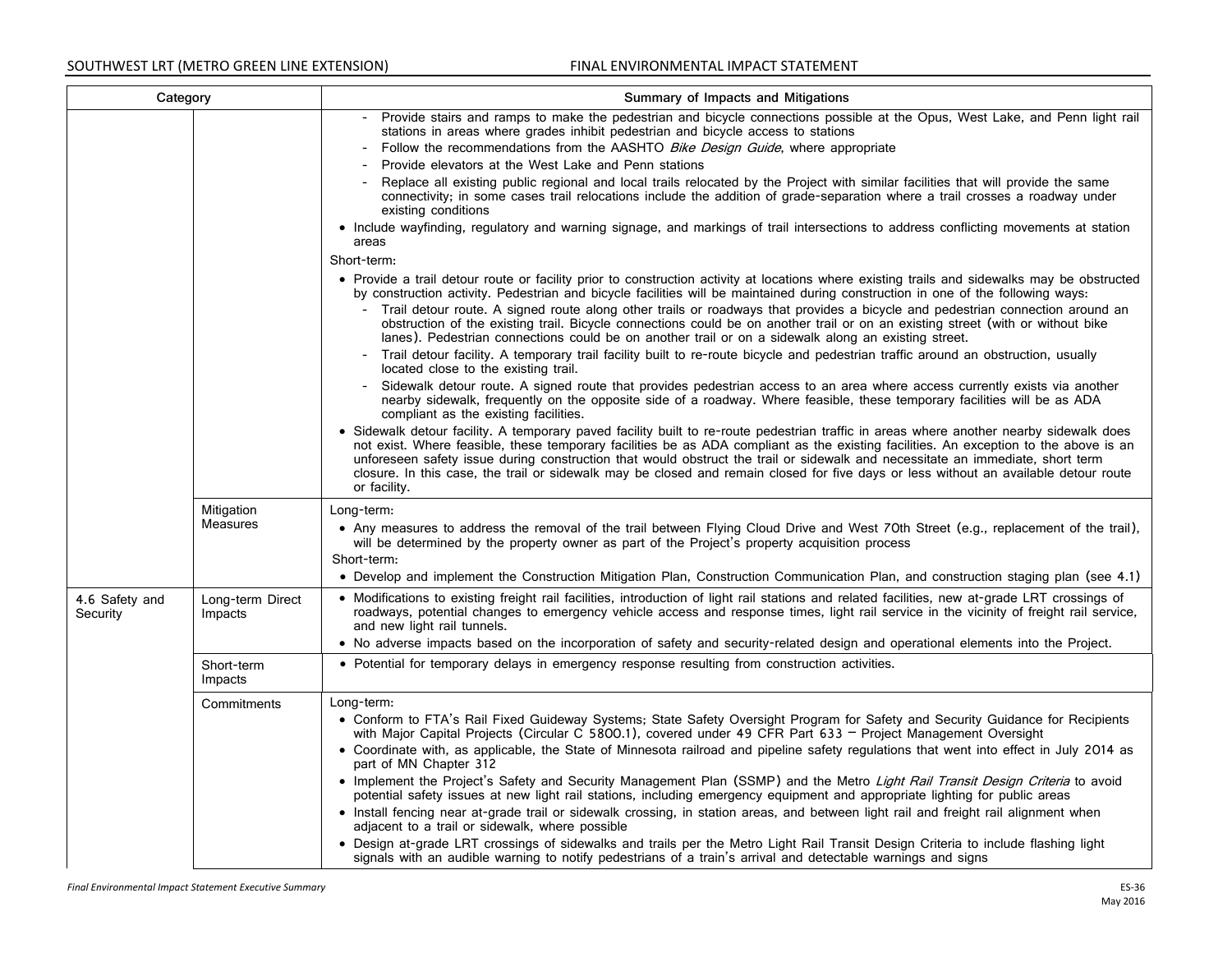| Category |                        | Summary of Impacts and Mitigations                                                                                                                                                                                                                                                                                                                                                            |
|----------|------------------------|-----------------------------------------------------------------------------------------------------------------------------------------------------------------------------------------------------------------------------------------------------------------------------------------------------------------------------------------------------------------------------------------------|
|          |                        | . Design shared freight rail and light rail crossings to meet FRA requirements for at-grade crossings, including requirements for train<br>horn quiet zones as described in the Train Horn Quiet Zone Final Rule (49 CFR Part 222), where applicable                                                                                                                                          |
|          |                        | • Maintain emergency vehicle access to areas within the vicinity of the Project                                                                                                                                                                                                                                                                                                               |
|          |                        | • Coordinate with affected emergency service providers including identification of alternative crossing routes                                                                                                                                                                                                                                                                                |
|          |                        | • Implement safeguards from the Metro Light Rail Transit Design Criteria including emergency guardrails                                                                                                                                                                                                                                                                                       |
|          |                        | • Install intrusion detection for possible freight derailment where clearance between the centerline of the LRT tracks and the<br>centerline of the freight tracks is less than 50 feet                                                                                                                                                                                                       |
|          |                        | • Install corridor protection barriers between freight rail and light rail tracks where clearance between centerlines is less than 25 feet                                                                                                                                                                                                                                                    |
|          |                        | • Include safequards in the catenary system for the Project to help minimize the possibility of sparking occurring in the overhead<br>catenary wires                                                                                                                                                                                                                                          |
|          |                        | • Regularly inspect pantographs for grooves along the pantograph's carbon strip, which could cause arcing                                                                                                                                                                                                                                                                                     |
|          |                        | • Where the light rail alignment will be adjacent to a freight rail alignment, the light rail alignment will be primarily on segregated<br>right-of-way, in accordance with the National Electric Safety guidelines                                                                                                                                                                           |
|          |                        | • Participate in the planning, performance, and evaluation of emergency simulations on the system in coordination with the LRT<br><b>FLSSC</b>                                                                                                                                                                                                                                                |
|          |                        | • Implement Metro Light Rail Transit Design Criteria, as well as National Fire Protection Association 130: Standard for Fixed<br>Guideway Transit and Passenger Rail Systems, and Circular C 5800.1, Safety and Security Guidance for Recipients with Major<br>Capital Projects in the shallow tunnel in the Kenilworth Corridor and at Highway 62 to provide security and/or enhanced safety |
|          |                        | Short-term:                                                                                                                                                                                                                                                                                                                                                                                   |
|          |                        | • Coordinate with emergency service providers to provide schedule for construction activities and identify detour routes to minimizing<br>delay for emergency response vehicles                                                                                                                                                                                                               |
|          |                        | • Maintain required access during established periods or keep one lane of traffic open on main arterials as described in the<br><b>Construction Mitigation Plan</b>                                                                                                                                                                                                                           |
|          |                        | • Maintain federal Occupational Safety and Health Administration (OSHA) and Minnesota OSHA standards for safety of construction<br>site personnel to minimize and/or avoid injury to construction workers                                                                                                                                                                                     |
|          |                        | • Contractors will prepare a project safety and health program along with a site-specific safety plan to ensure that, while on the work<br>site and construction activities, contractor and subcontractor personnel comply with the specified safety practices, codes, and<br>regulations as described in the Project's SSMP                                                                  |
|          |                        | • Use construction safeguards, such as horizontal and vertical movement and settlement monitoring for both existing freight rail<br>infrastructure and light rail tunnel in support of excavation                                                                                                                                                                                             |
|          |                        | • Collect and analyze monitoring data (by construction staff) and coordinate with freight railroad operations staff to verify that safe<br>freight rail operations can be maintained through the construction area at all times                                                                                                                                                               |
|          |                        | • Develop and implement freight rail operation coordination plans to facilitate coordination between the Project and the affected freight<br>railroads during construction activities affecting freight rail operations (see 4.4)                                                                                                                                                             |
|          | Mitigation<br>Measures | Short-term:                                                                                                                                                                                                                                                                                                                                                                                   |
|          |                        | • Develop a Construction Mitigation Plan, Construction Communication Plan, and construction staging plan (see 4.1)                                                                                                                                                                                                                                                                            |

<sup>a</sup> This table summarizes the anticipated impacts and mitigation measures for the Project as identified in the Final EIS. All data in the table are approximate. See the corresponding sections of Chapters 3 and 4 for a more detailed description of the anticipated impacts, and mitigation measures. "Mitigation measures" are specific actions that will be incorporated into the project to address anticipated adverse impacts (see also 40 CFR 1508.20). "Commitments" are general actions that will be incorporated into the project that may not be tied to anticipated adverse impacts, such as the use of best management practices (BMPs) or public outreach strategies. If there are no mitigation measures identified for a specific type of impact area, it means that the avoidance measures identified for that environmental category will avoid any adverse environmental impacts for that category, and therefore, no mitigation measures are warranted.

<sup>b</sup> 19 viewpoints were selected for assessment within six visual analysis units. The six visual analysis units and the exhibits on which they are mapped include Eden Prairie (Exhibit J-1), North Eden Prairie/Minnetonka/South Hopkins (Exhibit J 6), Hopkins (Exhibit J-9), St. Louis Park (Exhibit J-12), Kenilworth Corridor (Exhibit J 17), and Minneapolis Downtown Fringe (Exhibit J-24).

<sup>c</sup> A traction power substation (TPSS) is an electrical substation that converts electric power from the form provided by the electrical power industry for public utility service to an appropriate voltage, current type, and frequency to supply railways, trams (streetcars), or trolleybuses with traction current.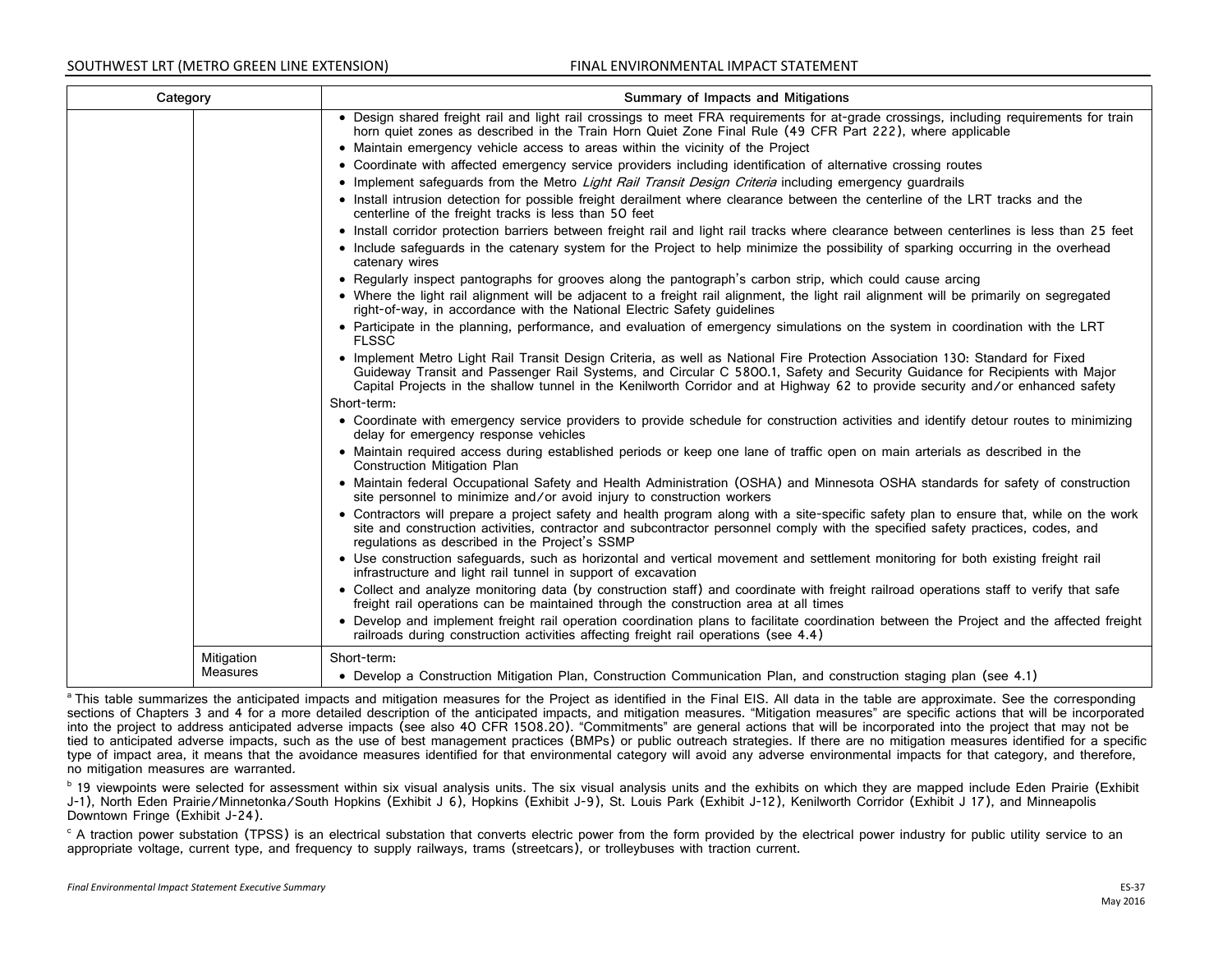<sup>d</sup> The term "wetland" is used to describe any regulated aquatic resource, including streams. See Section 3.9 for additional information.<br>
<sup>d</sup> Long-term direct impacts on wetlands regulated under the Minnesota Wetlands Con

<sup>g</sup> If the noise mitigation guidelines, as contained in the Regional Transitway Guidelines (March 2016) (see Appendix D), are found to not meet reasonable criterion or if property owner(s) does not approve sound insulation, the Project will result in additional residual noise impacts. Noise mitigation measures include the implementation of quiet zones in some areas where the light rail alignment will be adjacent to freight rail. Quiet zones are locations, at least one-half mile in length, where the routine sounding of horns has been eliminated because of safety improvements at at-grade crossings, including modifications to the streets, raised median barriers, four quadrant gates, and other improvements designed and implemented by the Project and consistent with quiet zone readiness. Horns are sounded in emergency situations at these locations. Municipalities must apply to FRA for approval of quiet zones. If the municipality fails to apply for a quiet zone or FRA fails to approve the quiet zone, the Project may result in additional residual noise impacts. See Section 3.12 and Table 3.12-7 for additional information.

h See Section 4.4.4.2 for a description of unavailable and unobtainable information on the effect that the proposed Southerly Connection could have on freight rail operations.

Notes: Data are approximate. ADA = Americans with Disabilities Act: AASHTO = American Association of State Highway and Transportation Officials: APE = area of potential effects; BMP = best management practice; CWA = Clean Water Act, CCP = Construction Contingency Plan; CFR = Code of Federal Regulations; EIS = Environmental Impact Statement; dB = decibels; dBA = A-weighted decibels; EPA = U.S. Environmental Protection Agency; FLSSC = Fire Life Safety and Security Committee; FRA = Federal Railroad Administration: HCRRA = Hennepin County Regional Railroad Authority: LOS = level of service: CFR = Code of Federal Regulations: LRT = light rail transit; LRV = light rail vehicle; MOA = Memorandum of Agreement; MnDOT = Minnesota Department of Transportation; MnDNR = Minnesota Department of Natural Resources; MnHPO = Minnesota Historic Preservation Office: MPCA = Minnesota Pollution Control Agency: MPRB = Minneapolis Park and Recreation Board: MN&S = Minneapolis, Northfield, and Southern Railway; OMF = Operation and Maintenance Facility; OSHA = Occupational Safety and Health Administration; RAP = Response Action Plan; SOI's Standards = Secretary of the Interior's Standards for the Treatment of Historic Properties; SPCC = Spill Prevention, Control, and Countermeasure; SSMP = Safety and Security Management Plan; SWPPP = Stormwater Pollution Prevention Plan; T&E = threatened and endangered; TPSS = traction power substation; TC&W = Twin Cities and Western Railway Company, USACE = U.S. Army Corps of Engineers: USFWS = U.S. Fish and Wildlife Service: U.S.C. = United States Code: Uniform Relocation Act = Uniform Relocation Assistance and Real Property Acquisition Policies Act; WCA = Minnesota Wetlands Conservation Act of 1991.

Source: Council, 2015.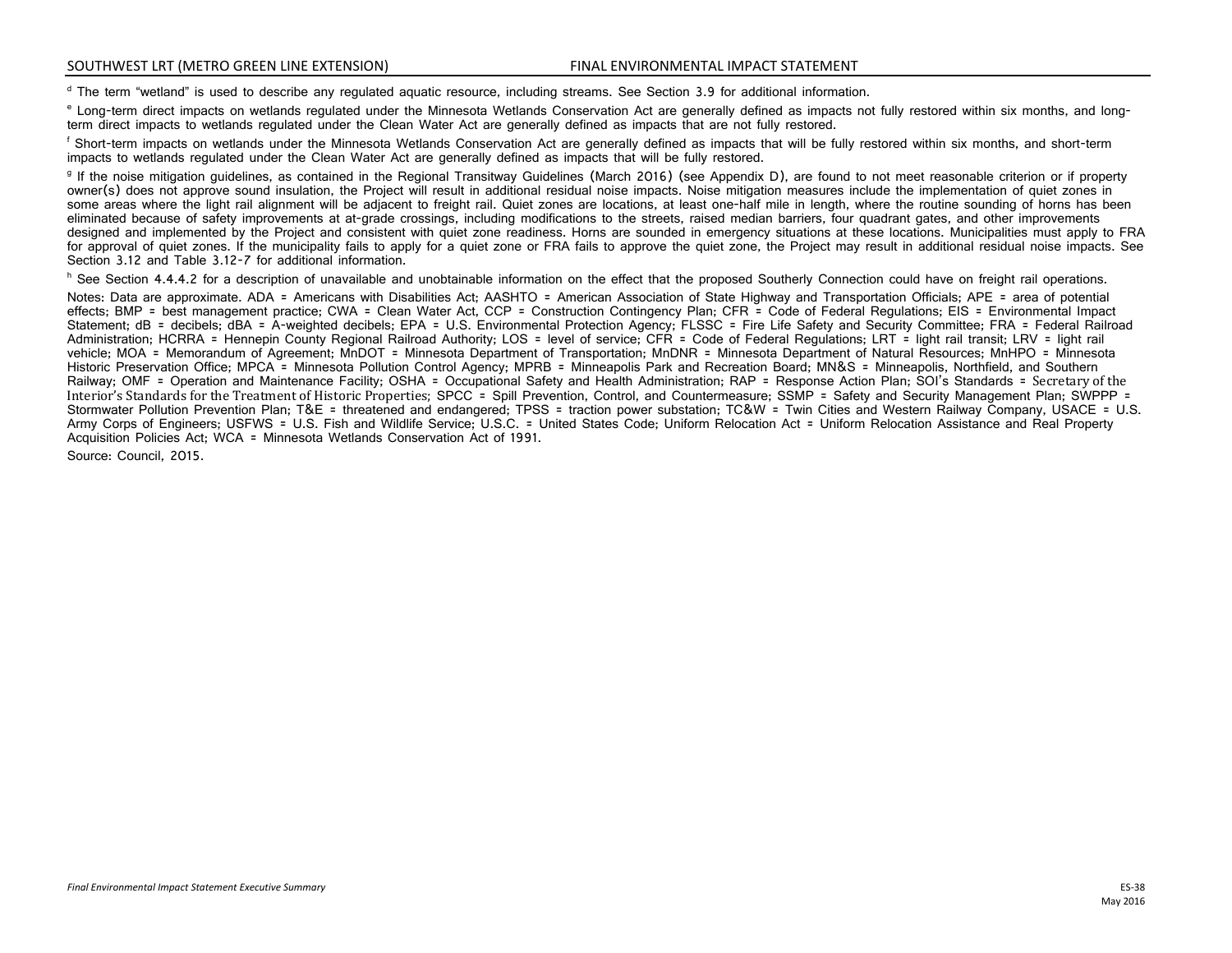#### **21. HOW DOES THE FINAL EIS ADDRESS ENVIRONMENTAL JUSTICE COMPLIANCE?**

The environmental justice (EJ) analysis presented in Chapter 5 of this Final EIS was prepared in compliance with the Presidential Executive Order 12898, Federal Actions to Address Environmental Justice in Minority Populations and Low-Income Populations (February 11, 1994). The guiding principles of Environmental Justice are to (1) avoid, minimize, or mitigate disproportionately high and adverse impacts on minority and low-income populations; (2) ensure the full and fair participation by all potentially affected communities in decision-making processes; and (3) prevent the denial of, reduction in, or significant delay in the receipt of benefits by minority or low-income populations (collectively referred to as EJ populations).

Chapter 5 of this Final EIS first includes the identification and mapping of minority (by race and ethnicity) populations and low-income populations within the Project area. Second, the Final EIS describes the Council's ongoing efforts to communicate with EJ populations and to help ensure their participation in the Project's decision making processes. Third, the Final EIS summarizes the analysis of adverse impacts that will result from the Project, determining if those adverse impacts would affect EJ populations, and assessing whether the Project would result in disproportionate and high adverse impacts to EJ populations. Taking into account the adverse impacts on EI populations, committed mitigation measures, and benefits to EI populations, the FTA and Council have concluded that the Project as a whole would not result in disproportionately high and adverse impacts to EJ populations.

#### **22. DOES THE PROJECT INCLUDE ANY JOINT DEVELOPMENT OPPORTUNITIES?**

The Final EIS assesses one potential joint development project that may be implemented with the Project, which is the Beltline Station joint development project. That assessment, in Chapter 10 of the Final EIS, describes the proposed joint development project and how the overall Project's environmental impacts would be different without and with the joint development project.

Under the proposed Southwest LRT Project without the Beltline Station joint development project, the Beltline Station in St. Louis Park would include a 268-space surface park-and-ride facility, a bus stop/layover and a passenger drop-off area to be constructed on the east side of Beltline Boulevard in the area between the Beltline Station platform on the south and County Road 25 on the north. Under the proposed Southwest LRT Project with the proposed Beltline Station joint development project, the site directly adjacent to the light rail station would include multistory retail, office, and residential buildings. The site would also include a 540-space park-and-ride lot in a structured parking lot (10 stories). Other parking spaces in the structured parking lot would be available to commercial, office, and retail users of the proposed joint development site. Should the final mix of retail, office, and residential uses occupying the site warrant it, the Beltline Station joint development project would also include the addition of a westbound left-turn lane on Park Glen Road at Beltline Boulevard. A mix of local public and private funds would be used to construct the mix of retail, office, and residential improvements that would occupy the site, as well as the potential additional lane on Park Glen Road.

Additional impacts that would be associated with the Southwest LRT Project with the Beltline Station joint development project include the additional acquisition of 3.15 acres of land; additional multistory buildings that would affect the visual environment around the proposed Beltline Station; approximately 540 additional average weekday transit boardings in 2040 and a reduction in the risk of spill-over parking in the vicinity of the proposed station due to the increased park-and-ride lot capacity at the proposed Beltline Station; and an increase in vehicle trips to and from the joint development project site.

## **23. WHAT ARE THE PROJECT'S ESTIMATED COSTS AND FUNDING STRATEGY?**

The capital cost to fund the Project (both LPA and LRCIs) would be approximately \$1,820 million (in year-ofexpenditure dollars). The LPA is estimated to cost approximately \$1,791 million (year of expenditure dollars), and the LRCIs are anticipated to cost approximately \$29.3 million (year of expenditure dollars). The region anticipates securing federal New Starts funds for 50 percent of the cost of the LPA. The remaining 50 percent of the LPA cost is proposed to be funded from the following sources: 9.2 percent from the State of Minnesota; 27.7 percent from the Counties Transit Improvement Board; 9.2 percent from HCRRA; 3.7 percent from additional local contributions; and 0.2 percent from Federal Surface Transportation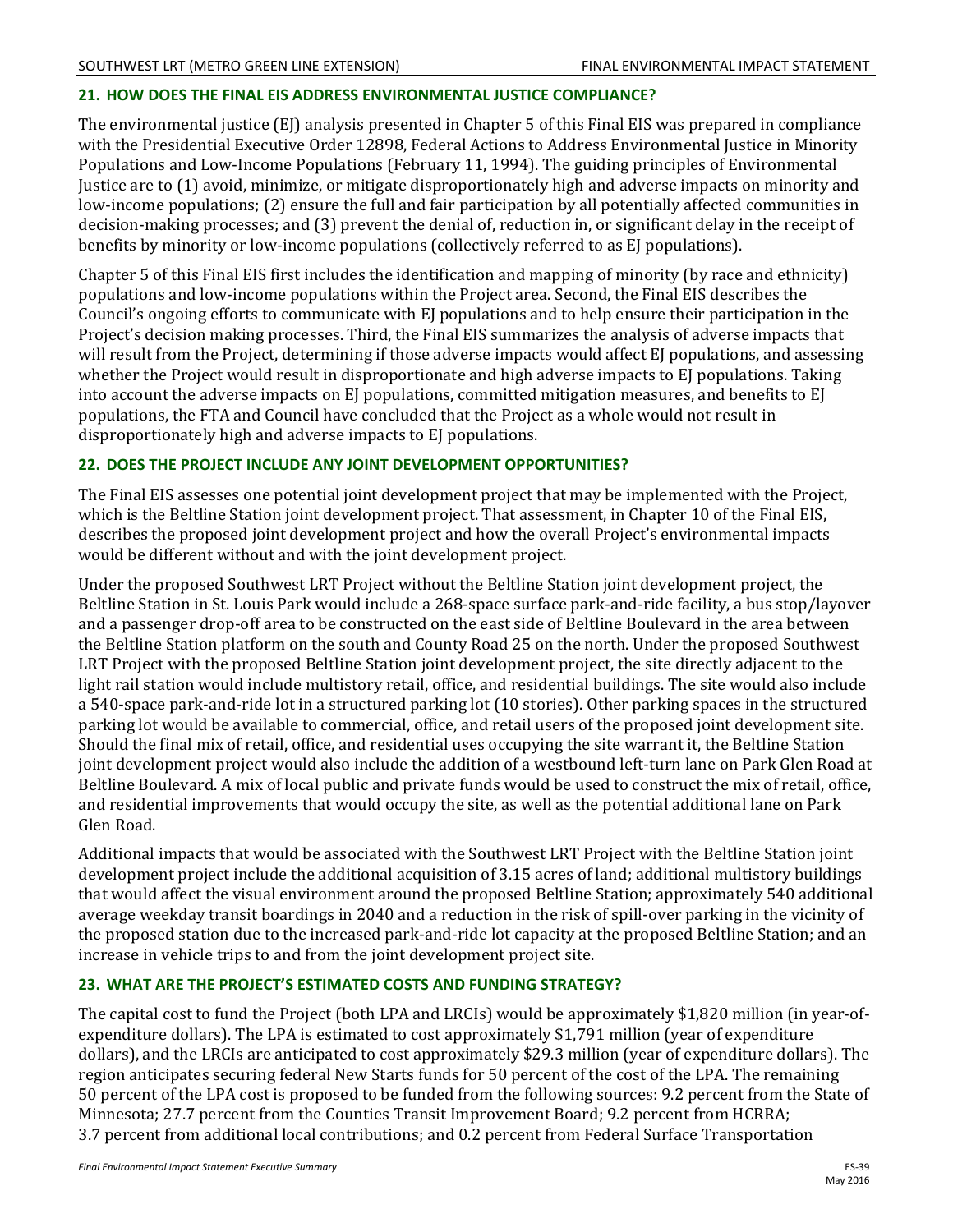Program funds. LRCIs would be funded separately from the LPA. The funding sources for LRCI costs, which could be federal non-New Starts or local sources, are the responsibility of the LRCI sponsors. LRCI sponsors have committed funds for design and environmental activities. Following the opening of construction bids, LRCI sponsors will need to commit funds for construction if they wish to proceed with implementing the LRCIs. In year-of-expenditure dollars, annual operating and maintenance costs for the Project in 2040 are estimated to be approximately \$83.1 million higher than under the No Build Alternative, increasing from approximately \$1,309.0 million to \$1,392.1 million.

# **24. HOW HAS THE PUBLIC BEEN INVOLVED IN THE PROJECT?**

Through the development of the Alternatives Analysis and the Draft EIS, HCRRA led the public involvement efforts. HCRRA maintained a website during development of the Draft EIS and utilized three advisory committees, as well as holding informational meetings and open houses.

For the Supplemental Draft EIS and the Final EIS, public involvement activities became the responsibility of the Council.

After publication of the Draft EIS, the Council led the Project's advisory committee process. The Business Advisory Committee, Community Advisory Committee, Corridor Management Committee, and Council meetings were all open to the public. Each community in the corridor had representation on the advisory committees.

Exhibit ES-2 illustrates the Southwest LRT Project's advisory committee process. Four advisory committees worked with Council staff to provide input during key steps in the NEPA process.

**EXHIBIT ES-2** 

Southwest LRT Project Advisory Committee Process



The Council developed a Project website [\(www.swlrt.org\)](http://www.swlrt.org/), as part of the Council website. The Council's Southwest LRT Project website serves as a communications forum and resource to the public, allowing stakeholders to keep informed about Project history, current activities and data, and upcoming milestones.

The ability to sign up for email updates was made available at public meetings held as part of the Project outreach process and on the Project website. The outreach program implemented strategies and techniques to involve low-income and minority citizens and stakeholders in the Southwest Corridor. Council staff hosted public events in locations throughout the Southwest Corridor to give the public opportunities to provide input on Project design efforts and to receive updates and information about Project activities.

In summary, the public outreach program during the NEPA process included a wide range of outreach techniques, including public meetings; open houses; community and business advisory committee meetings; stakeholder and neighborhood meetings; individual and small group briefings; newsletters; a Project website; development of an "e-list" used to send out newsletters, press releases, and meeting information; social media; Project-specific print material; door-to-door outreach; a Project mobile office; and Project staff attendance at community events.

# **25. WHAT COMMENTS WERE RECEIVED ON THE DRAFT EIS?**

A total of 997 comments were submitted, in the form of letters, e-mails, public testimony at the public hearings, and comment cards received at the public open houses and public hearings (see Section 9.1 of the Final EIS for more information on public involvement). Comments were received from individuals, businesses, public interest groups, and public agencies, including local communities and regulatory agencies.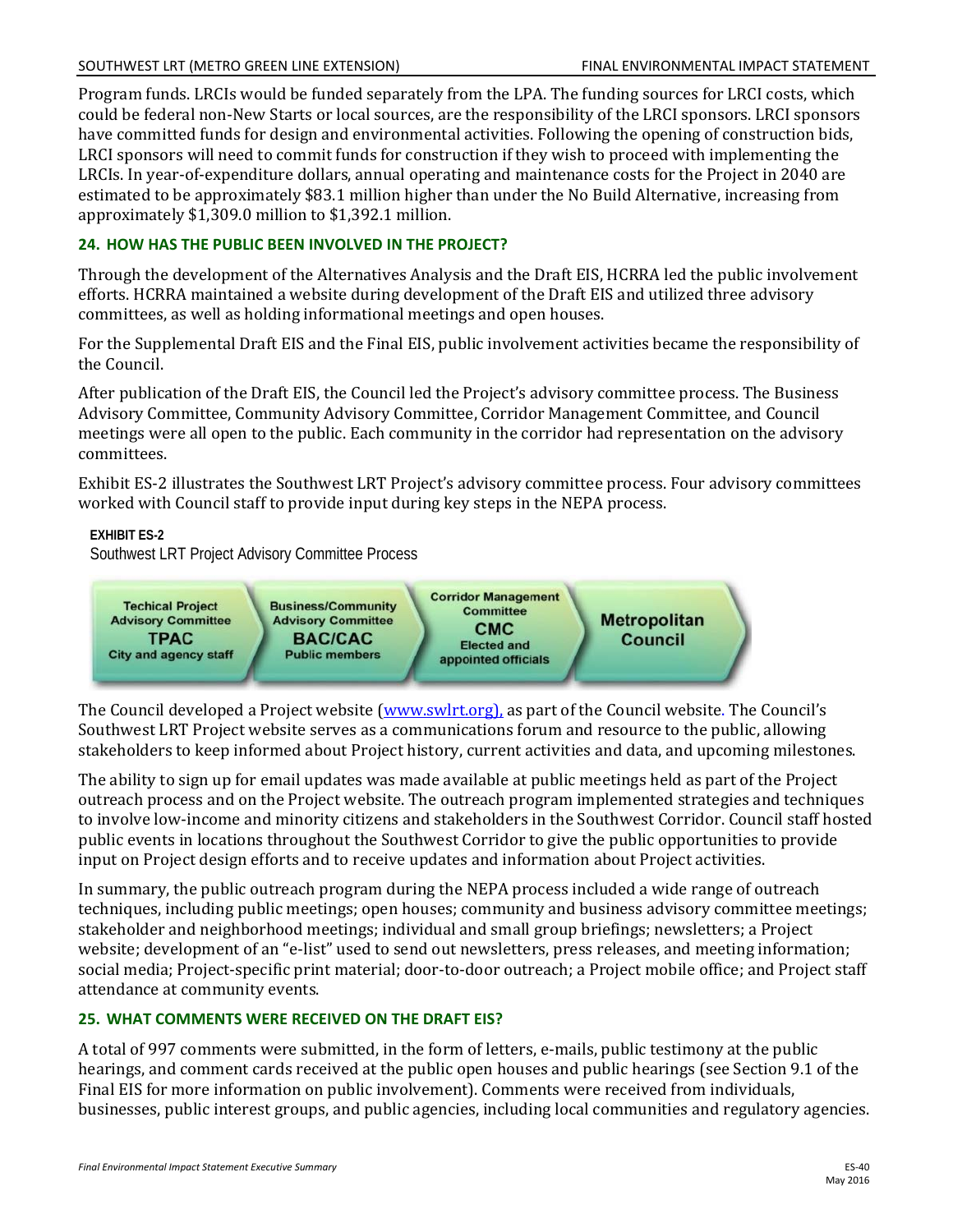#### SOUTHWEST LRT (METRO GREEN LINE EXTENSION) FINAL ENVIRONMENTAL IMPACT STATEMENT

In general, comments in support of the Project noted enhanced transit service, accessibility, and lower transit travel times. Comments opposed to the Project cited cost, concerns about property values and other impacts of the Project. Comments were submitted regarding the following categories: concerns about proposed changes in the Kenilworth Corridor, a proposed bridge over Cedar Lake Parkway, a proposed park and ride lot near the 21st Street Station, impacts to historic and park resources, noise impacts from LRT operations and vibration impacts during construction, and mitigation for residential and commercial properties. Comments were also submitted about the western portion of the alignment in Eden Prairie and included: property acquisition concerns, potential traffic impacts, impacts to loss of parking and effects on business operations, and potential property acquisitions.

Many comments received were related to the location of freight rail relative to the Project. Numerous comments were received opposing freight rail co-location in the Kenilworth Corridor as well as opposing the rerouting of freight rail into St. Louis Park.

Other comments focused on design elements and environmental issues. Specific design issues that generated numerous comments include:

- $\bullet$ Support for tunnel or trench in Kenilworth Corridor
- Preferences regarding the location of specific stations, the OMF, etc.
- Alignment adjustment comments, including adjustments in Eden Prairie
- Preference for other Draft EIS Alternatives

Environmental issues that generated numerous comments included:

- Concerns about noise and vibration impacts from LRT, as well as from potentially relocated freight rail operation
- Neighborhood and Community impact concerns over Project implementation
- Concern about acquisitions and displacements, impacts to residents and businesses
- Concerns about maintaining park-like settings and potential impacts on visual quality and impacts from noise for many park resources along the corridor including Cedar Lake Parkway, Purgatory Creek Park, and trails
- Comments on environmental justice, including the need to more thoroughly study impacts from freight rail relocation
- Economic Impacts, including concerns over impacts to freight rail owners and operators resulting from re-route
- Requests for additional analyses on water resources within the study area, including more accurate wetland determinations

All substantive comments received during the Draft EIS comment period and responses to the comments are in Appendix L of this Final EIS.

The Final EIS documents and responds to all substantive comments received on the Draft EIS during their respective public comment periods. See Appendix L.3 of the Final EIS for responses to Draft EIS comments.

#### **26. WHAT COMMENTS WERE RECEIVED ON THE SUPPLEMENTAL DRAFT EIS?**

A total of 206 comments were received during the public comment period for the Supplemental Draft EIS. Comments were submitted in the following formats: emails; testimony at the public hearings held on June 16, 17, and 18, 2015; comment cards; and letters. Comments were submitted by the general public, community organizations, elected officials, governmental and regulatory agencies, businesses, and nonprofit organizations. The most frequent topics of public comments were noise; vibration; safety and security; general opposition to freight rail co-location; and the AA/NEPA process.

For purposes of responding to the Supplemental EIS comments, the Council organized comments into major themes, including comments received: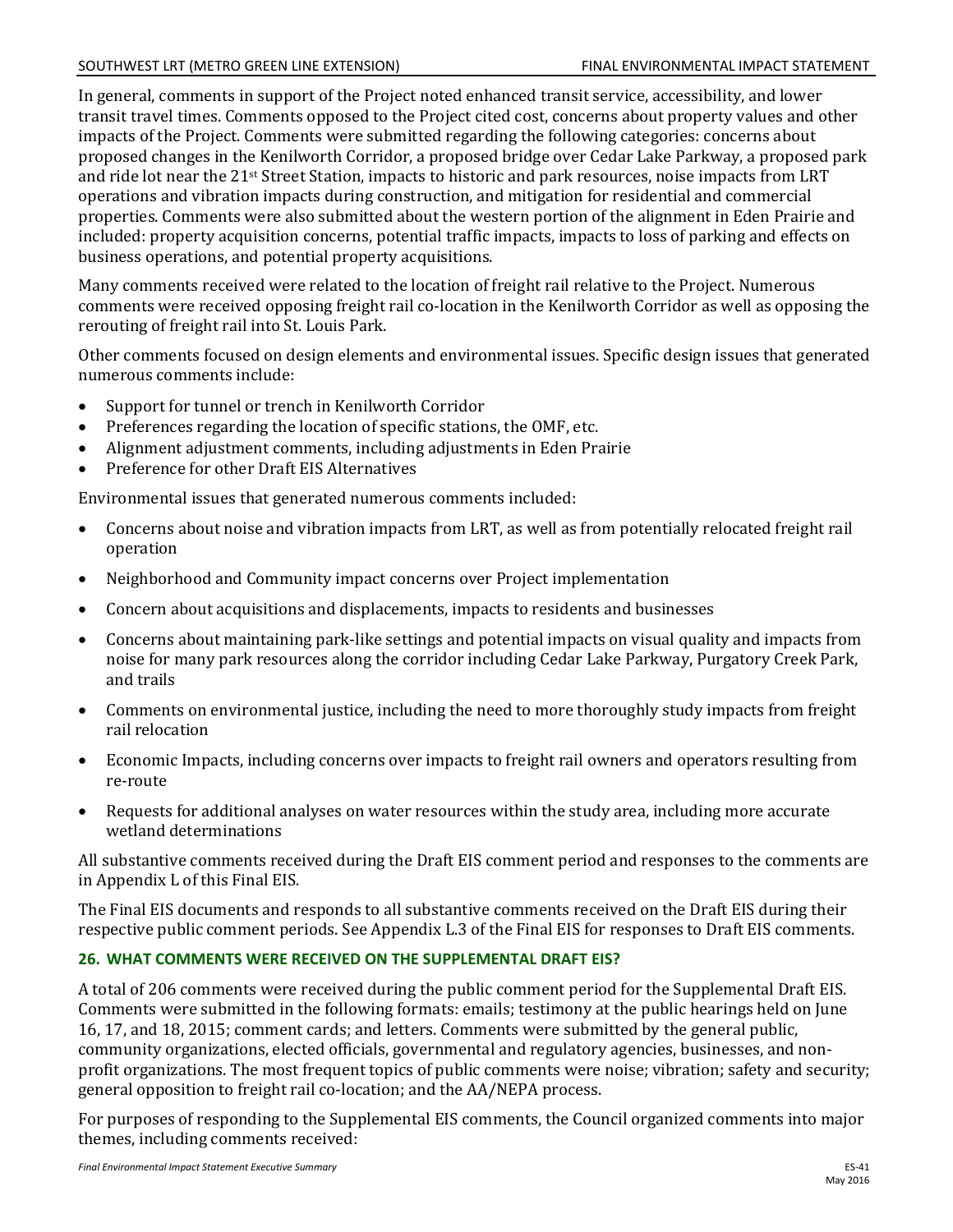- $\bullet$ Concerns about safety in the Kenilworth Corridor with freight and LRT co-located
- $\bullet$ Project elements, including Engineering of the alignment, stations in the Kenilworth Corridor area
- $\bullet$ Project costs and effectiveness
- NEPA process; the scoping process, freight rail as existing condition
- Replacement of the Skunk Hollow Switching Wye with the Southerly Connection (between Bass Lake Spur and the MN& Spur)

Many comments were related to the design adjustments to the LPA within the Kenilworth Corridor. Environmental issues generated numerous comments from individuals as well as community and neighborhood organizations.

FTA and the Council received a variety of comments, many of which expressed concerns related to the safety and security of LRT construction. Operations of LRT within close vicinity to freight in the Kenilworth Corridor, and safety concerns related to hazardous freight rail cargo within the Kenilworth Corridor, and safety of roadway, trail, and sidewalk crossings at 21<sup>st</sup> Street West accounted for many of the comments received. Comments were submitted expressing concern about visual impacts to the park and historic resources in the Kenilworth Corridor, noise impacts to the Kenwood community, and vibration impacts from LRT tunnel construction. There were comments asking about the rationale for incorporating freight rail colocation into the Project.

Comments expressing concerns about the potential impacts related to replacement of the Skunk Hollow Switching Wye with the Southerly Connection between the Bass Lake Spur and the MN&S Spur were received. A number of comments stated that freight rail operations should not be considered an existing condition and should be excluded from the baseline data.

The Final EIS documents and responds to all substantive comments received on the Supplemental Draft EIS during their respective public comment periods. See Appendix M.4 for responses to the Supplemental Draft EIS comments.

#### **27. HOW CAN I OBTAIN A COPY OF THE FINAL EIS?**

The Final EIS and supporting documentation are available on the Project website [\(www.swlrt.org\)](http://www.swlrt.org/). A printed copy of the Final EIS and supporting documents are available for review during regular business hours at the Southwest LRT Project Office (6465 Wayzata Boulevard, Suite 500, St. Louis Park, MN 55426) during regular business hours. Printed copies and/or electronic copies will also be available at city halls and libraries in Eden Prairie, Hopkins, Minneapolis, Minnetonka, and St. Louis Park. CDs of the Final EIS will also be sent to interested businesses, individuals, and organizations, when requested.

For additional information on this Final EIS or to request a copy, contact:

- Mail: Nani Jacobson, Assistant Director, Environmental and Agreements Metro Transit – Southwest LRT Project Office 6465 Wayzata Boulevard, Suite 500 St. Louis Park, MN 55426 OR Marisol Simόn Regional Administrator Federal Transit Administration 200 West Adams Street, Suite 320 Chicago, IL 60606
- Email: swlrt@metrotransit.org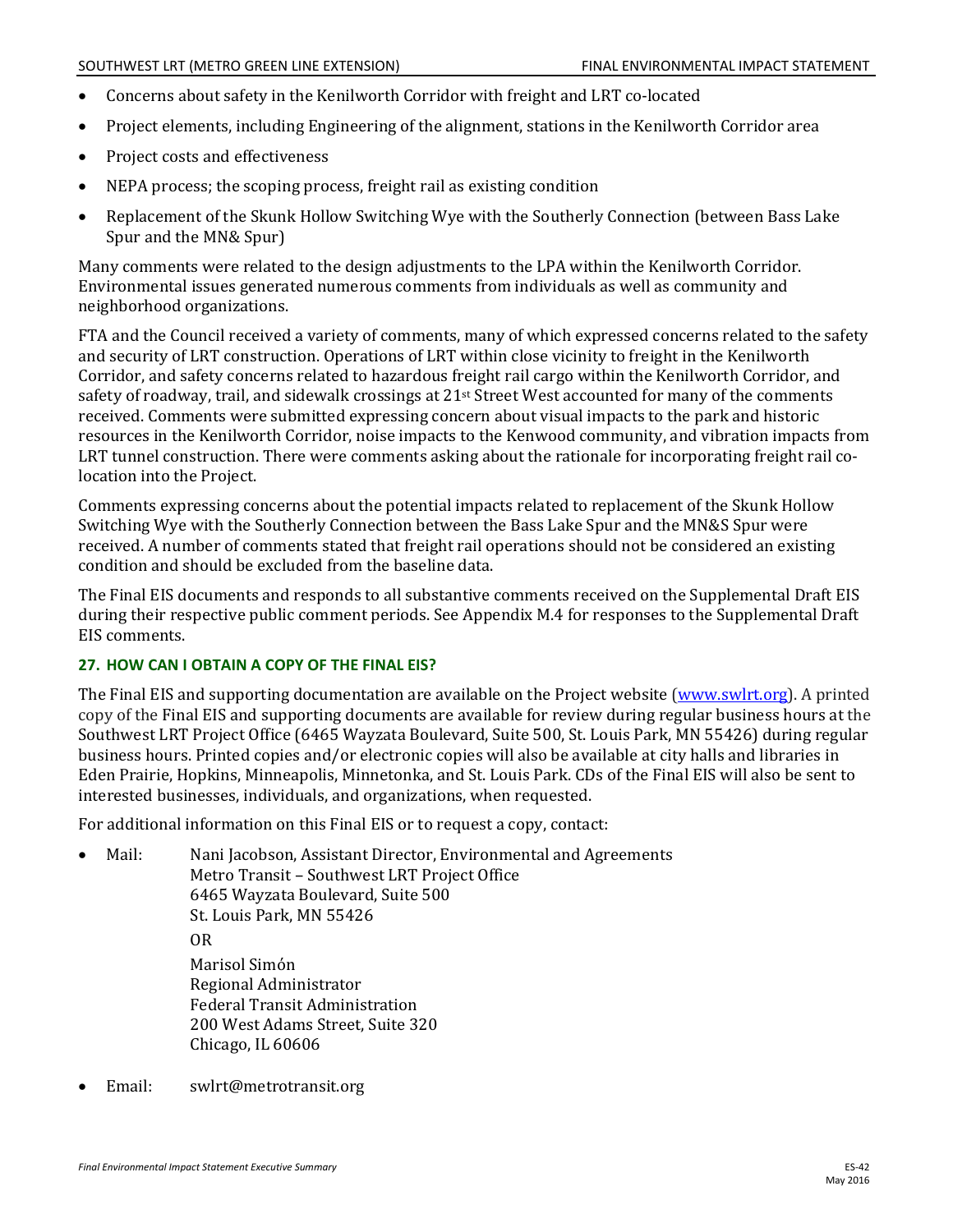# **28. WHEN DID THE COMMENT PERIOD FOR THE FINAL EIS START AND WHEN WILL IT END?**

The Notice of Availability for the Final EIS was published in the *Federal Register* on May 13, 2016, and in the *EQB Monitor* on May 16, 2016. Under MEPA, the Notice of Availability provides for submittal of written comments on the adequacy of the Final EIS for a period of not less than ten (10) days. Comments on the adequacy of the Final EIS are being accepted through June 13, 2016. Comments on the adequacy of the Final EIS may be submitted through:

Mail: Nani Jacobson, Assistant Director, Environmental and Agreements Metro Transit – Southwest LRT Project Office 6465 Wayzata Boulevard, Suite 500 St. Louis Park, MN 55426 Email: swlrt@metrotransit.org

# **29. WHAT HAPPENS AFTER THE CLOSE OF THE FINAL EIS COMMENT PERIOD?**

Following publication of the Final EIS and the written comment period, the FTA will prepare and issue the Project's Record of Decision (ROD). The ROD will state FTA's project decision, identify the alternatives considered and selected (including specification of the alternative or alternatives considered to be environmentally preferable), and itemize mitigation commitments. The ROD must be issued by FTA before federal funding and permits can be approved. All comments will be published on the project website [\(www.swlrt.org\)](http://www.swlrt.org/) and comments and issues will be responded to in the Project's ROD. After publication of the Final EIS, the Council will also issue an Adequacy Determination for the Final EIS in accordance with Minnesota environmental rules (Minn Administrative Rules 4410.2800). The Council will notify all persons who received a copy of the Final EIS (see Appendix A of the Final EIS for the list of recipients) of its adequacy decision within five days of the decision, and public notice of the decision will be published in the *EQB Monitor*.